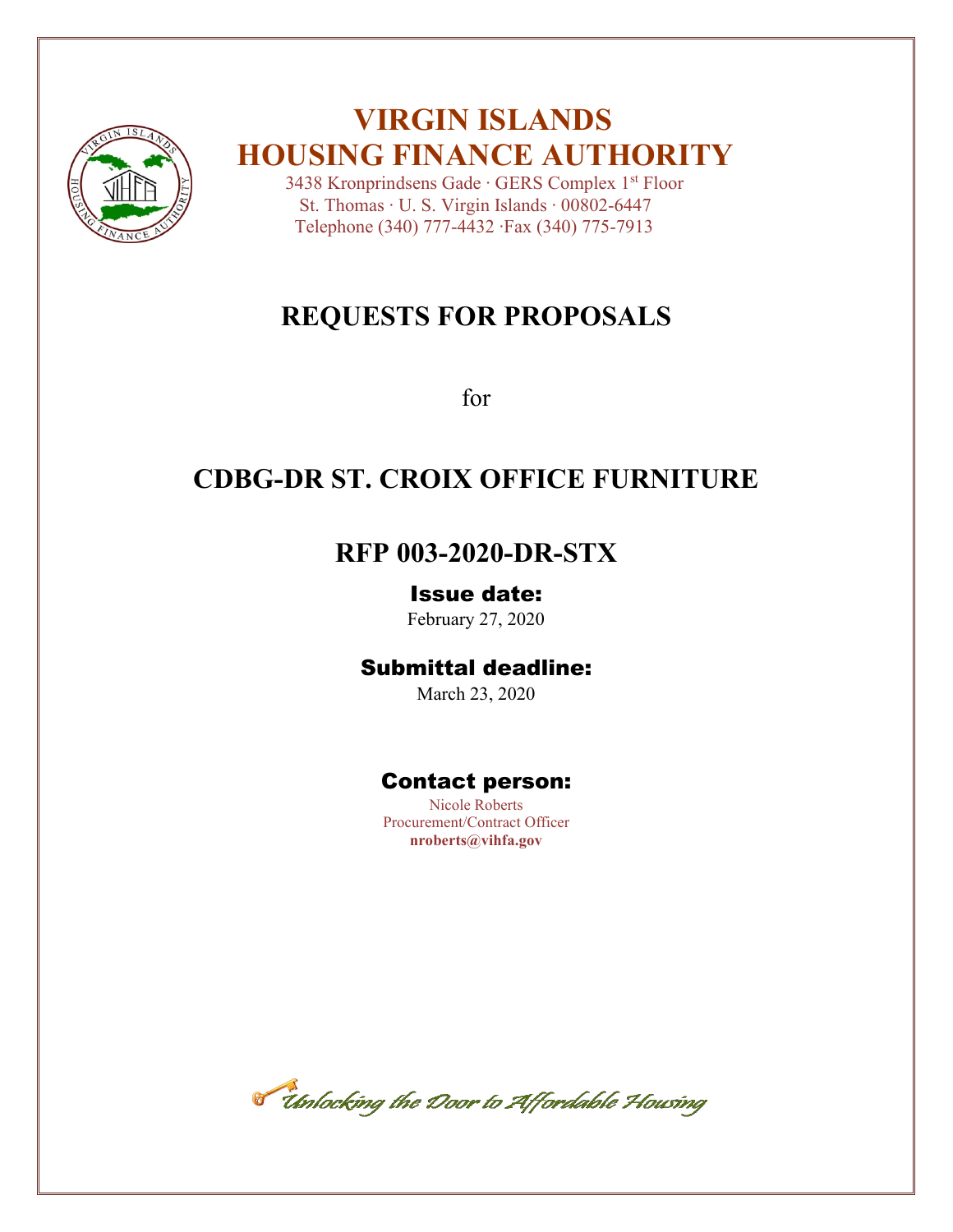### **TABLE OF CONTENTS**

| 1.0  |  |
|------|--|
| 2.0  |  |
| 3.0  |  |
| 4.0  |  |
| 5.0  |  |
| 6.0  |  |
| 7.0  |  |
| 8.0  |  |
| 9.0  |  |
| 10.0 |  |
| 11.0 |  |
| 12.0 |  |
| 13.0 |  |
| 14.0 |  |
| 15.0 |  |
| 16.0 |  |
| 17.0 |  |
| 18.0 |  |
| 19.0 |  |
| 20.0 |  |
| 21.0 |  |
| 22.0 |  |
| 23.0 |  |
| 24.0 |  |
| 25.0 |  |
|      |  |
|      |  |
|      |  |
|      |  |
|      |  |
|      |  |
|      |  |
|      |  |
|      |  |
|      |  |
|      |  |
|      |  |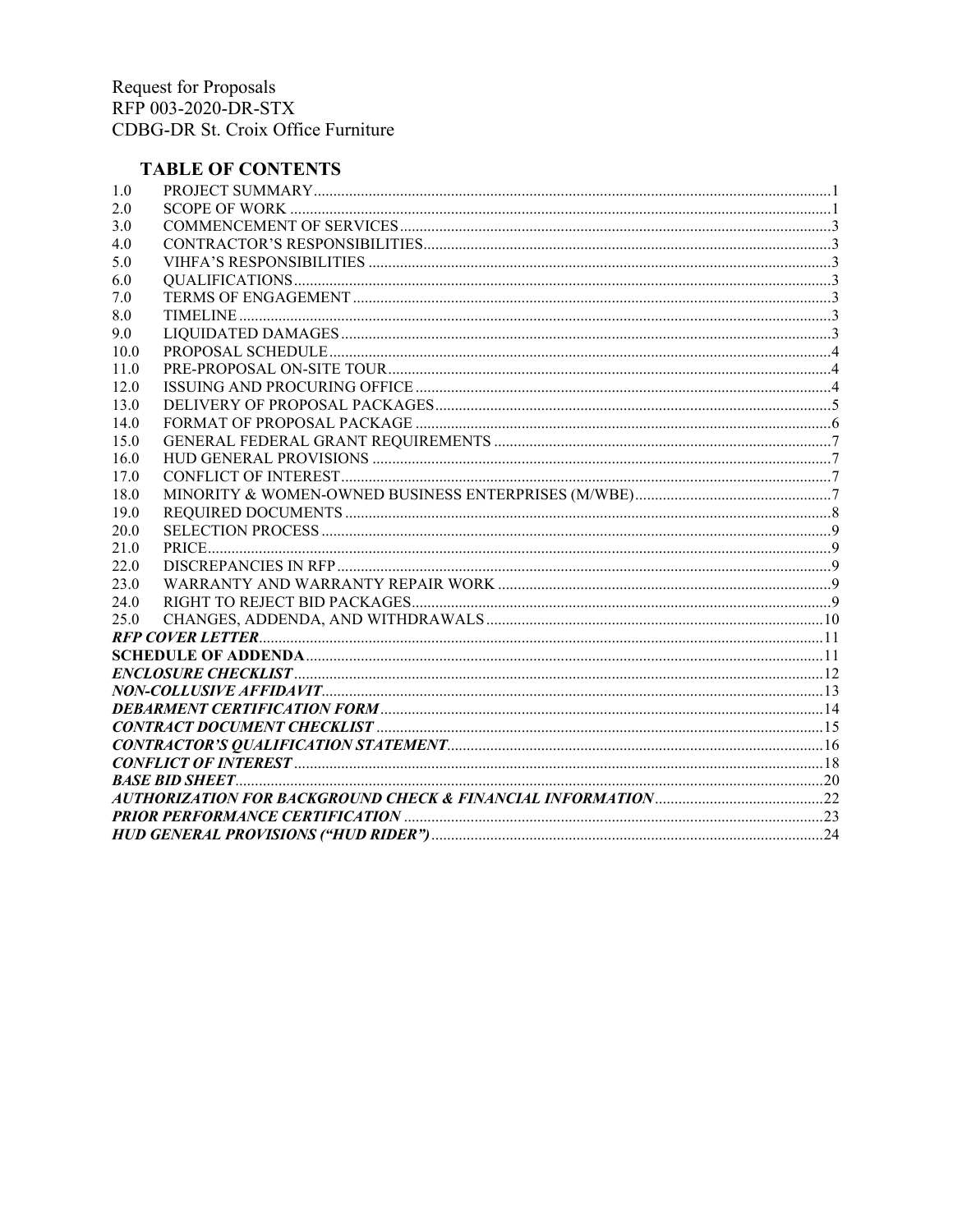Virgin Islands Housing Finance Authority

RFP 0 0 3 - 2 0 2 0 -D R-S TX REQUEST FOR PROPOSALS ST. CROIX OFFICE FURNITURE

# <span id="page-2-0"></span>**1.0 PROJECT SUMMARY**

The Virgin Islands Housing Finance Authority ("VIHFA" or "Authority") is soliciting proposals from qualified individual and/or firms that can supply office furniture for the Community Development Block Grant – Disaster Recovery ("CDBG-DR") St. Croix staff located at 2B King Street, Frederiksted, St. Croix, U.S. Virgin Islands. The office location consists of approximately 3,725 square feet.

# <span id="page-2-1"></span>**2.0 SCOPE OF WORK**

The scope of work includes an all-inclusive bid for work as specified herein and in accordance with the new office layout design based on approximately twenty-two (22) employees for the existing floor plan, as per Attachment 1. Listed below are the general types of labor/services needed to complete as necessary.

A. Furniture to include:

- 1. Good quality items produced by major manufacturers that meet Occupational Safety and Health Administration (OSHA) standards and regulations;
- 2. Compliance with specific building and fire code restrictions;
- 3. Multiple options available including materials, finishes, designs, sizes, functions, etc.;
- 4. Ergonomically designed and fully adjustable seating;
- 5. Compliance and accessibility laws, where required;
- 6. Standard and/or expedited shipping options and;
- 7. Warranty.

B. Furniture Categories:

- 1. Office Furniture
- 2. Supply Room

Items shall include but not be limited to:

- Office Cubicle Desk with modular components and accessories. Wall storage unit and file/drawer cabinet along with cut-out for routing power/data cables and the ability to add power and/or data outlets.
- Executive Work Desk , Rectangular
- Reception Desk
- Conference Table
- Bookcase
- Storage Room shelving, heavy-duty steel frame
- Guest Chairs, stacking chairs, fixed arms, upholstered Seat and Glides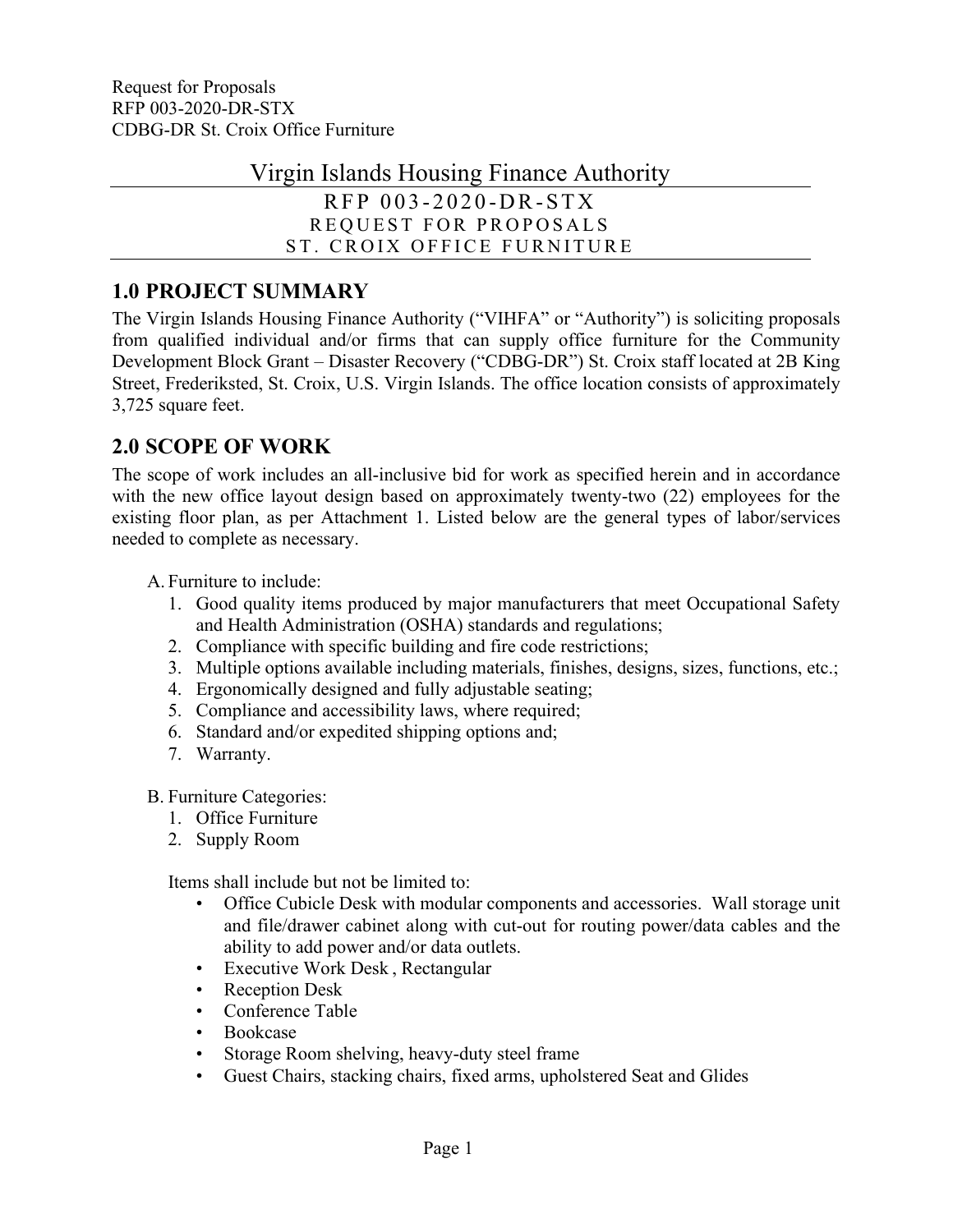- C. Dealer Services to include:
	- 1. Space planning, design and consultation capabilities such as furniture recommendations, field measurements, floor plans, office design layout, furniture adjustments and customization as needed per provided floorplan in Attachment 1.
	- 2. Cost assessments for all goods and services requested.
	- 3. User friendly and efficient order procedures.
	- 4. Providing products and services to the CDBG-DR-STX department at VIHFA.
	- 5. Lead time, shipment and delivery monitoring.
	- 6. Prompt resolution of shortages, damages or complaints to the satisfaction of VIHFA/CDBG-DR-STX.
	- 7. Handling damage claims and manufacturer's errors.
	- 8. Providing applicable warranties and documentation.
	- 9. Providing a designated sales representative for the authority that exhibits a high level of professionalism and has knowledge about furniture in the categories provided above.
	- 10. Permitting direct rebate and incentive pricing from manufacturers for use of the authority.
	- 11. Provide work plan, schedule and all correspondence for submittal to VIHFA/CDBG-DR-STX.
- D. Delivery and Installation to include:
	- 1. Coordinating shipping, delivery and installation dates with VIHFA/CDBG-DR-STX.
	- 2. Installing and assembling all furniture safely and appropriately.
	- 3. Providing installation follow-ups for adjustments, fine-tuning and touch-ups.
	- 4. Providing proper off-site removal of packing materials, boxes and containers.
	- 5. Delivering furniture to the Authority in a timely and orderly fashion during normal business hours, Monday through Friday, 8:00 am – 5:00 pm unless otherwise agreed upon.
- E. Cost Reduction/Increased Efficiency:
	- 1. Providing recommendations for cost reductions and process efficiencies in product offering, maintenance, delivery etc.
- F. Additional Services may include:
	- 1. Consult with VIHFA/CDBG-DR-STX personnel for determining appropriate cabling, electrical routing, and layouts for furniture.
	- 2. Final cleanup removal of all packing material from the site

The Contractor shall carry out and complete said work in every respect in accordance with this RFP and any associated contract documents and with the direction of, and to the satisfaction of, Virgin Islands Housing Finance Authority.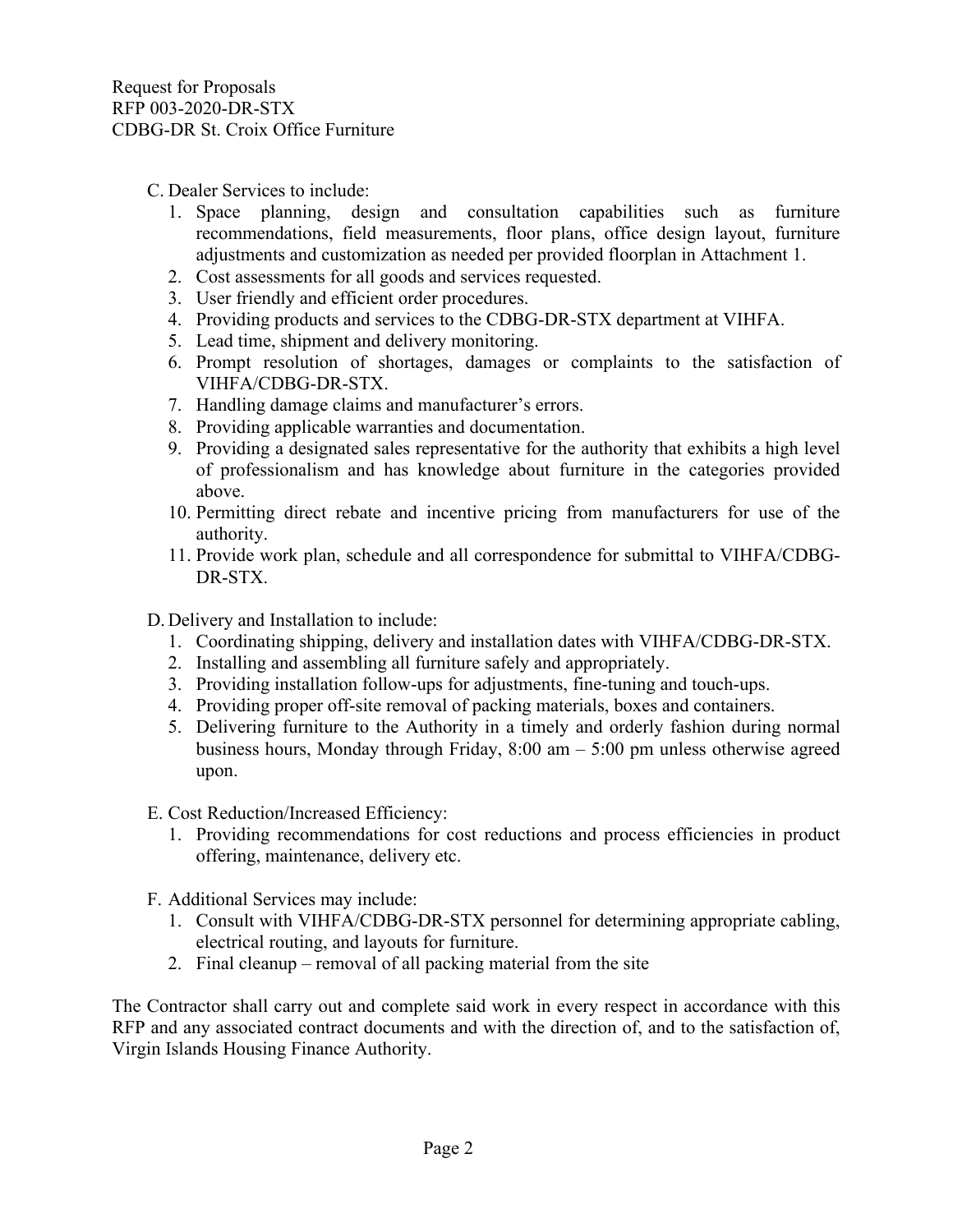# <span id="page-4-0"></span>**3.0 COMMENCEMENT OF SERVICES**

Selected Respondents must be prepared to commence these services within seven (7) days of the issuance of a contract, at the direction of VIHFA CDBG-DR Director.

# <span id="page-4-1"></span>**4.0 CONTRACTOR'S RESPONSIBILITIES**

- The Contractor is responsible for furnishing all labor, equipment, furniture material and services for the general type of work required.
- Bear all cost related to the preparation and submission of the bid package in response to this RFP solicitation.
- Provide a completed "Base Bid Sheet" with a price guaranteed for 90 days and provide the documentations as specified in this RFP solicitation.
- Pay all taxes and fees as required by the local and federal statutes.
- Provide a copy of current Liability Insurance to cover any claims and damages occasioned by executing the Scope of Work.
- Provide acceptable workmanship, according to "Industry Standards" in each Trade or Scope of Work.
- <span id="page-4-2"></span>• Conduct on-site tour of the office space (per the schedule below).

# **5.0 VIHFA'S RESPONSIBILITIES**

- Perform inspection of work progress to ensure compliance with requests, specifications.
- <span id="page-4-3"></span>• Review all invoices and ensure payments.

## **6.0 QUALIFICATIONS**

The VIHFA is seeking a Respondent with substantial experience and success in designing, suppling and installing office furniture. The selected respondent must be able to adequately demonstrate their experience in their proposal submittal.

# <span id="page-4-4"></span>**7.0 TERMS OF ENGAGEMENT**

It is anticipated that the resulting contract will be a firm fixed price contract. The VIHFA reserves the right to modify and/or terminate the contract if the successful organization fails to perform in a manner consistent with the terms of the contract. In addition, the VIHFA reserves the right to modify and/or terminate the contract if funding becomes unavailable.

# <span id="page-4-5"></span>**8.0 TIMELINE**

VIHFA expects to receive within 30-90 days all items requested. Items can be shipped as they become available.

# <span id="page-4-6"></span>**9.0 LIQUIDATED DAMAGES**

Should the successful Respondent fail to commence or diligently perform according to the terms of the contract, the successful Respondent agrees to pay to the VIHFA, as liquidated damages, **\$100.00** for each calendar day or portion thereof that the successful Respondent fails to commence or diligently perform the work in accordance with the contract documents and/or is in violation of the contract. The liquidated damages shall first be deducted from any contract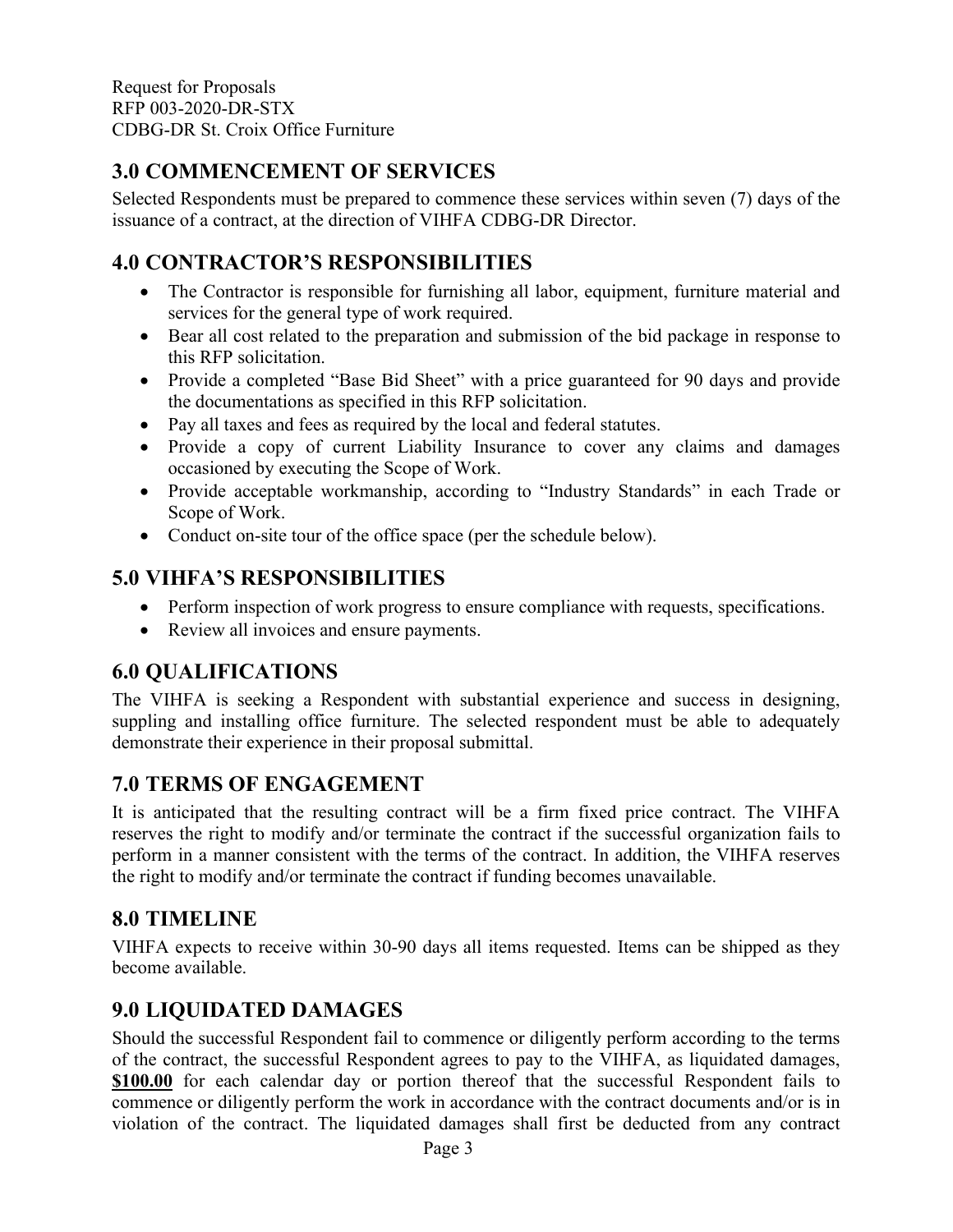monies due but not yet paid to the successful Respondent, to the extent available. The Respondent will not be penalized for failure to commence or diligently perform work due to causes beyond the reasonable control of the affected party including but not limited to fire, floods, embargoes, war, acts of war (whether war be declared or not), acts of terrorism, insurrections, riots, civil commotions, strikes, lockouts or other labor disturbances, acts of God or acts, omissions or delays in acting by any governmental authority or the other party.

# <span id="page-5-0"></span>**10.0 PROPOSAL SCHEDULE**

The following dates are proposed by the VIHFA CDBG-DR-STX. The deadlines associated with this RFP are further outlined:

| <b>RFP SCHEDULE</b>            | <b>DATES AND TIMES</b> |
|--------------------------------|------------------------|
| <b>RFP</b> Issue Date          | February 27, 2020      |
| Pre-Proposal On-Site Tour      | March 4, 2020          |
| <b>RFP Questions Submittal</b> | March 9, 2020          |
| <b>RFP Question Responses</b>  | March 12, 2020         |
| <b>RFP</b> Deadline            | March 23, 2020         |

The VIHFA-CDBG-DR reserves the right to change the RFP Schedule by issuing an Addendum at any time.

## <span id="page-5-1"></span>**11.0 PRE-PROPOSAL ON-SITE TOUR**

VIHFA will conduct an on-site tour at #2B King Street, Frederiksted, St. Croix, VI at **10:00 AM Atlantic Standard Time (AST)** on **March 4, 2020.**

It is highly recommended that respondent thoroughly review the requirements of the RFP prior to the site tour. All prospective Contractors are urged to attend. Non-attendance on the part of a Contractor shall not relieve the prospective respondent of any responsibility for adherence to any of the provisions of this proposal package or any addenda thereto.

Travel related expenses for the on-site pre-proposal tour will not be reimbursable. All expenses shall be at the sole cost of the Respondent.

# <span id="page-5-2"></span>**12.0 ISSUING AND PROCURING OFFICE**

This RFP is being issued for the VIHFA. All general correspondence and inquiries about the RFP should be submitted in writing and sent to:

> Nicole Roberts Procurement/Contract Officer Virgin Islands Housing Finance Authority Community Development Block Grant – Disaster Recovery 3438 Kronprindsens Gade, GERS Complex 1<sup>st</sup> Floor, Suite 4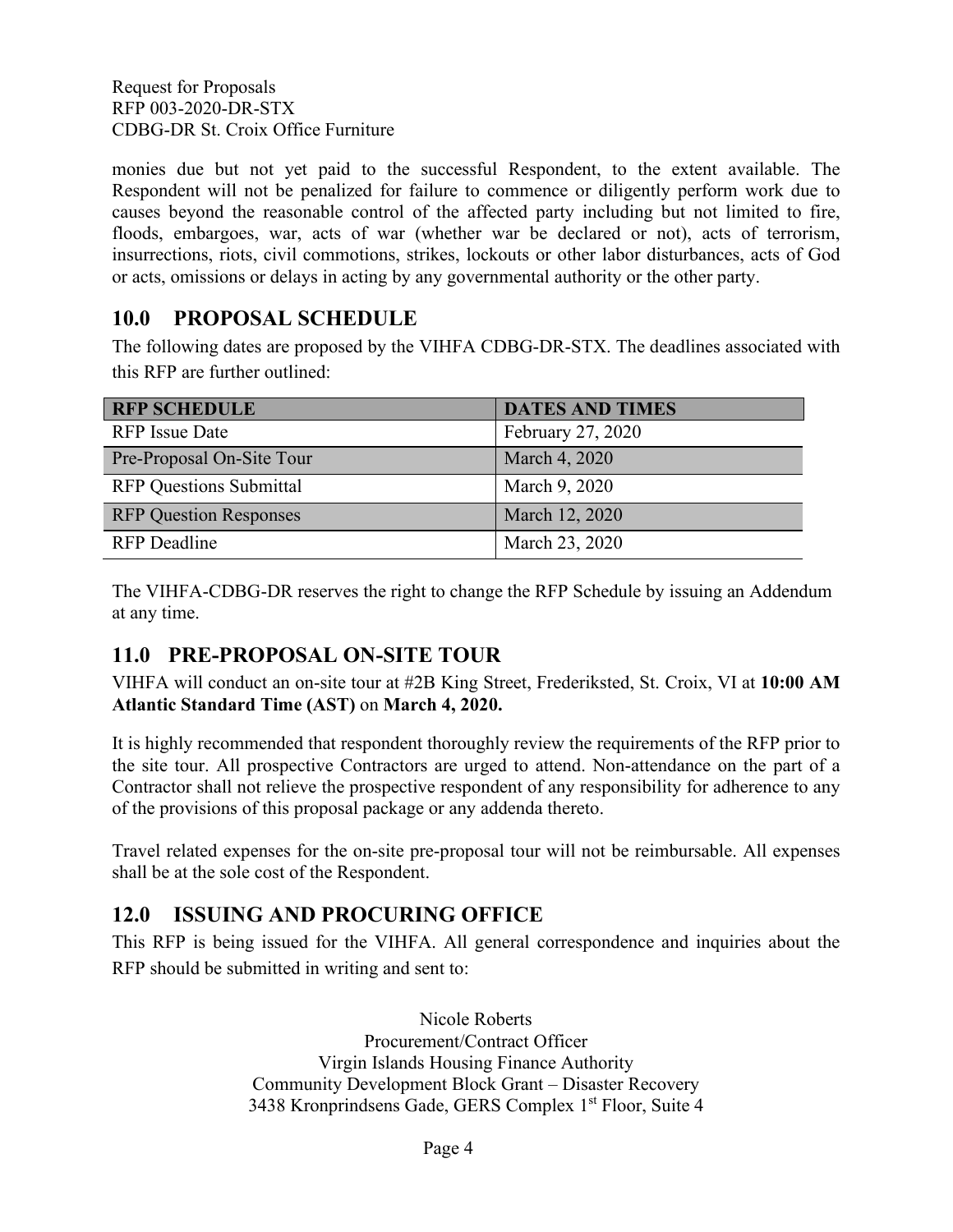### St. Thomas, VI 00802

#### **OR**

### Inquiries can be made by e-mail. Email: [nroberts@vihfa.gov](mailto:nroberts@vihfa.gov) Mark subject line for email "RFP 003-2020-DR-STX"

From the issue date of this RFP until a determination is made regarding the selection of a Contractor, all contacts concerning this RFP must be made through the Procurement/Contract Officer. Any violation of this condition is cause for the VIHFA to reject the contractor's package. The VIHFA will **not** be responsible for any oral information given by any employee.

Failure to ask questions, request changes or submit objections shall constitute the acceptance of all terms, conditions and requirements in this RFP. The issuance of a written addendum by the Procurement/Contract Officer is the **only** official method by which interpretation, clarification or additional information can be given. If the VIHFA amends this RFP, the Procurement/Contract Officer will email the addenda to all potential respondents.

The VIHFA will **not** be held responsible if any potential respondent does not provide current contact information to receive all addenda. It is the responsibility of the potential respondents to update all contact information and contact the Procurement/Contract Officer to ensure that they receive all addenda prior to the submittal of the proposal package. The proposal package will be considered non-responsive if all modifications are not incorporated.

## <span id="page-6-0"></span>**13.0 DELIVERY OF PROPOSAL PACKAGES**

All responses to this RFP are to be submitted no later than **4:00 p.m.** AST on **March 23, 2020**. Submissions must be packaged in a SEALED envelope marked – Office Furniture, (1 original, 4 copies). The VIHFA will **not** consider fax or e-mail submission of a proposal or mail submissions received after the proposal due date.

Proposals must be submitted to:

Virgin Islands Housing Finance Authority Community Development Block Grant – Disaster Recovery 3438 Kronprindsens Gade, GERS Complex 1st Floor, Suite 4 St. Thomas, VI 00802 **ATTENTION: Nicole Roberts, Procurement/Contract Officer RFP 003-2020-DR-STX CDBG-DR-ST. CROIX OFFICE FURNITURE**

The envelope must be clearly marked. Failure to clearly mark each proposal package with this information may cause the VIHFA to inadvertently open the proposal package before official closing date and time. The VIHFA will mark all received proposal packages with the date and time of receipt. Proposals received after the official deadline will be considered **LATE** and will **not** be opened nor considered.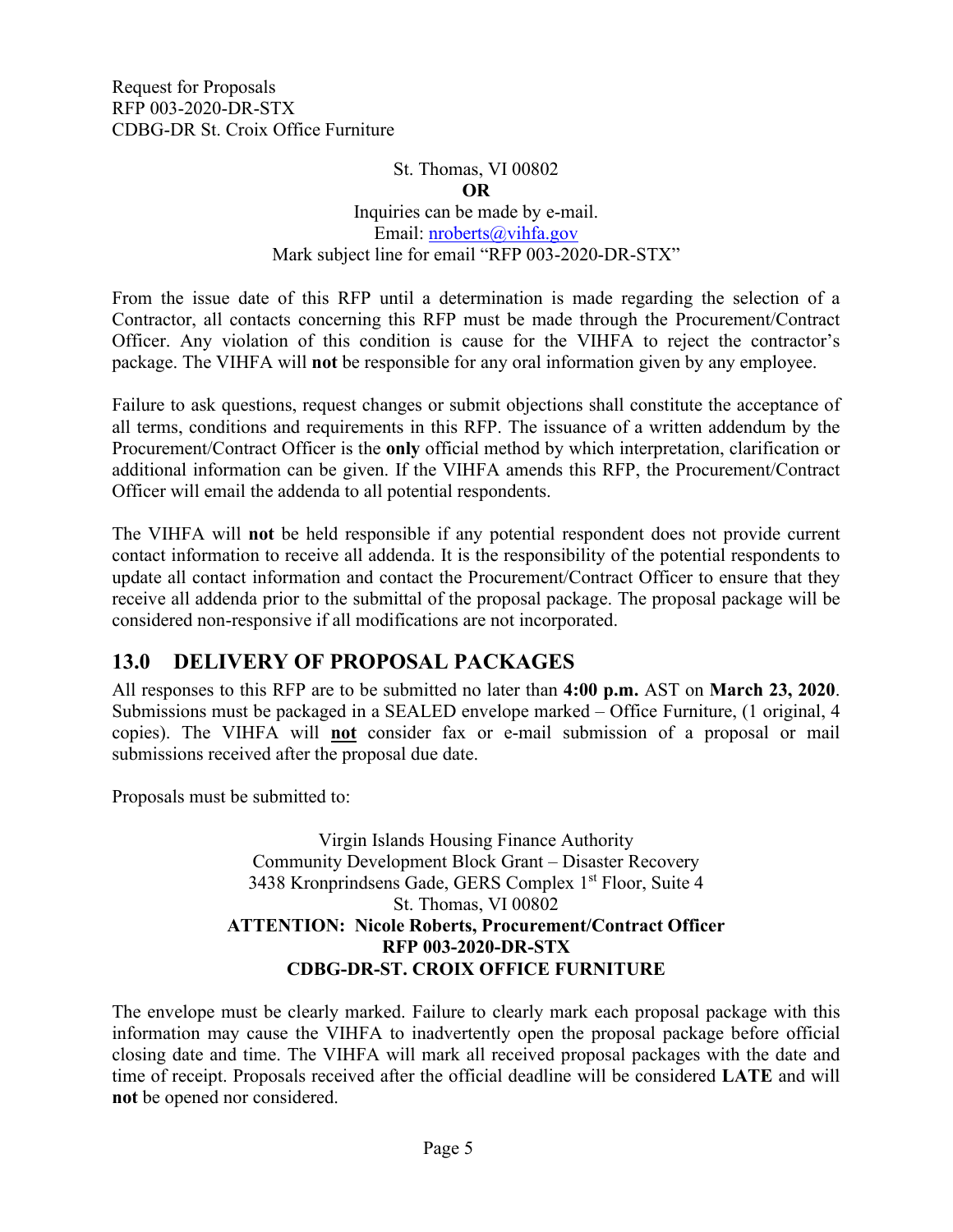## <span id="page-7-0"></span>**14.0 FORMAT OF PROPOSAL PACKAGE**

To be considered for award, the proposal package shall meet the following requirements. Failure to meet the requirements as outlined will disqualify the respondent.

### **A. RFP Cover Letter** – Complete **Enclosure Document A.**

- **B. Commitment Statement Letter** -The Commitment Statement should be on the company's letterhead with contact information and must be signed by an officer of the organization that is authorized to bind the company contractually to all the commitments made in their submittal. The letter should acknowledge the receipt of all addenda. The letter shall also include a statement of understanding for the work to be done. It shall state that the firm will be solely responsible for all aspects of the engagement including any portion that may be performed by its subcontractors, if any. It should make a positive commitment to perform the work required as specified to industry standards of workmanship and in a professional manner. It should also state that the proposal package will remain in effect for a period of 90 days from the submission deadline and thereafter, until the firm withdraws it, or a contract is approved and executed, or the procurement is canceled, whichever occurs first. Respondent shall provide a description of experience with such requirements and affirmatively represent and certify that the respondent shall adhere to the terms and conditions set forth in the attachment. Respondent shall also confirm that the firm has not engaged in any unethical practices within the past five (5) years.
- **C. Enclosure Checklist –** Complete **Enclosure Document B.**
- **D. Non-Collusive Affidavit –** Complete **Enclosure Document C.** The form must be notarized.
- **E. Debarment Certification Form –** Complete **Enclosure Document D.**
- **F. Contract Document Checklist Form –** Complete **Enclosure Document E** and submit your current Business License. For this section, Respondent must provide evidence that the company is licensed to Supply and Install Office Furniture in the U.S. Virgin Islands. The Business License must be relevant to the Scope of Work for this solicitation.
- **G. Contractor's Qualifications Statement Form** Complete **Enclosure Document F**.

For the Reference Section of the form, provide three (3) references for the most recent, relevant work comparable to the scope requested in this RFP and who would be willing to discuss your company's competency and performance must be provided. If you currently have more than three (3) references, a client listing with contact information should be provided as well.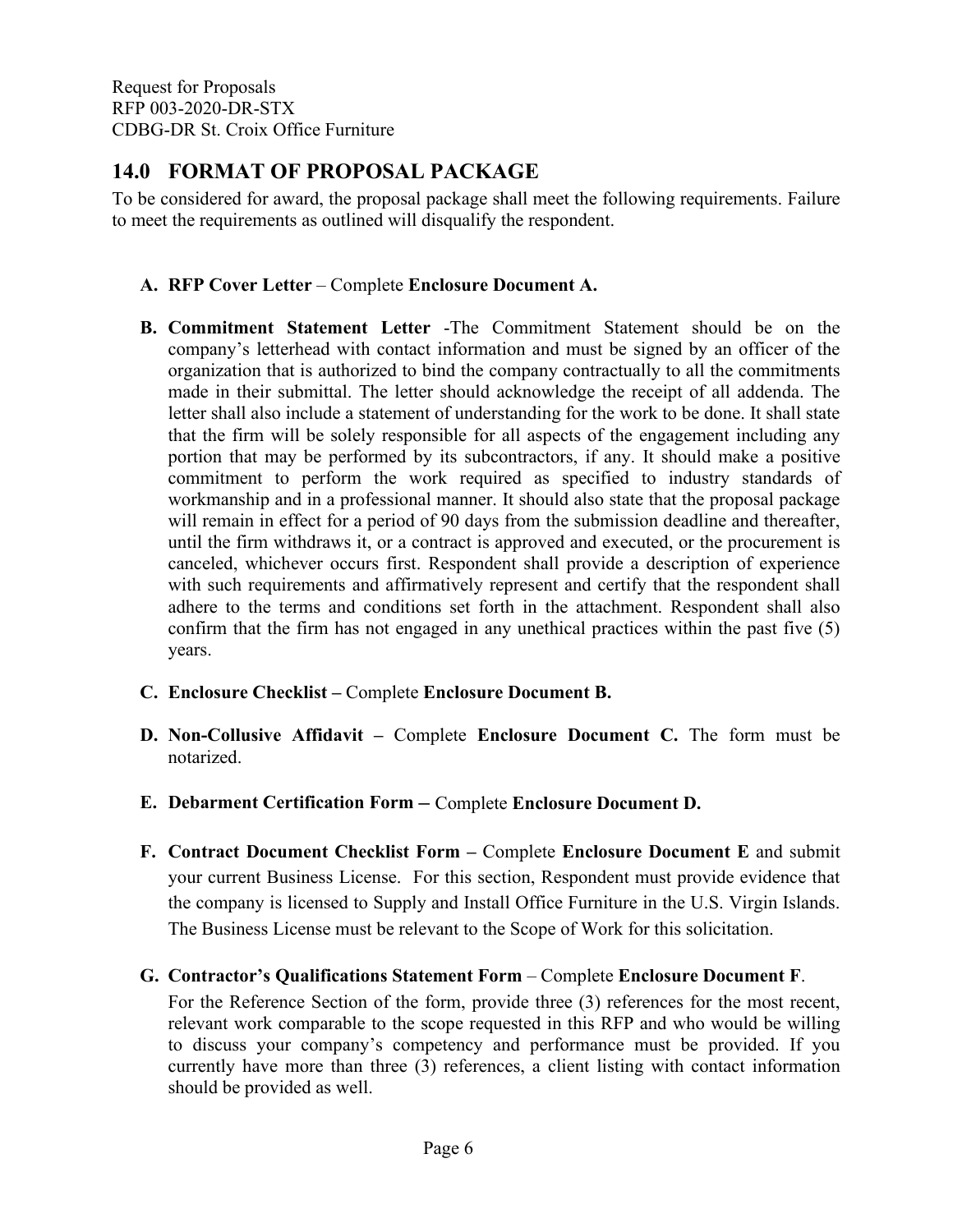### **H. Conflict of Interest** – Complete **Enclosure Document G**.

### **I. Bid Sheet –** Complete **Enclosure Document H**.

All bid pricing must be valid for 90 days from the submission deadline and thereafter until the company withdraws it, or a contract is approved and executed, or the procurement is canceled, whichever occurs first.

Each respondent must adhere to the requirements of this section relative to the proposal package content and format to simplify the review process and facilitate the maximum degree of comparison. Respondents should ensure that their proposal package closely follow the sequence and organizational outline described in this section.

# <span id="page-8-0"></span>**15.0 GENERAL FEDERAL GRANT REQUIREMENTS**

Because the contract is being funded with federal funds, the contract shall be governed by certain federal terms and conditions for federal grants, such as the Office of Management and Budget's ("OMB") applicable circulars. Respondent shall certify that the respondent shall adhere to any requirements of applicable federal requirements.

# <span id="page-8-1"></span>**16.0 HUD GENERAL PROVISIONS**

Because the contract is being funded with HUD funds, the contract shall be governed by certain general HUD terms and conditions, attached hereto as **Enclosure Document K**.

# <span id="page-8-2"></span>**17.0 CONFLICT OF INTEREST**

A respondent submitting a proposal hereby certifies that no officer, agent or employee of VIHFA has a pecuniary interest in this bid or has participated in contract negotiations on behalf of VIHFA; that the proposal is made in good faith without fraud, collusion, or connection of any kind with any other Bidder for the same request for proposals; the Bidder is competing solely in its own behalf without connection with, or obligation to, any undisclosed person or firm.

## <span id="page-8-3"></span>**18.0 MINORITY & WOMEN-OWNED BUSINESS ENTERPRISES (M/WBE)**

Respondents that are not M/WBEs are strongly encouraged to consider partnering, or other joint venture arrangements, with certified M/WBE firms to achieve the prescribed goals and to give M/WBE firms the opportunity to participate.

<span id="page-8-4"></span>Respondents must document good faith efforts [t](http://www.ogs.ny.gov/BU/DC/Docs/PDF/GoodFaithEfforts143Point8.pdf)o provide meaningful participation by M/WBE firms.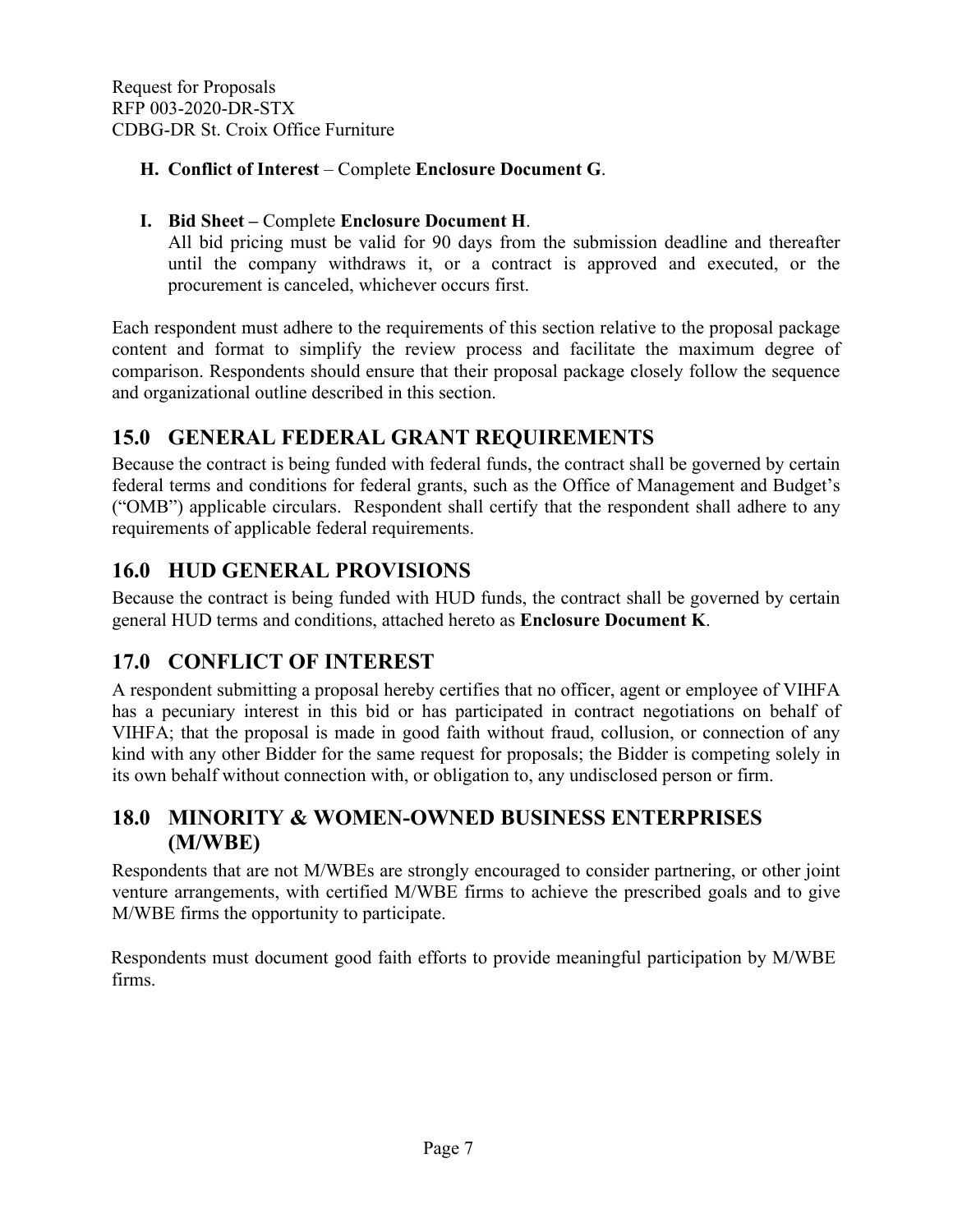## **19.0 REQUIRED DOCUMENTS**

The successful respondent shall be required to submit the following documents:

- **A. Corporate Documents** The successful respondent will be required to provide a copy of their Corporate Documents within ten (10) calendar days of receiving a notice of selection.
	- **Provide a copy of Corporate Documents** Corporation
		- Copy of Articles of Incorporation & By Laws

Limited Liability Company (LLC)

- Copy of Articles of Organization
- Copy of Operating Agreement

Sole Proprietor

- Copy of Trade Name Certificate
- **B. Letter of Good Standing if Corporation or Certificate of Existence if LLC -** The successful respondent will be required to provide a copy of their Letter of Good Standing or Certificate of Existence within ten (10) business days of receiving a notice of selection. A copy of the receipt that demonstrates evidence of filing the company's Annual Report on June 30th of the current Year from the Office of Lieutenant Governor will be acceptable as well.
- **C. Social Security Number (SSN) or Employer Identification Number (EIN) -** The successful respondent will be required to provide an official copy of their SSN or EIN within ten (10) business days of receiving a notice of selection.
- **D. Liability Insurance –** The successful respondent will be required to obtain and have in place Liability Insurance in an amount no less than Five Hundred Thousand (\$500,000.00) Dollars. The Insurance policy shall name the VIHFA as an "Additional Insured". The successful respondent must provide a copy of the Liability Insurance within ten (10) business days of receiving a notice of selection.
- **E. DUNS Number** The successful respondent will be required to provide documentation showing its DUNS within ten (10) days of receiving a notice of selection.

Failure to provide the required documents within the stated time may result in the proposals deemed non-responsive and may be immediately disqualified with no further consideration given for potential awarding of the contract.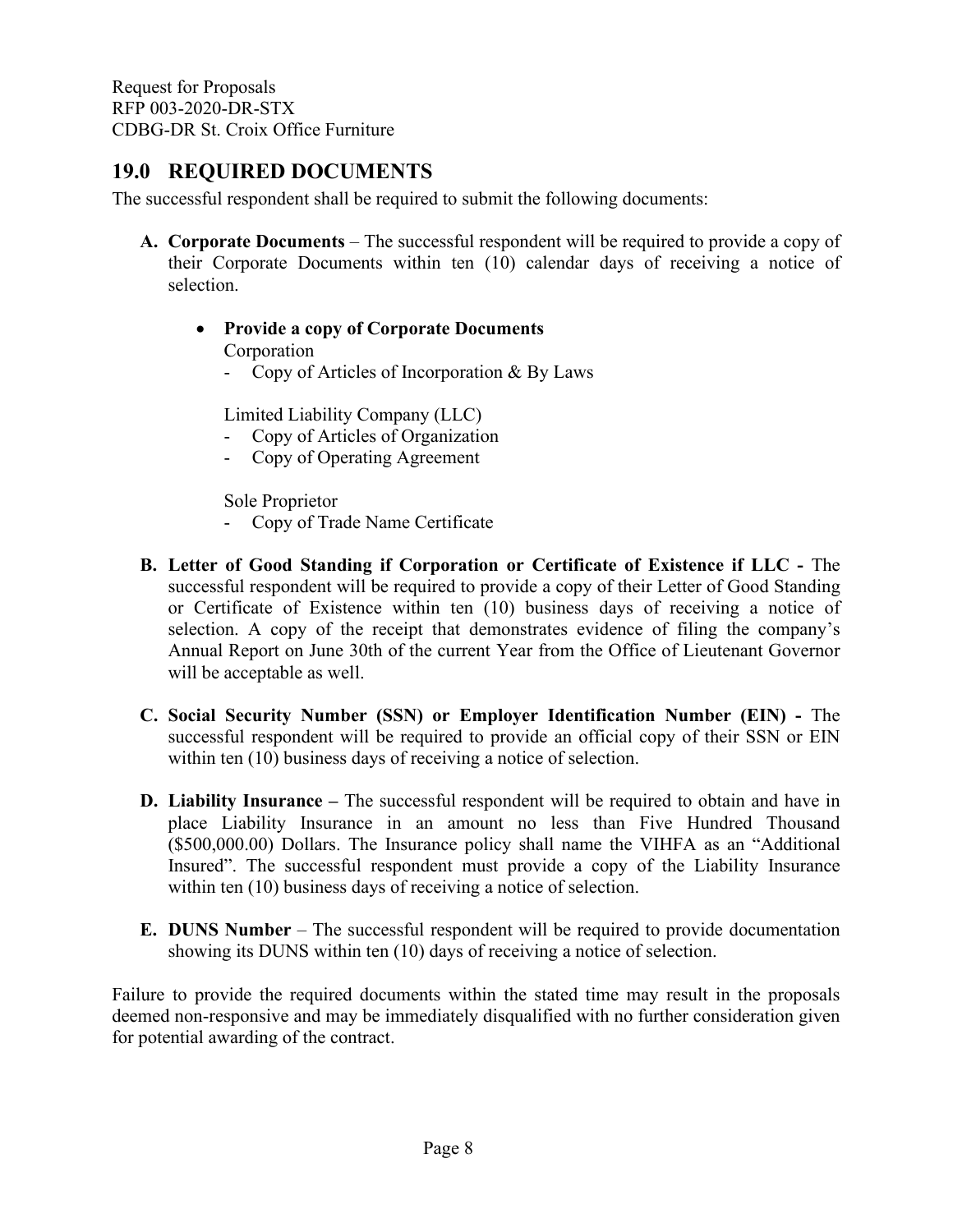# <span id="page-10-0"></span>**20.0 SELECTION PROCESS**

VIHFA will evaluate all Proposals that are received in a proper and timely manner to determine whether they meet the submission requirements. Awards are made to the most responsive bidder that provides the proposal that is most advantageous to VIHFA, considering such factors as the Bidder's ability to perform the work of the kind involved in the bid under consideration, the Bidders' past experience, time of delivery, etc. and not solely the lowest price.

VIHFA, at its sole discretion, will determine which Proposal best satisfies its requirements. All Proposals deemed to be responsive to the requirements of this RFP will be evaluated and scored for technical qualities and price. Proposals that are materially deficient in meeting the submission requirements of this RFP or have omitted material documents may be eliminated from consideration at the sole discretion of VIHFA.

## <span id="page-10-1"></span>**21.0 PRICE**

The price stated in any bid submitted shall include all items of labor, materials, equipment, tools and other costs necessary to fully complete and deliver these products pursuant to the specifications, including installation. It is the intention of these specifications to provide and require complete products of the type prescribed. Any item or items omitted from such specifications, which are clearly necessary for the completion of such products shall be considered a portion of such product, although not directly specified or called for in these specifications. Bidders shall indicate available delivery date of all items.

# <span id="page-10-2"></span>**22.0 DISCREPANCIES IN RFP**

If a Bidder becomes aware of any discrepancy, ambiguity, or error of omission in the RFP, it shall be reported immediately, in writing, to Ms. Nicole Roberts, nroberts@vihfa.gov, who will determine the necessity for further modifications.

# <span id="page-10-3"></span>**23.0 WARRANTY AND WARRANTY REPAIR WORK**

The successful Bidder will be responsible for all materials and accessories, whether the same is ready made or from an outside source; this responsibility may not be transferred, conveyed or assigned to any other person, company, corporation or entity without the previous written approval of VIHFA. Full warranty on parts and accessories shall be defined as the manufacturer's standard limited warranty and shall otherwise be equal to or exceed that offered to the general public. All warranties shall become effective on the date the items are accepted by VIHFA.

# <span id="page-10-4"></span>**24.0 RIGHT TO REJECT BID PACKAGES**

The VIHFA reserves the right to reject, without prejudice, all bids submitted in response to this solicitation. Further, proposals submitted in response to this solicitation become the property of the VIHFA and the VIHFA may use any idea or concept in a submitted proposal, regardless of whether that proposal is selected for award.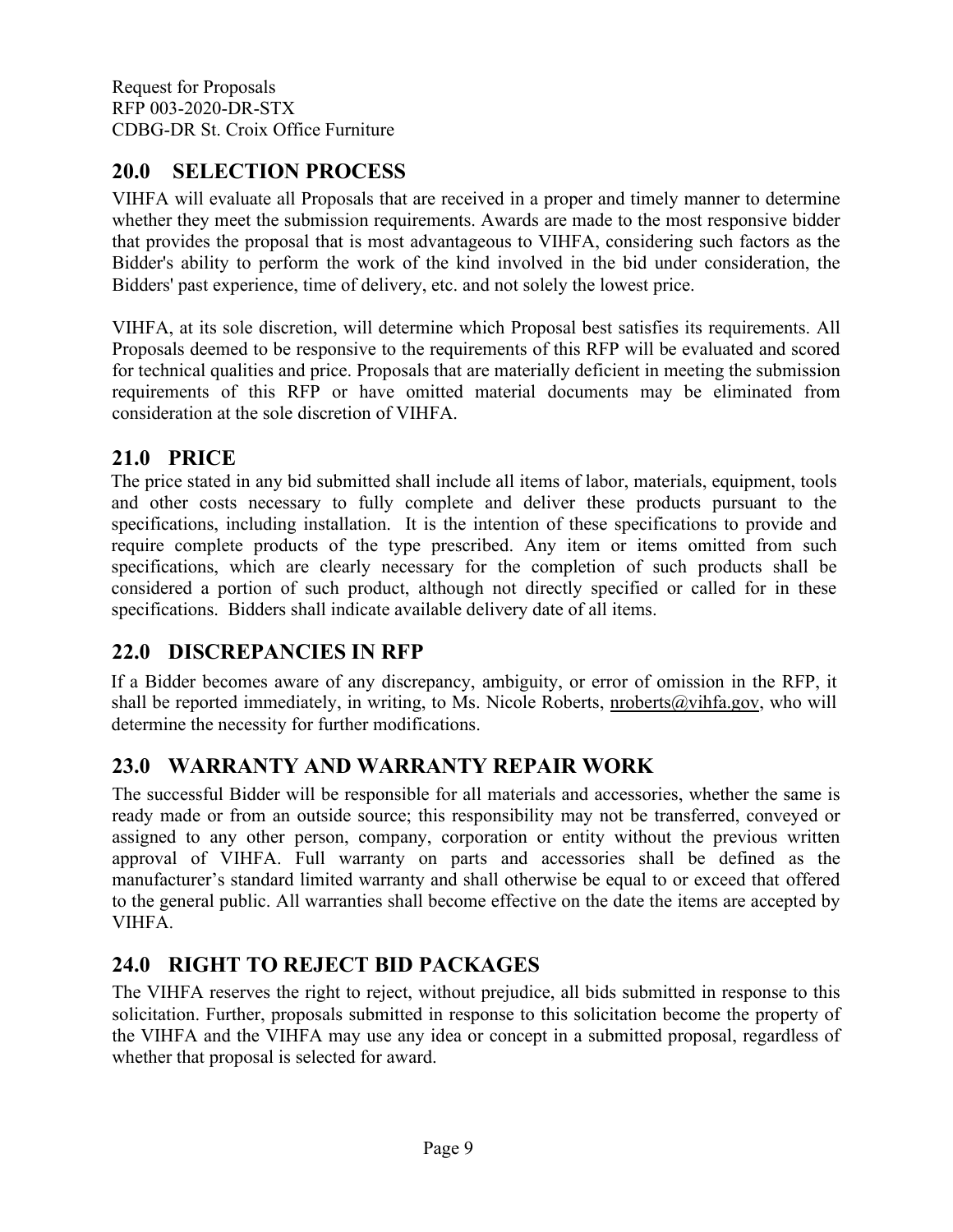# <span id="page-11-0"></span>**25.0 CHANGES, ADDENDA, AND WITHDRAWALS**

VIHFA reserves the right to change the schedule of events or revise any part of the RFP by issuing an addendum to the RFP at any time. The RFP and Addenda, if any, will be posted at https://www.vihfa.gov/disaster-recovery/procurement.

## **Enclosures**

| 1. Enclosure Document A        | <b>RFP Cover Letter</b>                                   |
|--------------------------------|-----------------------------------------------------------|
| 2. Enclosure Document B        | <b>Enclosure Checklist</b>                                |
| 3. Enclosure Document C        | <b>Non-Collusive Affidavit</b>                            |
| 4. Enclosure Document D        | <b>Debarment Certification Form</b>                       |
| <b>5. Enclosure Document E</b> | <b>Contract Document Checklist Form</b>                   |
| 6. Enclosure Document F        | <b>Contractor's Qualification Statement Form</b>          |
| 7. Enclosure Document G        | <b>Conflict of Interest</b>                               |
| 8. Enclosure Document H        | <b>Bid Sheet</b>                                          |
| 9. Enclosure Document I        | <b>Authorization for Background Check &amp; Financial</b> |
|                                | Information                                               |
| 10. Enclosure Document J       | <b>Prior Performance Certification</b>                    |
| 11. Enclosure Document K       | <b>HUD General Provisions</b>                             |

### **Attachment**

**1. Floor Plan**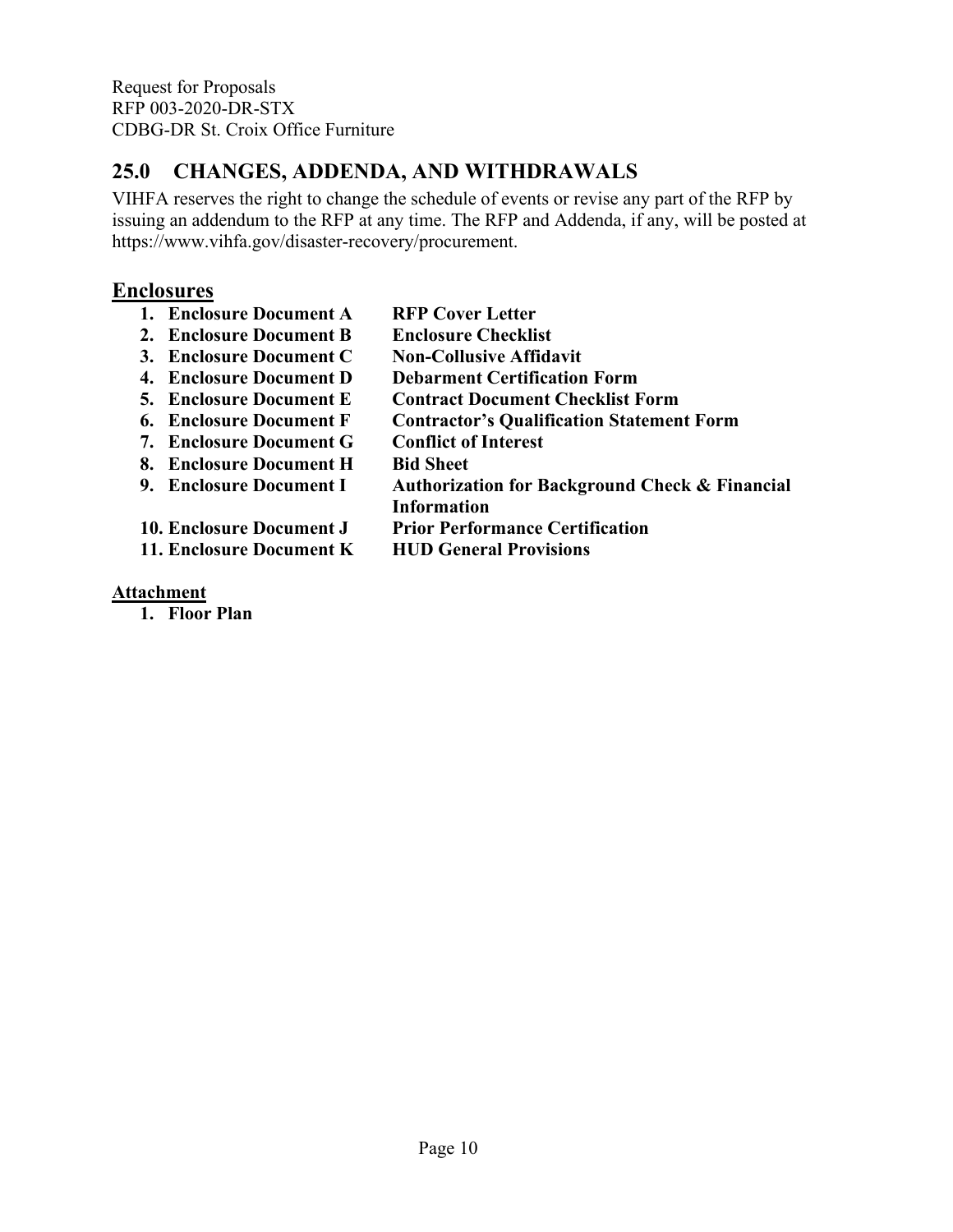# **ENCLOSURE DOCUMENT A**

Virgin Islands Housing Finance Authority *RFP COVER LETTER*

<span id="page-12-0"></span>

| <b>Bidder</b>                                                                                                  |  |
|----------------------------------------------------------------------------------------------------------------|--|
|                                                                                                                |  |
|                                                                                                                |  |
|                                                                                                                |  |
| <b>Bidder's Contact Person</b>                                                                                 |  |
| Name:                                                                                                          |  |
| Title:                                                                                                         |  |
| <b>Telephone:</b><br>the control of the control of the control of the control of the control of the control of |  |

### <span id="page-12-1"></span>**SCHEDULE OF ADDENDA**

(I) or (We) acknowledge receipt of the Addenda to the RFP Package hereinafter named, for the project(s) included in this RFP and declare that (I) or (We) accept these Addenda and that every change is included in this proposal.

| Addendum Number                                                                      | Date                                                                                                                           |  |  |  |  |
|--------------------------------------------------------------------------------------|--------------------------------------------------------------------------------------------------------------------------------|--|--|--|--|
| Addendum Number                                                                      | Date                                                                                                                           |  |  |  |  |
| Addendum Number<br><u> 1980 - Andrea Station Books, amerikansk politik (d. 1980)</u> | Date                                                                                                                           |  |  |  |  |
| Addendum Number                                                                      | Date<br><u> 1989 - Johann John Stein, mars and de British and de British and de British and de British and de British and </u> |  |  |  |  |
| <b>Bidder's Authorized Representative</b>                                            |                                                                                                                                |  |  |  |  |
|                                                                                      |                                                                                                                                |  |  |  |  |
| Title:                                                                               |                                                                                                                                |  |  |  |  |
|                                                                                      |                                                                                                                                |  |  |  |  |
|                                                                                      |                                                                                                                                |  |  |  |  |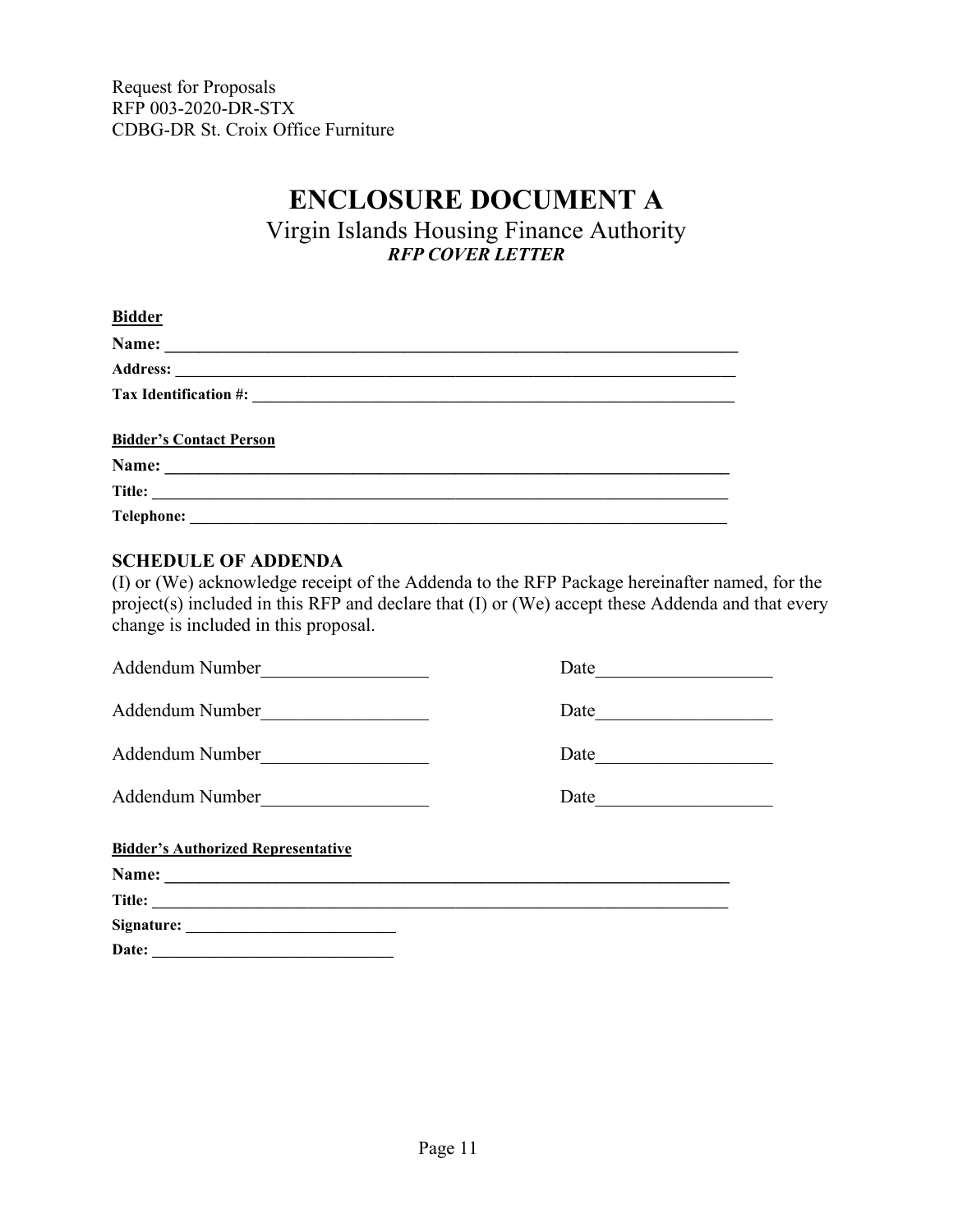# **ENCLOSURE DOCUMENT B**

*ENCLOSURE CHECKLIST*

### <span id="page-13-0"></span>**RFP 003-2020-DR-STX St. Croix Office Furniture**

**Proposer: Date:**

| П      | <b>Enclosure Document A Cover Letter</b>                       |
|--------|----------------------------------------------------------------|
| $\Box$ | Enclosure Document B Non-Collusive Affidavit                   |
| $\Box$ | Enclosure Document C Debarment Certification Form              |
| $\Box$ | Enclosure Document D Contract Document Checklist Form          |
| ◻      | Enclosure Document E Contractor's Qualification Statement Form |
| $\Box$ | Enclosure Document F Conflict of Interest                      |
| $\Box$ | Enclosure Document G Bid Sheet                                 |

### **How did you hear of this solicitation?**

 $\square$  VIHFA Website  $\square$  Google Search  $\square$  Word of Mouth  $\square$  Daily News  $\square$  Avis

Other: \_\_\_\_\_\_\_\_\_\_\_\_\_\_\_\_\_\_\_\_\_\_\_\_\_\_\_\_\_\_\_\_\_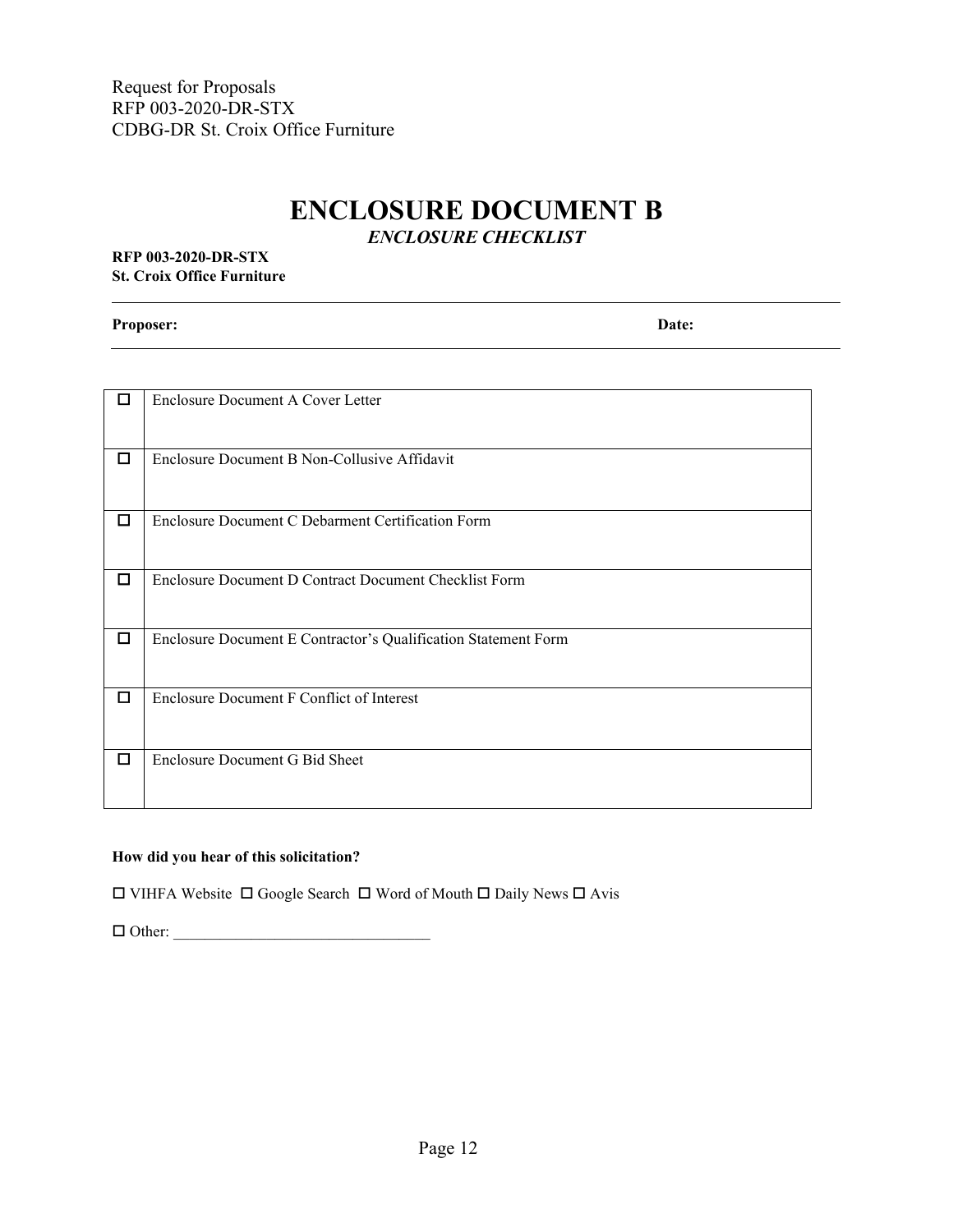# **ENCLOSURE DOCUMENT C** Virgin Islands Housing Finance Authority *NON-COLLUSIVE AFFIDAVIT*

\_\_\_\_\_\_\_\_\_\_\_\_\_\_\_\_\_\_\_\_\_\_\_\_\_\_\_\_\_\_\_\_\_\_\_\_\_\_\_\_, being first duly sworn, deposes and says:

<span id="page-14-0"></span>That he/she is  $\qquad \qquad$  (a partner or officer of the firm of, etc.) the party making the foregoing proposal or proposal cost, that such proposal/bid or proposal cost/bid cost is genuine and not collusive or sham; that said proponent has not colluded conspired, connived or agreed directly or indirectly, with any proponent or person, to put in a sham proposal cost or to refrain from bidding and has not in any manner directly or indirectly sought by agreement or collusion or communication or conference, with any person, to fix the proposal cost of the affinity or of any other proponent, or to fix any overhead, profit or cost element of said cost proposal, or of that of any other proponent, or to secure any advantage against the Virgin Islands Housing Finance Authority or any person interested in the proposed contract; and that all statements in said proposal or cost proposal are true.

(Name of Respondent, if the Respondent is a Corporation)

\_\_\_\_\_\_\_\_\_\_\_\_\_\_\_\_\_\_\_\_\_\_\_\_\_\_\_\_\_\_\_\_\_\_\_\_\_\_\_\_\_\_\_\_\_\_\_\_\_\_\_\_\_\_ (Name of Respondent, if the Respondent is a Limited Liability Corporation)

\_\_\_\_\_\_\_\_\_\_\_\_\_\_\_\_\_\_\_\_\_\_\_\_\_\_\_\_\_\_\_\_\_\_\_\_\_\_\_\_\_\_\_\_\_\_\_\_\_\_\_\_\_\_ (Name of the Respondent, if the Respondent is a Sole Proprietor)

Subscribed and sworn to before me on the Island of \_\_\_\_\_\_\_\_\_\_\_\_\_\_\_\_\_\_\_\_\_\_,

this \_\_\_\_\_\_\_\_\_\_ day of \_\_\_\_\_\_\_\_\_\_\_\_, 2020, by \_\_\_\_\_\_\_\_\_\_\_\_\_\_\_\_\_\_\_\_\_\_\_\_\_\_\_\_\_\_\_\_\_\_

of legal age,

(Trade or Corporation)

and personally, known to me.

(SEAL)

Notary Public

 $\mathcal{L}_\mathcal{L}$  , which is a set of the set of the set of the set of the set of the set of the set of the set of the set of the set of the set of the set of the set of the set of the set of the set of the set of the set of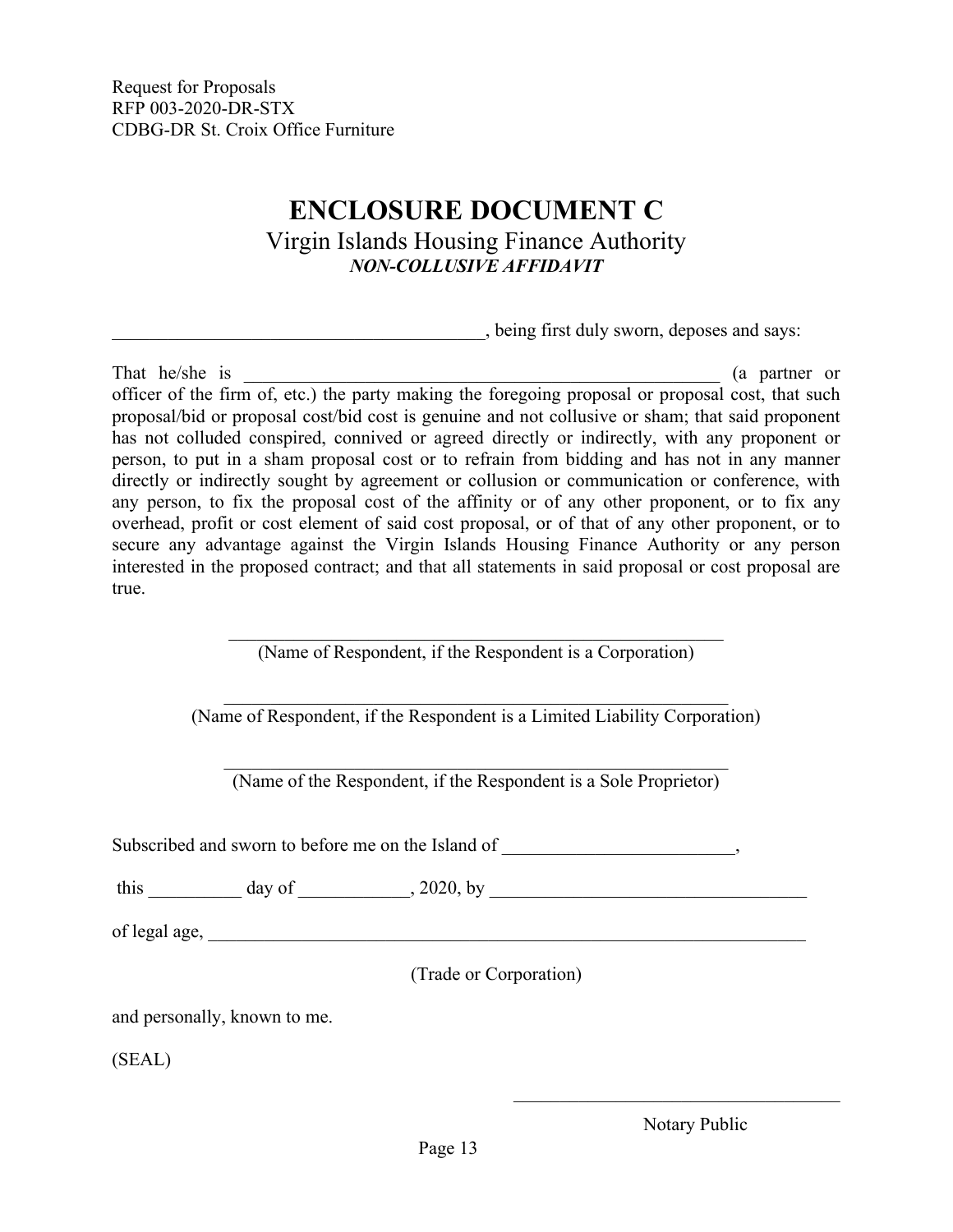# **ENCLOSURE DOCUMENT D** Virgin Islands Housing Finance Authority *DEBARMENT CERTIFICATION FORM*

### *Certification Regarding Debarment, Suspension and Ineligibility \_\_\_\_\_\_\_\_\_\_\_\_\_\_\_\_\_\_\_\_\_\_\_\_\_\_\_\_\_\_\_\_\_\_\_\_\_\_\_\_\_\_\_\_\_\_\_\_\_\_\_\_\_\_\_\_\_\_\_\_\_\_\_\_\_\_*

<span id="page-15-0"></span>*\_\_\_\_\_\_\_\_\_\_\_\_\_\_\_\_\_\_\_\_\_\_\_\_\_\_\_\_\_\_\_\_\_\_\_\_\_\_\_\_\_\_\_\_\_\_\_\_\_\_\_\_\_\_\_\_\_\_\_\_\_\_\_\_\_\_*

- (1) The respondent certifies, by submission of this RFP Response, that neither it nor its principals are presently debarred, suspended, proposed for debarment, declared ineligible, or voluntarily excluded from participation in any federal or local programs in the Territory or any Federal department or agency.
- (2) The respondent will provide immediate written notice to whom this Certification is submitted if at any time the Proposer learns its certification was erroneous when submitted or has become erroneous by reason of changed circumstances.
- (3) The respondent shall not knowingly enter any agreement/subcontractor relationship lower tier covered transaction with a person who is debarred, suspended, declared ineligible, or voluntarily excluded from participation in this procurement, unless authorized by the department or agency with which this procurement originated.
- (4) Signing this Certification without disclosing all pertinent information about a debarment or suspension shall result in rejection of the offer or cancellation of a contract. The VIHFA may also exercise any other remedy available by law.
- (5) Where the respondent is unable to certify to any of the statements in this certification, such respondent shall attach an explanation to this RFP Response.

Name and Title of Authorized Representative

Signature Date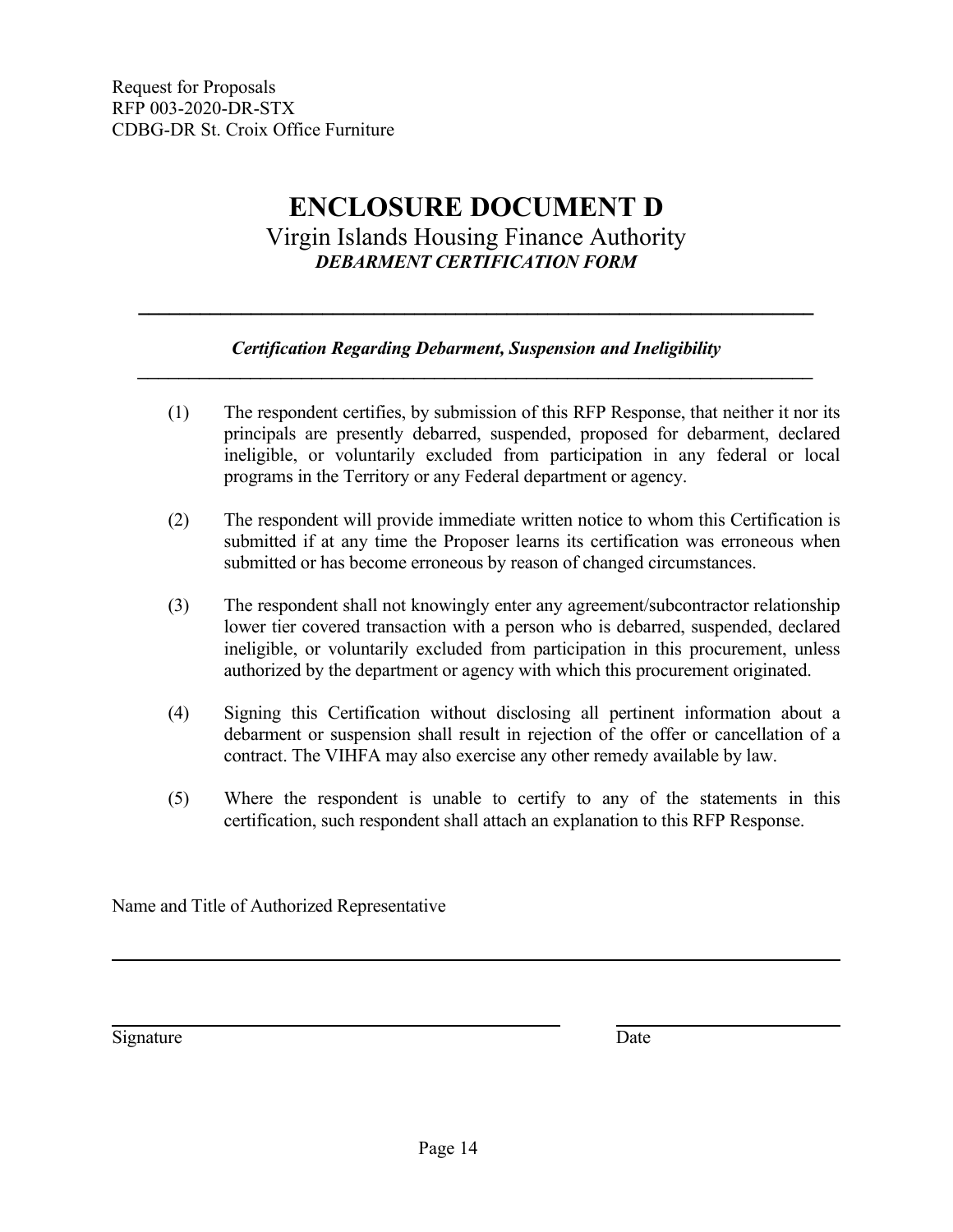# **ENCLOSURE DOCUMENT E**

### Virgin Islands Housing Finance Authority *CONTRACT DOCUMENT CHECKLIST*

<span id="page-16-0"></span>

| <b>Contact Person:</b>                                                |                                                                                                                                                                                         |  |  |  |  |  |  |
|-----------------------------------------------------------------------|-----------------------------------------------------------------------------------------------------------------------------------------------------------------------------------------|--|--|--|--|--|--|
| Telephone Number: Office                                              |                                                                                                                                                                                         |  |  |  |  |  |  |
| 1. Contractor Corporate Documents                                     |                                                                                                                                                                                         |  |  |  |  |  |  |
| <b>Corporation</b>                                                    | __ Copy of Articles of Incorporation & By Laws<br>Letter of Good Standing from Office of the Lt. Governor/Copy of<br>receipt demonstrating Annual Report is filed.                      |  |  |  |  |  |  |
| <b>LLC</b>                                                            | __ Copy of Articles of Organization<br>Copy of Operating Agreement<br>Certificate of Existence from Office of the Lt. Governor/Copy of<br>receipt demonstrating Annual Report is filed. |  |  |  |  |  |  |
|                                                                       | <b>Sole Proprietor</b> Copy of Trade Name Certificate                                                                                                                                   |  |  |  |  |  |  |
|                                                                       | 2. Current business license Expiration date: 1.00                                                                                                                                       |  |  |  |  |  |  |
| 3. Employer Identification Number (EIN)/Social Security Number (SSN): |                                                                                                                                                                                         |  |  |  |  |  |  |
| 4. __ Insurance Binder                                                | Expiration date: $/ 20$<br>Type of Insurance: _____ General Liability _____ Automobile ______Errors and Omissions                                                                       |  |  |  |  |  |  |
|                                                                       | 5. Workers Compensation Insurance Expiration date: 120                                                                                                                                  |  |  |  |  |  |  |
|                                                                       |                                                                                                                                                                                         |  |  |  |  |  |  |
|                                                                       |                                                                                                                                                                                         |  |  |  |  |  |  |
|                                                                       | 2. Proposals Bids Bigned Evaluation Spreadsheet Recommendation                                                                                                                          |  |  |  |  |  |  |
|                                                                       | 3. Request for approval from Legal Counsel and Executive Director.                                                                                                                      |  |  |  |  |  |  |
|                                                                       | Date approved: $/20$                                                                                                                                                                    |  |  |  |  |  |  |
|                                                                       | Daryl Griffith, Executive Director:<br>Date approved: $\frac{1}{20}$                                                                                                                    |  |  |  |  |  |  |
|                                                                       | Date submitted to BOD for Contract Approval: / / /20                                                                                                                                    |  |  |  |  |  |  |
|                                                                       |                                                                                                                                                                                         |  |  |  |  |  |  |
|                                                                       |                                                                                                                                                                                         |  |  |  |  |  |  |
| <b>Outstanding Issues:</b>                                            |                                                                                                                                                                                         |  |  |  |  |  |  |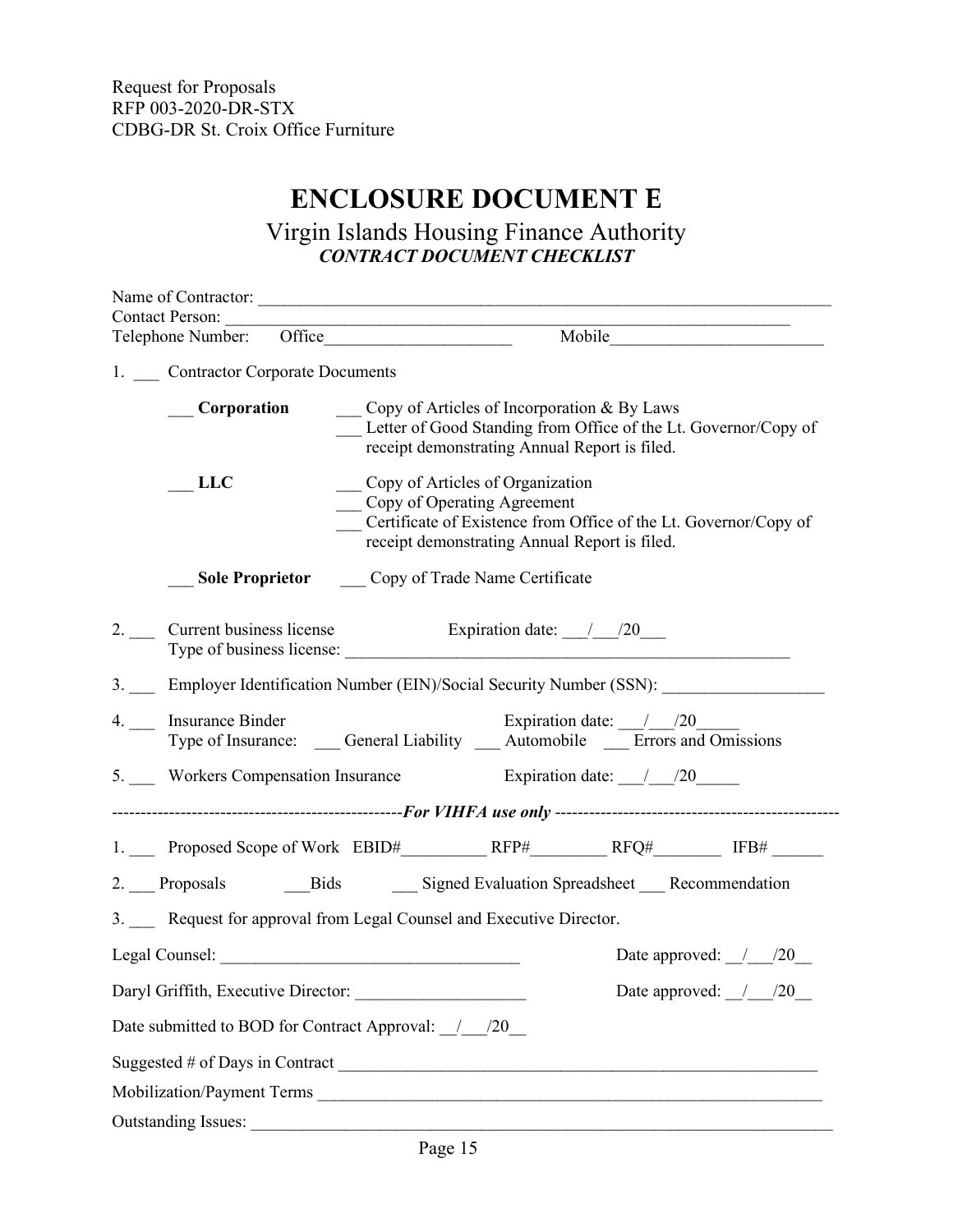# **ENCLOSURE DOCUMENT F**

## Virgin Islands Housing Finance Authority *CONTRACTOR'S QUALIFICATION STATEMENT*

<span id="page-17-0"></span>

| Name of License Holder:                                                                                                                                         |  |  |
|-----------------------------------------------------------------------------------------------------------------------------------------------------------------|--|--|
| Name of Company(if any):                                                                                                                                        |  |  |
| Legal Status: (check one) Corp. LLC Partnership Sole Proprietorship                                                                                             |  |  |
|                                                                                                                                                                 |  |  |
|                                                                                                                                                                 |  |  |
| Telephone Number: Fax Number: Email: Email:                                                                                                                     |  |  |
| Website address (if any):                                                                                                                                       |  |  |
| Number of Years licensed to conduct business in the U.S. Virgin Islands                                                                                         |  |  |
| Number of similar projects completed in the last 5 Years __________________, Average value<br>of these Contracts \$                                             |  |  |
| Do you have current Liability Insurance Coverage? $\Box$ Yes $\Box$ No If yes, value \$                                                                         |  |  |
| Have you ever failed to complete a project, been fired and/or sued by one of your clients?<br>(If yes, explain on another sheet, the circumstances and outcome) |  |  |
| Are there or have there been any; Claims, Arbitration, Judgments or Liens against you?<br>(If yes, explain on another sheet, the circumstances and outcome)     |  |  |
|                                                                                                                                                                 |  |  |

Certification of truth of the above Statements, by: \_\_\_\_\_\_\_\_\_\_\_\_\_\_\_\_\_\_\_\_\_ Title: \_\_\_\_\_\_\_\_\_\_\_\_\_\_\_\_\_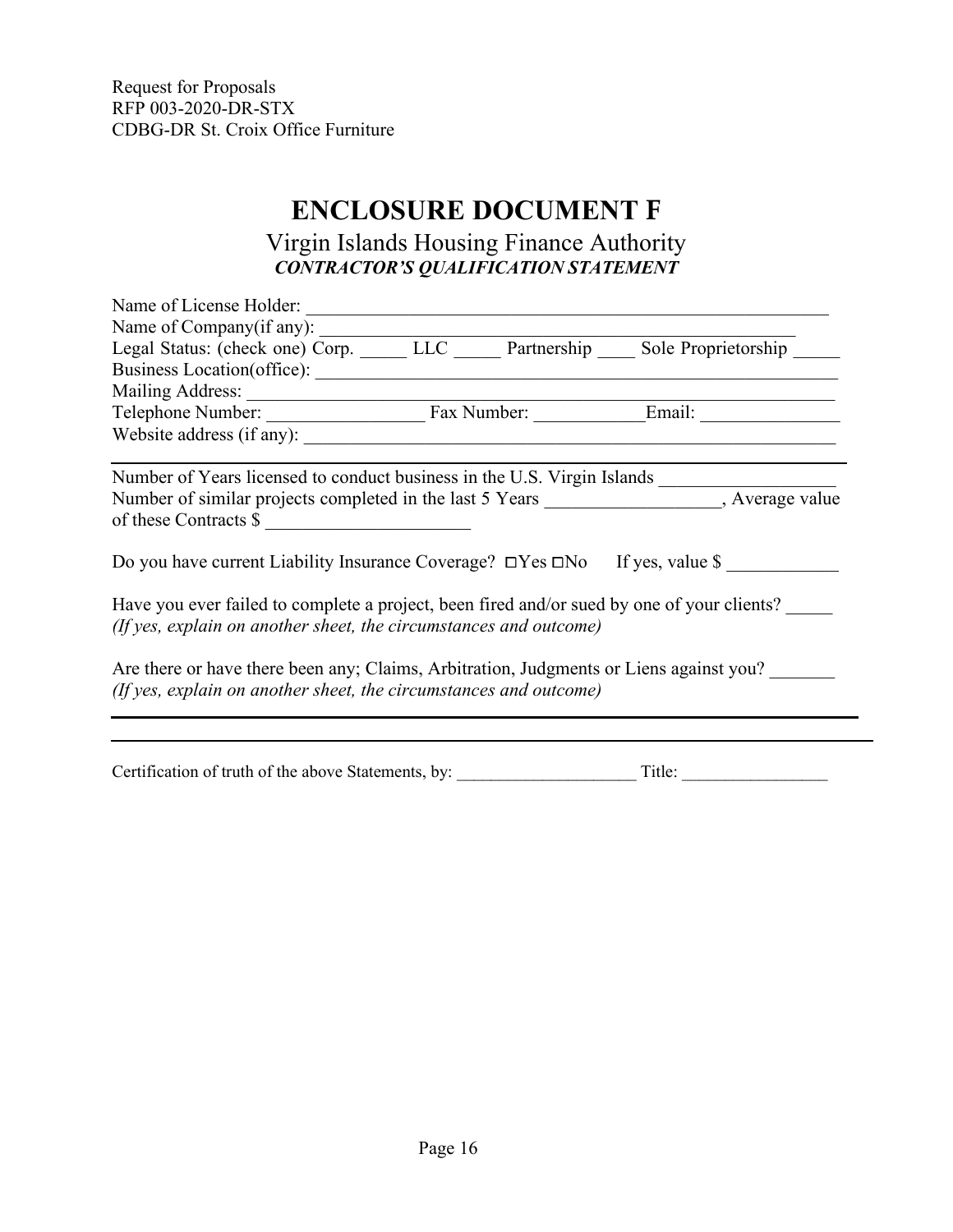|                         | Provide at least three (3) references for the most recent, relevant work comparable to the scope requested in this RFP. |               |             |              |          |           |                          |                     |                    |
|-------------------------|-------------------------------------------------------------------------------------------------------------------------|---------------|-------------|--------------|----------|-----------|--------------------------|---------------------|--------------------|
| $\#$                    | Name of Client                                                                                                          | Project Title | Project     | Specific     | Contract | Contract  | $\overline{\frac{0}{0}}$ | Reference           | Phone and Email of |
|                         |                                                                                                                         |               | Description | Deliverables | Value    | Start and | Complete                 | <b>Contact Name</b> | Reference Contact  |
|                         |                                                                                                                         |               |             |              |          | End Date  |                          |                     |                    |
| $\overline{1}$          |                                                                                                                         |               |             |              |          |           |                          |                     |                    |
|                         |                                                                                                                         |               |             |              |          |           |                          |                     |                    |
|                         |                                                                                                                         |               |             |              |          |           |                          |                     |                    |
|                         |                                                                                                                         |               |             |              |          |           |                          |                     |                    |
|                         |                                                                                                                         |               |             |              |          |           |                          |                     |                    |
|                         |                                                                                                                         |               |             |              |          |           |                          |                     |                    |
| $\overline{2}$          |                                                                                                                         |               |             |              |          |           |                          |                     |                    |
|                         |                                                                                                                         |               |             |              |          |           |                          |                     |                    |
|                         |                                                                                                                         |               |             |              |          |           |                          |                     |                    |
|                         |                                                                                                                         |               |             |              |          |           |                          |                     |                    |
|                         |                                                                                                                         |               |             |              |          |           |                          |                     |                    |
| $\overline{\mathbf{3}}$ |                                                                                                                         |               |             |              |          |           |                          |                     |                    |
|                         |                                                                                                                         |               |             |              |          |           |                          |                     |                    |
|                         |                                                                                                                         |               |             |              |          |           |                          |                     |                    |
|                         |                                                                                                                         |               |             |              |          |           |                          |                     |                    |
|                         |                                                                                                                         |               |             |              |          |           |                          |                     |                    |
|                         |                                                                                                                         |               |             |              |          |           |                          |                     |                    |
| $\overline{4}$          |                                                                                                                         |               |             |              |          |           |                          |                     |                    |
|                         |                                                                                                                         |               |             |              |          |           |                          |                     |                    |
|                         |                                                                                                                         |               |             |              |          |           |                          |                     |                    |
|                         |                                                                                                                         |               |             |              |          |           |                          |                     |                    |
|                         |                                                                                                                         |               |             |              |          |           |                          |                     |                    |
|                         |                                                                                                                         |               |             |              |          |           |                          |                     |                    |
| $\overline{5}$          |                                                                                                                         |               |             |              |          |           |                          |                     |                    |
|                         |                                                                                                                         |               |             |              |          |           |                          |                     |                    |
|                         |                                                                                                                         |               |             |              |          |           |                          |                     |                    |
|                         |                                                                                                                         |               |             |              |          |           |                          |                     |                    |
|                         |                                                                                                                         |               |             |              |          |           |                          |                     |                    |
|                         |                                                                                                                         |               |             |              |          |           |                          |                     |                    |

Provide at least three (3) references for the most recent, relevant work comparable to the scope requested in this RFP.

Certification of truth of the above Statements, by: Title: Title: Title: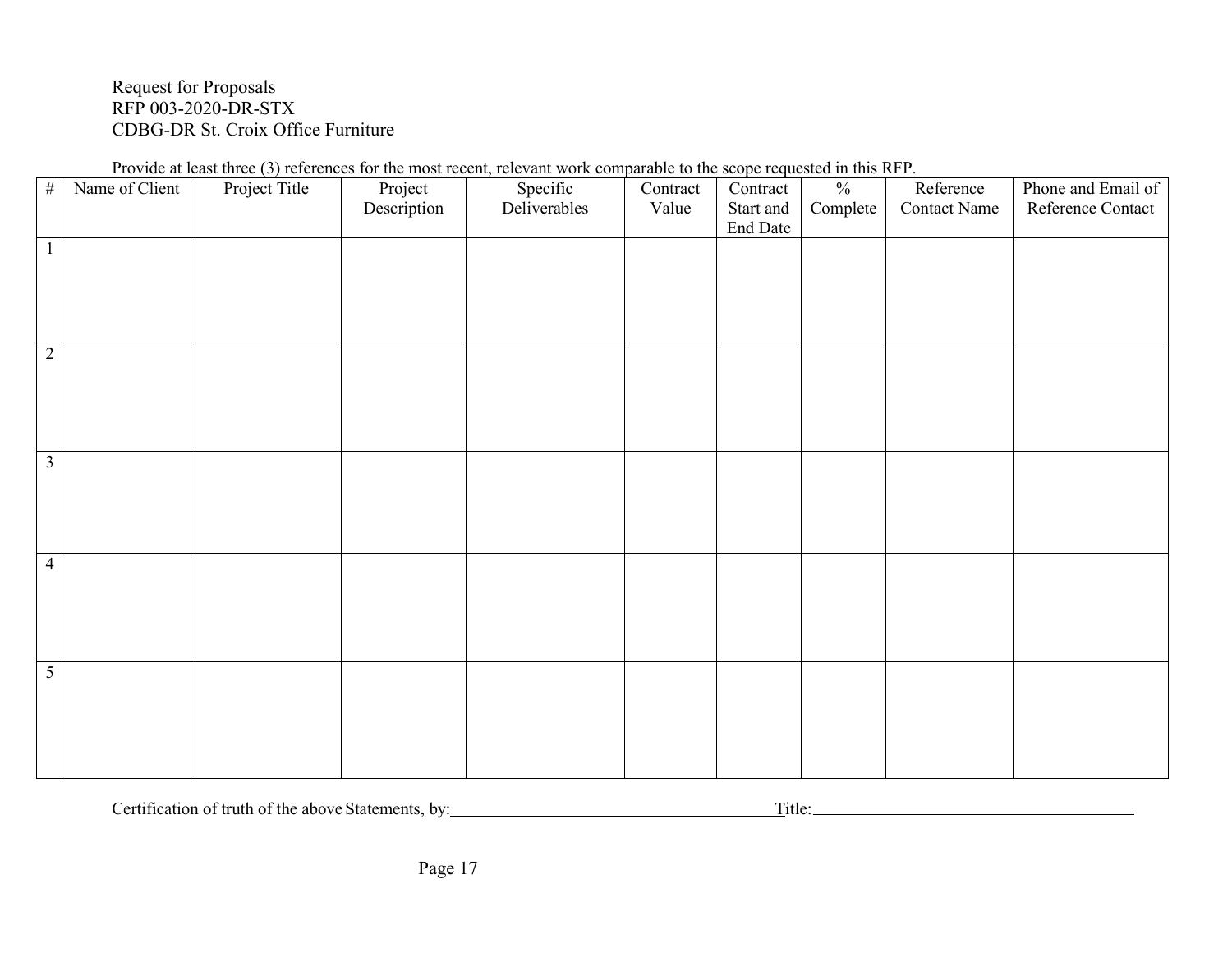# **ENCLOSURE DOCUMENT G**

## Virgin Islands Housing Finance Authority *CONFLICT OF INTEREST*

<span id="page-19-0"></span>**By signing this form, the Respondent certifies that, to the best of its knowledge and belief, there are no relevant facts or circumstances that could give rise to an organizational or personal conflict of interest, for the organization or any of its staff, and that the Respondent, subcontractor, employee, or consultant has disclosed all such relevant information if such a conflict of interest appears to exist to a reasonable person with knowledge of the relevant facts (or if such a person would question the impartiality of the Respondent, subcontractor, employee, or consultant).**

Conflicts may arise in but not limited to the following situations:

- (a) Unequal access to information. A potential respondent, subcontractor, employee, or consultant has access to non-public information through its performance on a government contract for disaster recovery services in the Virgin Islands.
- (b) Biased ground rules. A potential respondent, subcontractor, employee, or consultant has worked, in one government contract, or program, on the basic structure or ground rules of another government contract for disaster recovery services in the Virgin Islands.
- (c) Impaired objectivity. A potential respondent, subcontractor, employee, or consultant, or member of their immediate family (spouse, parent, or child) has financial or other interests that would impair, or give the appearance of impairing, impartial judgment in the evaluation of government programs, in offering advice or recommendations to the government, or in providing technical assistance or other services to recipients of Federal funds as part of its contractual responsibility.
- 1) Proposer must provide the disclosure described above on any actual or potential conflict of interest (or apparent conflict of interest) regardless of their opinion that such a conflict or potential conflict (or apparent conflict of interest) would not impair their objectivity.
- 2) In a case in which an actual or potential conflict (or apparent conflict of interest) is disclosed, the VIHFA will take appropriate actions to eliminate or address the actual or potential conflict, including but not limited to mitigating or neutralizing the conflict, when appropriate, through such means as ensuring a balance of views, disclosure with the appropriate disclaimers, or by restricting or modifying the work to be performed to avoid or reduce the conflict. In this clause, the term "potential conflict" means reasonably foreseeable conflict of interest.
- 3) The Respondent, subcontractor, employee, or consultant agrees that if "impaired objectivity", or an actual or potential conflict of interest (or apparent conflict of interest) is discovered after the award is made, it will make a full disclosure in writing to the contracting officer. This disclosure shall include a description of actions that the Proponent has taken or proposes to take to avoid, mitigate, or neutralize the actual or potential conflict (or apparent conflict of interest).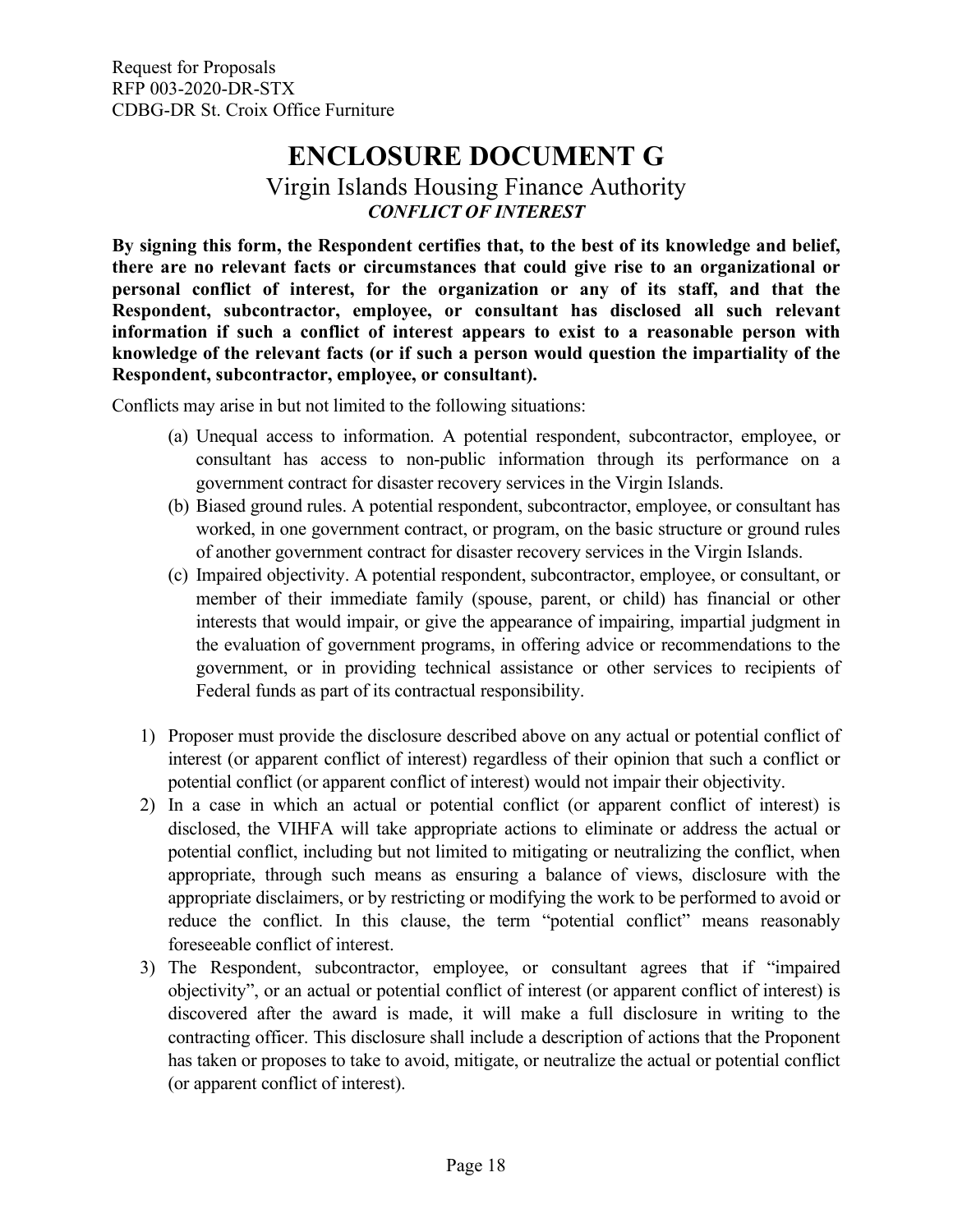The Respondent,  $\blacksquare$ , hereby certifies that, to the  $\blacksquare$ best of its knowledge and belief, there are no present or currently planned interests (financial, contractual, organizational, or otherwise) relating to the work to be performed under the contract or task order resulting from RFP No. **RFP 003-2020-DR-STX** that would create any actual or potential conflict of interest (or apparent conflicts of interest) (including conflicts of interest for immediate family members: spouses, parents, children) that would impinge on its ability to render impartial, technically sound, and objective assistance or advice or result in it being given an unfair competitive advantage. In this clause, the term "potential conflict" means reasonably foreseeable conflict of interest. The Respondent further certifies that it has and will continue to exercise due diligence in identifying and removing or mitigating, to the VIHFA's satisfaction, such conflict of interest (or apparent conflict of interest).

Name and Title of Authorized Representative

Signature Date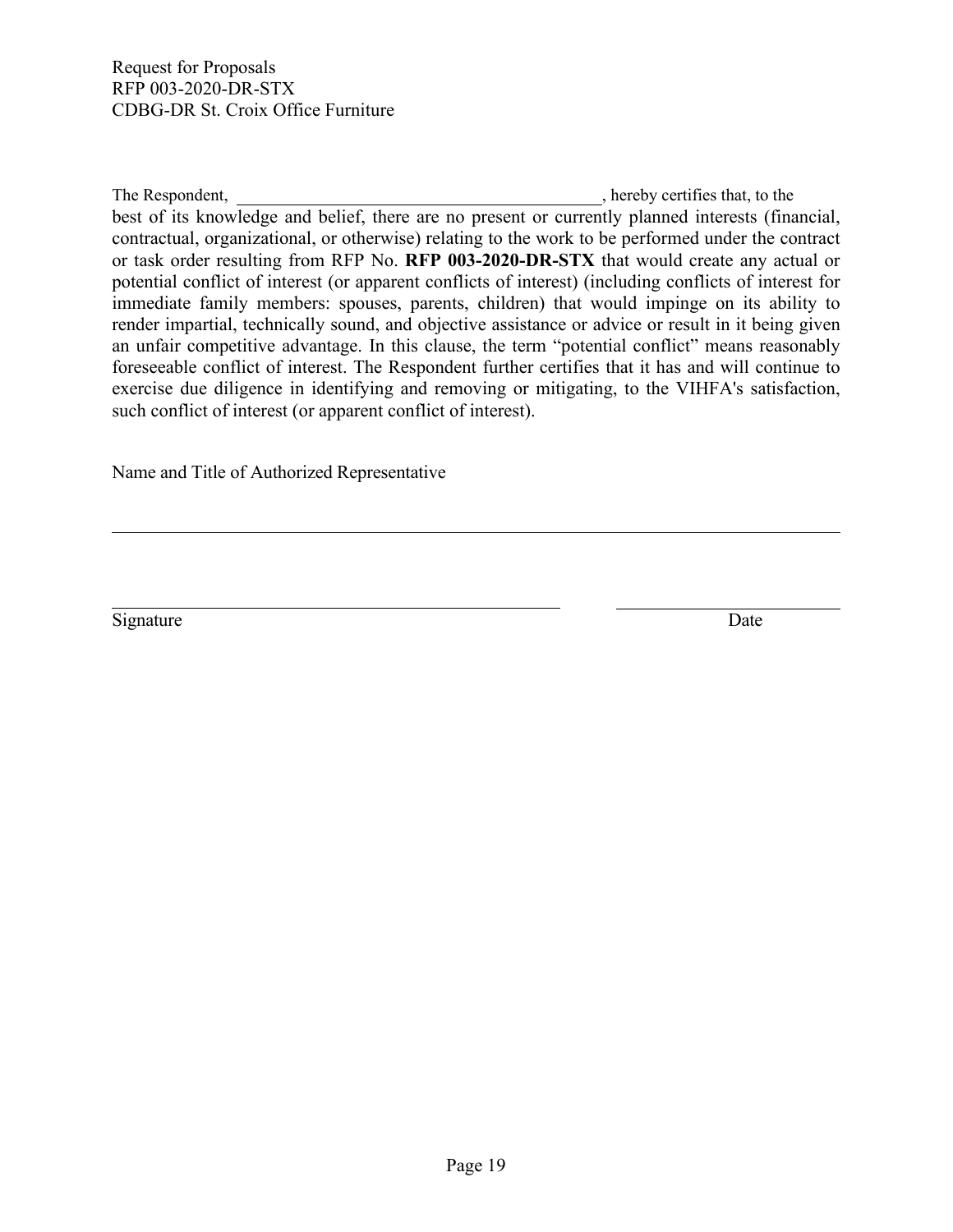ा

# **ENCLOSURE DOCUMENT H**

## Virgin Islands Housing Finance Authority *BASE BID SHEET*

<span id="page-21-0"></span>**THE UNDERSIGNED CONTRACTOR PROPOSES TO FURNISH ALL LABOR, MATERIALS, EQUIPMENT AND INCUR ANY OTHER COSTS AS MAY BE REQUIRED TO PERFORM THE SCOPES OF WORK, SUBJECT TO ALL THE CONDITIONS AS SET FORTH IN THE PROJECT SPECIFICATIONS.**

|                                                     | <b>Section 1 – Furniture and Fixture Items</b>                                                                     |                              |                                                |              |                   |
|-----------------------------------------------------|--------------------------------------------------------------------------------------------------------------------|------------------------------|------------------------------------------------|--------------|-------------------|
| <b>Item</b>                                         | <b>Description</b>                                                                                                 | <b>Estimated</b><br>Quantity | <b>Vendors</b><br><b>Suggested</b><br>Quantity | Unit<br>Cost | <b>Total Cost</b> |
| Office<br><b>Cubicle</b><br><b>Desk</b>             | Worksurface (cubicle) with<br>modular components and<br>accessories. Wall storage unit and<br>file/drawer cabinet. | 18                           |                                                | $\mathbb{S}$ | $\mathbb{S}$      |
| <b>Executive</b><br><b>Office</b><br><b>Cubicle</b> | Work Desk - L Shape,<br><b>Worksurface/Executive Desk Unit,</b><br><b>Rectangular, with Sliding Door</b>           | 4                            |                                                | $\mathbb{S}$ | $\mathbf S$       |
| Reception<br><b>Desk</b>                            | <b>Desk</b>                                                                                                        | 1                            |                                                | $\mathbf S$  | $\mathbf S$       |
| Conference<br><b>Table</b>                          | <b>Conference Table to seat 12</b><br>people with chairs                                                           | 1                            |                                                |              |                   |
| <b>Bookcase</b>                                     | <b>Bookcase</b>                                                                                                    | 16                           |                                                | \$           | $\mathbf S$       |
| <b>Storage</b><br><b>Room</b><br><b>Shelves</b>     | <b>Heavy-duty steel frame. Supports</b><br>up to 350 lbs. per shelf.                                               | 3                            |                                                | $\mathbb{S}$ | $\mathbb{S}$      |
| <b>Guest Chair</b>                                  | <b>Stacking chair, Fixed arms,</b><br><b>Upholstered Seat and Glides</b>                                           | 4                            |                                                | \$           | \$                |
|                                                     | <b>OTHER ITEMS</b> as needed (Please<br>itemize on a separate sheet)                                               |                              |                                                | $\mathbb{S}$ | $\mathbb{S}$      |
|                                                     | <b>TOTAL</b>                                                                                                       |                              |                                                | $\mathbf S$  | $\mathbf S$       |

| <b>Section 2 – Dealer &amp; Installation Services</b>   |                      |                                      |                                       |                            |                                  |  |  |  |
|---------------------------------------------------------|----------------------|--------------------------------------|---------------------------------------|----------------------------|----------------------------------|--|--|--|
| <b>Position</b>                                         | # of<br><b>Staff</b> | <b>Hourly</b><br>Rate                | <b>Estimated</b><br>Hours per<br>Week | <b>Estimated</b><br>Timing | <b>Estimated</b><br><b>Total</b> |  |  |  |
| Office Design/Layout Staff                              |                      |                                      |                                       |                            |                                  |  |  |  |
| Installation Staff                                      |                      |                                      |                                       |                            |                                  |  |  |  |
| Other Personnel (Please itemize on a<br>separate sheet) |                      |                                      |                                       |                            |                                  |  |  |  |
| <b>SUBTOTAL</b>                                         | N/A                  | N/A                                  | N/A                                   | N/A                        |                                  |  |  |  |
|                                                         |                      | <b>Section 3 - Shipping Expenses</b> |                                       |                            |                                  |  |  |  |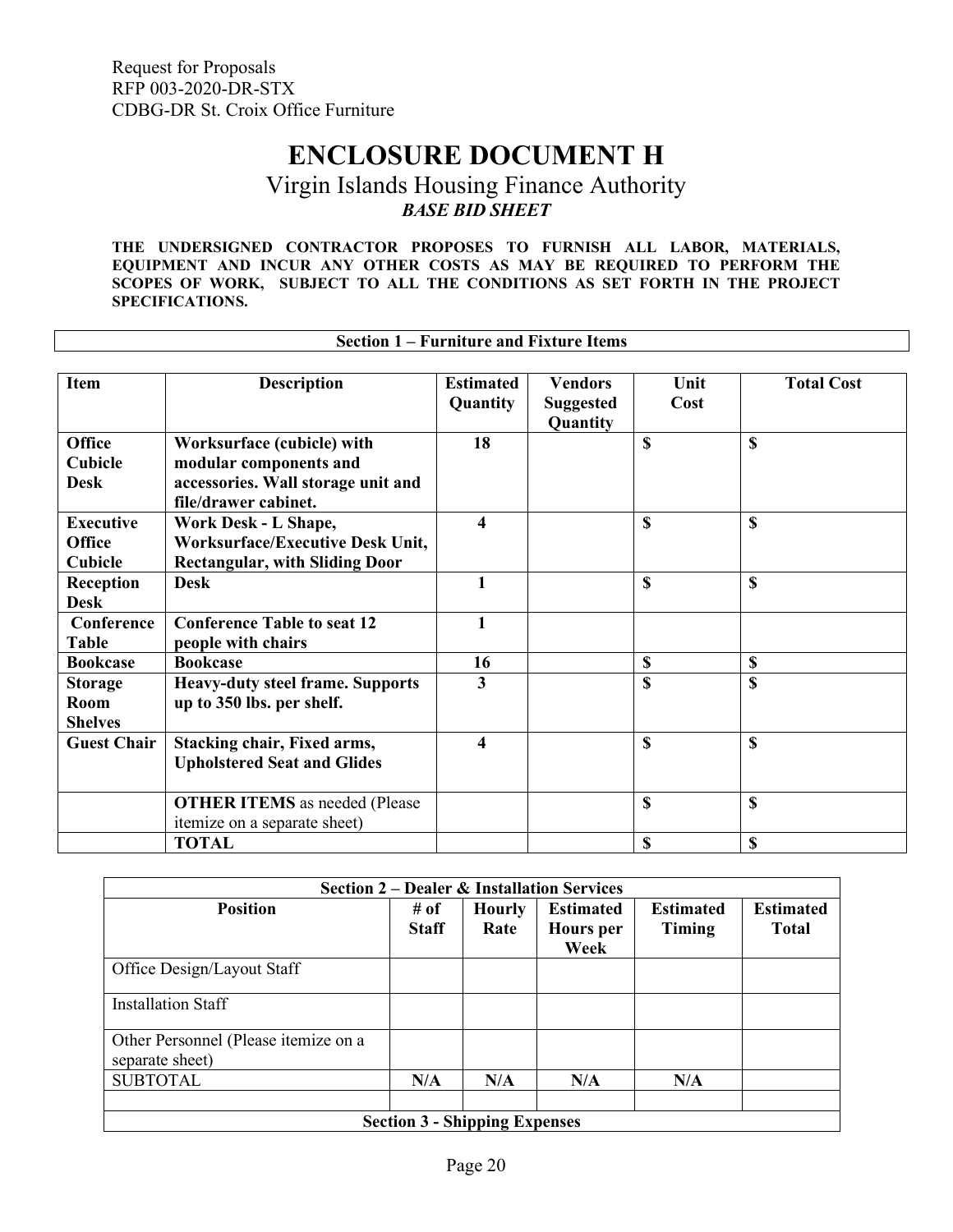| Shipping                       | N/A | N/A | N/A | N/A |  |
|--------------------------------|-----|-----|-----|-----|--|
| $SUBTOTAL - Shipping$ Expenses | N/A | N/A | N/A | N/A |  |
|                                |     |     |     |     |  |
| <b>TOTAL</b>                   | N/A | N/A | N/A | N/A |  |

### **PLEASE TYPE OR PRINT THEN SIGN AS INSTRUCTED BELOW**

### **\_\_\_\_\_\_\_\_\_\_\_\_\_\_\_\_\_\_\_\_\_\_\_\_\_\_\_\_\_\_\_\_\_\_\_\_\_\_\_\_\_\_\_\_\_\_\_\_\_\_\_\_\_\_\_\_\_\_\_\_\_\_\_\_\_\_\_\_\_\_\_\_\_\_\_\_\_ (TYPE OR PRINT) NAME OF COMPANY**

# **(TYPE OR PRINT THEN SIGN) NAME OF OWNER, PRESIDENT or CEO of COMPANY BIDDING**

**\_\_\_\_\_\_\_\_\_\_\_\_\_\_\_\_\_\_\_\_\_\_\_\_\_\_\_\_\_\_\_\_\_\_\_\_\_\_\_\_\_\_\_\_\_\_\_\_\_\_\_\_\_\_\_\_\_\_\_\_\_\_\_\_\_\_\_\_\_\_\_\_\_\_\_\_\_\_**

### **\_\_\_\_\_\_\_\_\_\_\_\_\_\_\_\_\_\_\_\_\_\_\_\_\_\_\_\_\_\_\_\_\_\_\_\_\_\_\_\_\_\_\_\_\_\_\_\_\_\_\_\_\_\_\_\_\_\_\_\_\_\_\_\_\_\_\_\_\_\_\_\_\_\_\_\_\_\_ (SIGNATURE) NAME OF OWNER, PRESIDENT or CEO of COMPANY BIDDING**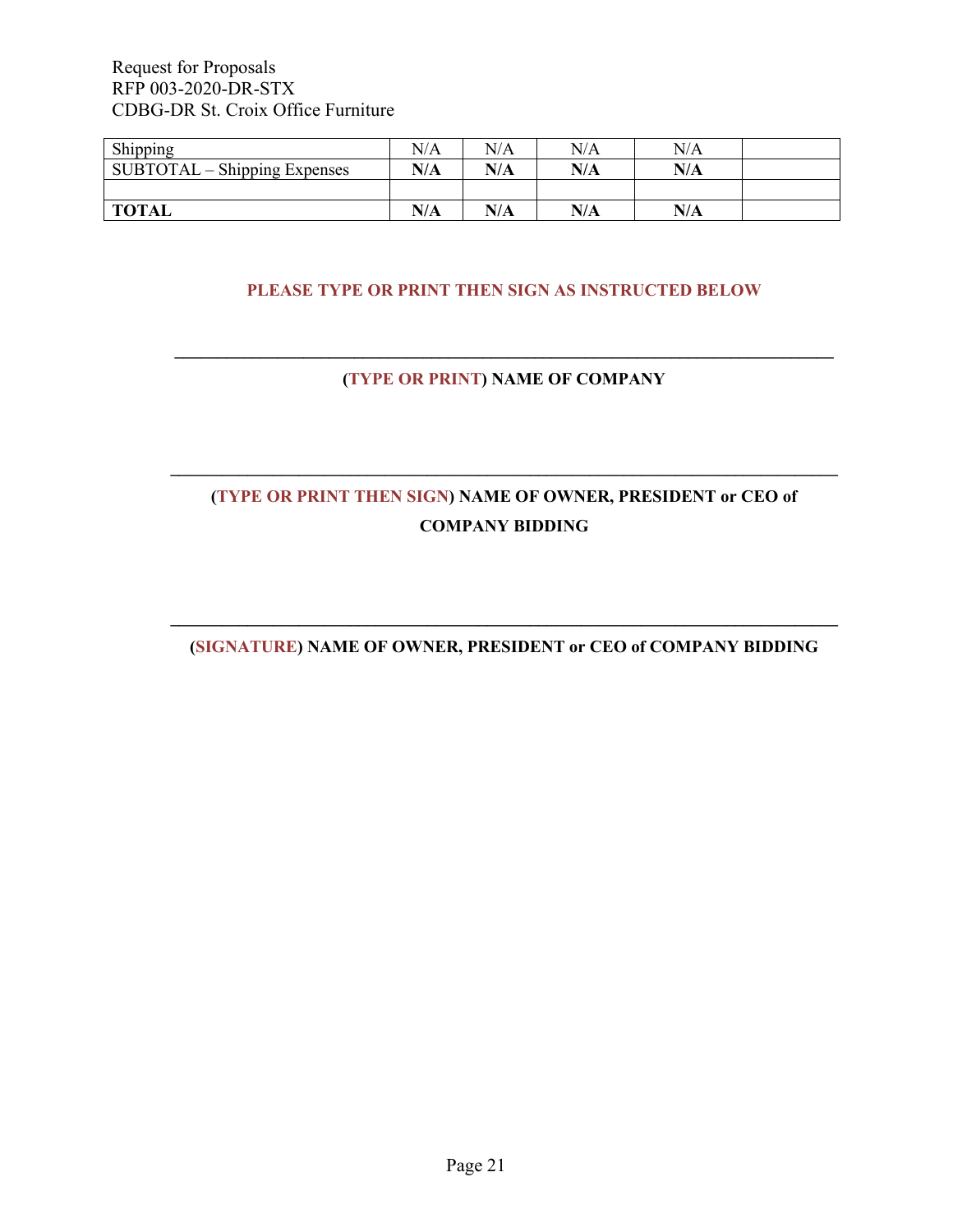# **ENCLOSURE DOCUMENT I**

# Virgin Islands Housing Finance Authority *AUTHORIZATION FOR BACKGROUND CHECK & FINANCIAL INFORMATION*

<span id="page-23-0"></span>By signing this Authorization, the Proposer authorizes the Virgin Islands Housing Finance Authority (VIHFA) to seek any background and/or financial information it deems' necessary to evaluate the Respondent's financial capacity in connection to the Request for Proposal (RFP) referenced above.

Name of Proposer Entity

Signature of Authorized Representative Date

Printed Name of Authorized Representative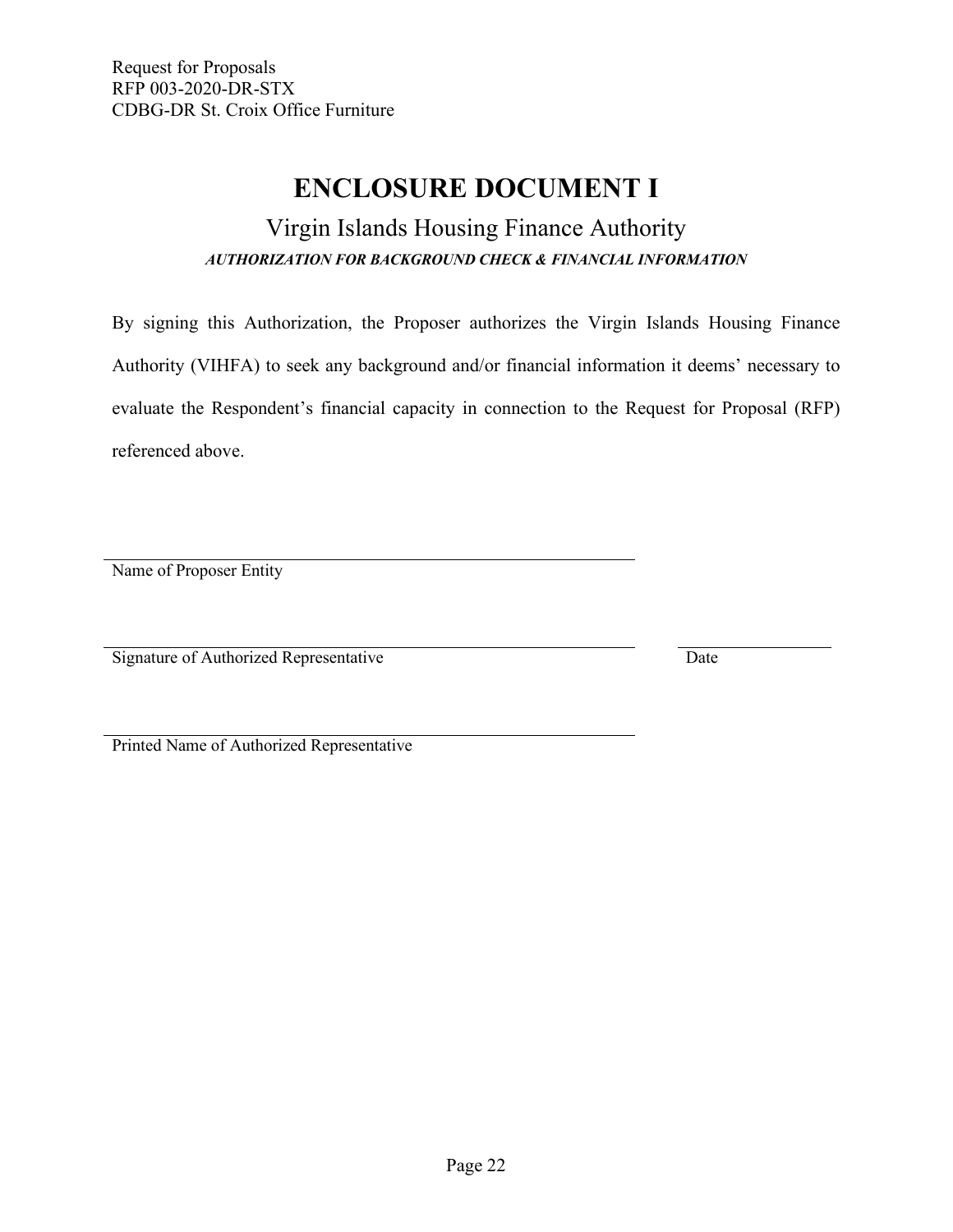# **ENCLOSURE DOCUMENT J**

# Virgin Islands Housing Finance Authority *PRIOR PERFORMANCE CERTIFICATION*

<span id="page-24-0"></span>**1.** Has the Proposer or any of its Team Members been notified with a "Letter of Concern", which refers to any written communication from a Government entity notifying the Proposer or any of its Team Members, wariness or caution about the performance under a contract to provide services.

|--|--|

 $\neg$  No  $\neg$  Other (Specify):

If yes, provide a copy of every "Letter of Concern" received from and as a contractor of a Government entity.

### **2.** Has the Proposer or any of its Team Members been found in default of contract terms with any contracting entity?

 $\bigcap$  Yes  $\bigcap$  No

If yes, indicate below if a Performance Bond or other means was used to resolve the default issue: No Other (Specify):

Name of Surety Company:

Telephone of Surety Company:

Contact Person of Surety Company:

Provide an explanation regarding the circumstances that created the need for the contracting entity to invoke the terms of the Performance Bond, or other means, to include the current status of the matter (Include additional sheets if necessary).

Proposer Name

Signature of Authorized Representative Date

Printed Name of Authorized Representative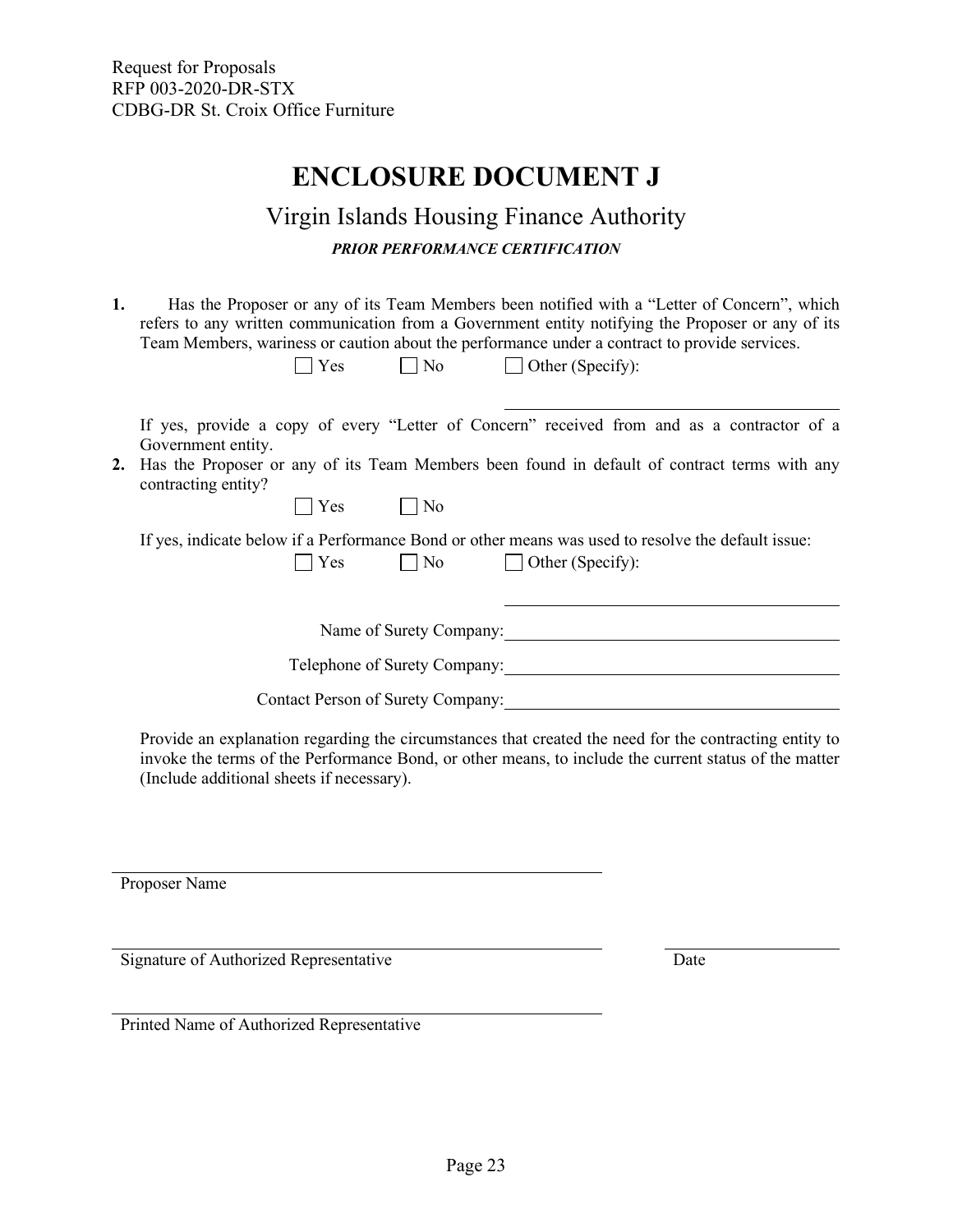## **ENCLOSURE DOCUMENT K** *HUD GENERAL PROVISIONS ("HUD RIDER")*

<span id="page-25-0"></span>The following terms and conditions apply to any contract for which any portion of the funding is derived from a grant made by the United States Department of Housing and Urban Development ("HUD"). In addition, Subcontractor shall comply with the Federal Labor Standards Provisions set forth in Form HUD-4010, available at [http://www.hud.gov/offices/adm/hudclips/forms/files/4010.pdf.](http://www.hud.gov/offices/adm/hudclips/forms/files/4010.pdf)

### 1. Provisions Required by Law Deemed Inserted

Each and every provision of law and clause required by law to be inserted in this contract shall be deemed to be inserted herein and the contract shall be read and enforced as though it were included herein, and if through mistake or otherwise any such provision is not inserted, or is not correctly inserted, then upon the application of either party the contract shall forthwith be physically amended to make such insertion or correction.

#### 2. Statutory and Regulatory Compliance

Contractor/Subcontractor shall comply with all laws and regulations applicable to the Community Development Block Grant-Disaster Recovery funds appropriated by the Disaster Relief Appropriations Act, 2017 (Pub. L. 115-56) and the Bipartisan Budget Act of 2018 ("BBA"), (Pub. L. 115-123), including but not limited to the applicable Office of Management and Budget Circulars, which may impact the administration of funds and/or set forth certain cost principles, including the allowability of certain expenses.

### 3. Breach of Contract Terms

VIHFA reserves its right to all administrative, contractual, or legal remedies, including but not limited to suspension or termination of this contract, in instances where the Contractor or any of its subcontractors violate or breach any contract term. If the Contractor or any of its subcontractors violate or breach any contract term, they shall be subject to such sanctions and penalties as may be appropriate. The duties and obligations imposed by the contract documents and the rights and remedies available thereunder shall be in addition to and not a limitation of any duties, obligations, rights and remedies otherwise imposed or available by law.

### 4. Reporting Requirements

The Contractor/Subcontractor shall complete and submit all reports, in such form and according to such schedule, as may be required by VIHFA. The Contractor/Subcontractor shall cooperate with all VIHFA efforts to comply with HUD requirements and regulations pertaining to reporting, including but not limited to 24 C.F.R. §§ 85.40-41 (or 84.50-52, if applicable) and 570.507.

### 5. Access to Records

The State, the U.S. Department of Housing and Urban Development, the Comptroller General of the United States, or any of their duly authorized representatives, shall have, at any time and from time to time during normal business hours, access to any work product, books, documents, papers, and records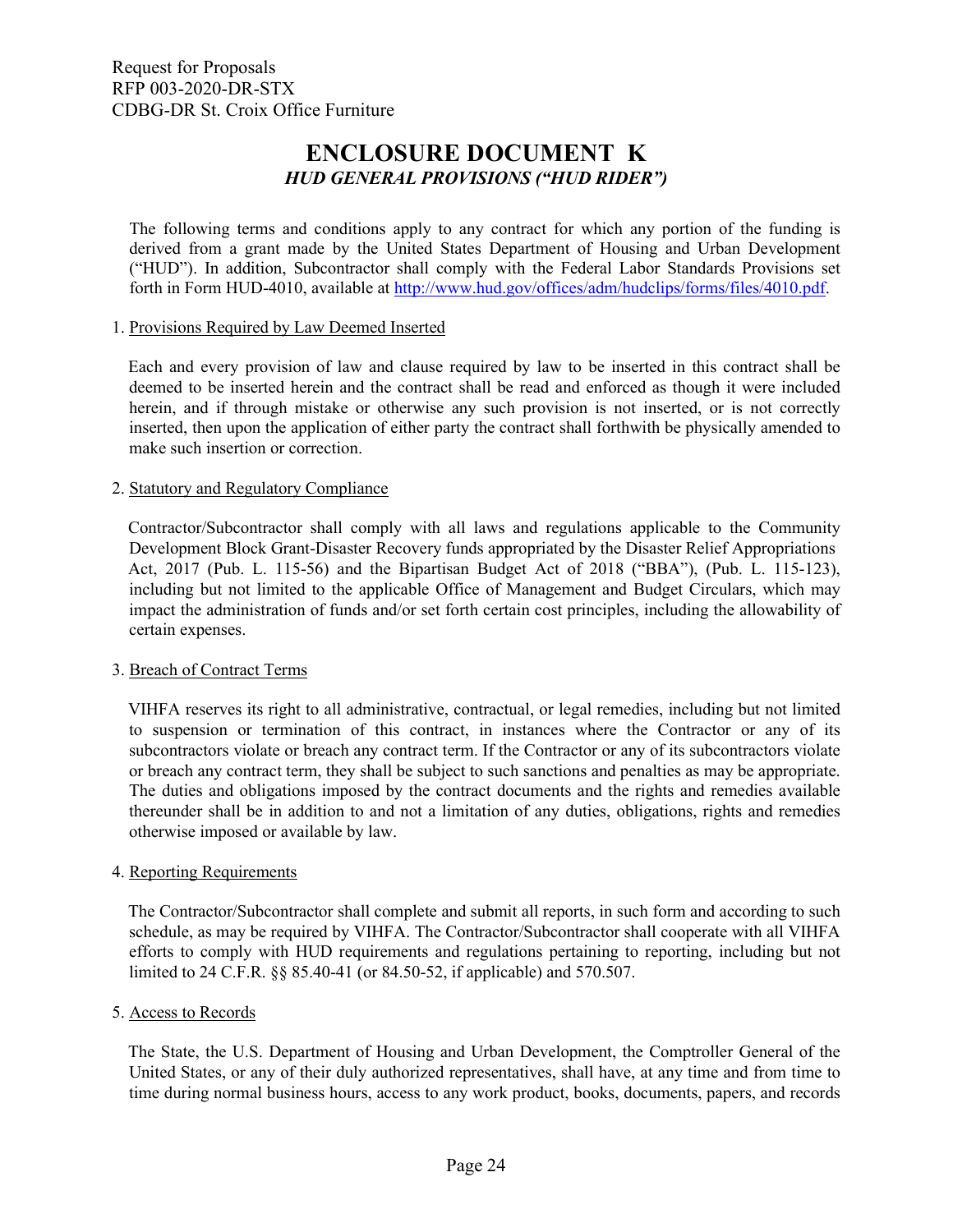of the Subcontractor which are related to this contract, for the purpose of inspection, audits, examinations, and making excerpts, copies and transcriptions.

#### 6. Maintenance/Retention of Records

All records connected with this contract will be maintained in a central location and will be maintained for a period of at least 3 years following the date of final payment and close-out of all pending matters related to this contract.

### 7. Small and Minority Firms, Women's Business Enterprises, and Labor Surplus Area Firms

The Contractor/Subcontractor will take necessary affirmative steps to assure that minority firms, women's business enterprises, and labor surplus area firms are used in subcontracting when possible. Steps include:

- i. Placing qualified small and minority businesses and women's business enterprises on solicitation lists;
- ii. Assuring that small and minority businesses, and women's business enterprises are solicited whenever they are potential sources;
- iii. Dividing total requirements, when economically feasible, into smaller tasks or quantities to permit maximum participation by small and minority business, and women's business enterprises;
- iv. Establishing delivery schedules, where the requirement permits, which encourage participation by small and minority business, and women's business enterprises; and
- v. Using the services and assistance of the Small Business Administration, and the Minority Business Development Agency of the Department of Commerce.

### 8. Rights to Inventions Made Under a Contract or Agreement

Contracts or agreements for the performance of experimental, developmental, or research work shall provide for the rights of the Federal Government and the recipient in any resulting invention in accordance with 37 CFR part 401, "Rights to Inventions Made by Nonprofit Organizations and Small Business Firms Under Government Grants, Contracts and Cooperative Agreements," and any implementing regulations issued by HUD.

### 9. Energy Efficiency

The Contractor/Subcontractor shall comply with mandatory standards and policies relating to energy efficiency issued in compliance with the Energy Policy and Conservation Act (Public Law 94-163).

### 10. Title VI of the Civil Rights Act of 1964

The Contractor/Subcontractor shall comply with the provisions of Title VI of the Civil Rights Act of 1964. No person shall, on the grounds of race, color, or national origin, be excluded from participation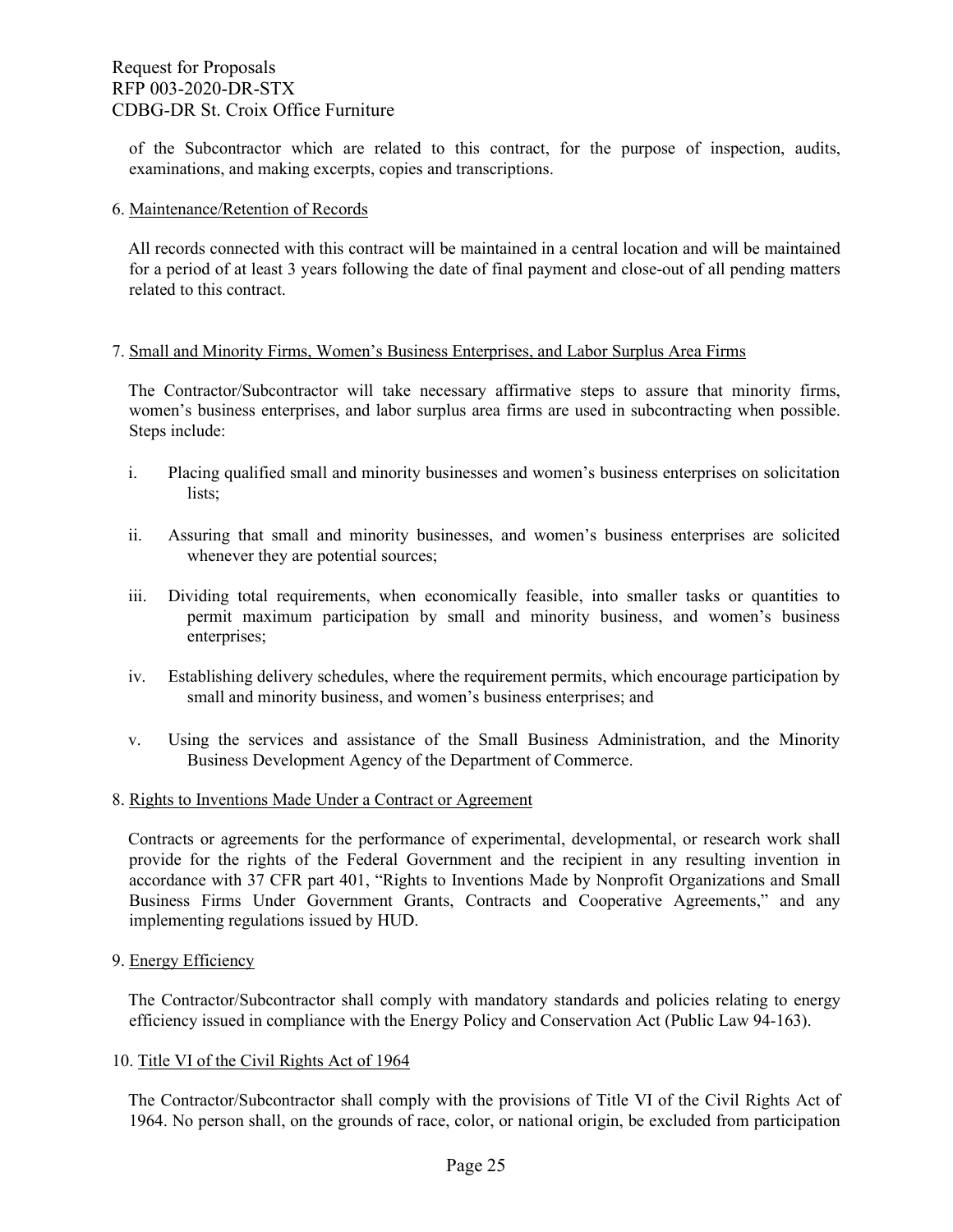in, be denied the benefits of, or be subjected to discrimination under any program or activity receiving federal financial assistance.

#### 11. Section 109 of the Housing and Community Development Act of 1974

The Contractor/Subcontractor shall comply with the provisions of Section 109 of the Housing and Community Development Act of 1974. No person in the United States shall on the grounds of race, color, national origin, or sex be excluded from participation in, be denied the benefits of, or be subjected to discrimination under any program or activity funded in whole or in part with funds made available under this title. Section 109 further provides that discrimination on the basis of age under the Age Discrimination Act of 1975 or with respect to an otherwise qualified handicapped individual as provided in Section 504 of the Rehabilitation Act of 1973, as amended, is prohibited.

#### 12. Section 504 of the Rehabilitation Act of 1973

The Contractor/Subcontractor shall comply with section 504 of the Rehabilitation Act of 1973 (29 U.S.C. § 94), as amended, and any applicable regulations.

The Contractor/Subcontractor agrees that no qualified individual with handicaps shall, solely on the basis of handicap, be excluded from participation in, be denied the benefits of, or otherwise be subjected to discrimination under any program or activity that receives Federal financial assistance from HUD.

### 13. Age Discrimination Act of 1975

The Contractor/Subcontractor shall comply with the Age Discrimination Act of 1975 (42 U.S.C. § 6101 *et seq.*), as amended, and any applicable regulations. No person in the United States shall, on the basis of age, be excluded from participation in, be denied the benefits of, or be subjected to discrimination under, any program or activity receiving Federal financial assistance.

### 14. Debarment, Suspension, and Ineligibility

The Contractor/Subcontractor represents and warrants that it and its subcontractors are not debarred or suspended or otherwise excluded from or ineligible for participation in Federal assistance programs subject to 2 C.F.R. part 2424.

### 15. Conflicts of Interest

The Contractor/Subcontractor shall notify VIHFA as soon as possible if this contract or any aspect related to the anticipated work under this contract raises an actual or potential conflict of interest (as defined at 2 C.F.R. Part 215 and 24 C.F.R. § 85.36 (or 84.42, if applicable)). The Contractor/Subcontractor shall explain the actual or potential conflict in writing in sufficient detail so that the State is able to assess such actual or potential conflict. The Contractor/Subcontractor shall provide VIHFA any additional information necessary for VIHFA to fully assess and address such actual or potential conflict of interest. The Contractor/Subcontractor shall accept any reasonable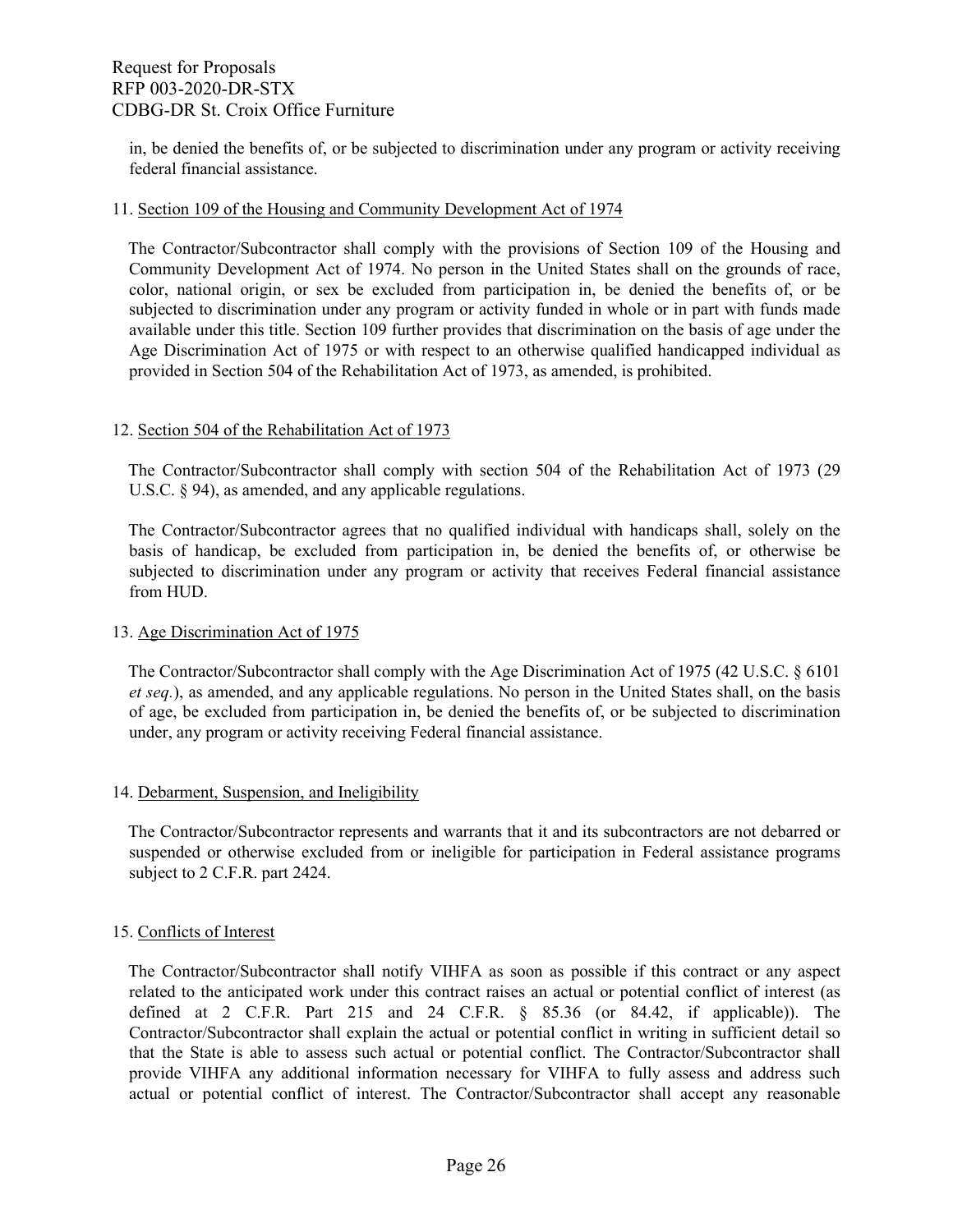conflict mitigation strategy employed by VIHFA, including but not limited to the use of an independent subcontractor(s) to perform the portion of work that gives rise to the actual or potential conflict.

#### 16. Subcontracting

When subcontracting, the Contractor/Subcontractor shall solicit for and contract with such Contractor/subcontractors in a manner providing for fair competition. Some of the situations considered to be restrictive of competition include but are not limited to:

- (i) Placing unreasonable requirements on firms in order for them to qualify to do business,
- (ii) Requiring unnecessary experience and excessive bonding,
- (iii)Noncompetitive pricing practices between firms or between affiliated companies,
- (iv) Noncompetitive awards to consultants that are on retainer contracts,
- (v) Organizational conflicts of interest,
- (vi) Specifying only a *brand name* product instead of allowing *an equal* product to be offered and describing the performance of other relevant requirements of the procurement, and
- (vii) Any arbitrary action in the procurement process.

The Contractor/Subcontractor represents to VIHFA that all work shall be performed by personnel experienced in the appropriate and applicable profession and areas of expertise, taking into account the nature of the work to be performed under this contract.

The Contractor will include these HUD General Provisions in every subcontract issued by it so that such provisions will be binding upon each of its subcontractors as well as the requirement to flow down such terms to all lower-tiered subcontractors.

### 17. Assignability

The Contractor/Subcontractor shall not assign any interest in this contract and shall not transfer any interest in the same (whether by assignment or novation) without prior written approval of VIHFA.

18. Indemnification

The Contractor/Subcontractor shall indemnify, defend, and hold harmless VIHFA and its agents and employees from and against any and all claims, actions, suits, charges, and judgments arising from or related to the negligence or willful misconduct of the Contractor/Subcontractor in the performance of the services called for in this contract.

19. Copeland "Anti-Kickback" Act (Applicable to all construction or repair contracts)

Salaries of personnel performing work under this contract shall be paid unconditionally and not less often than once a month without payroll deduction or rebate on any account except only such payroll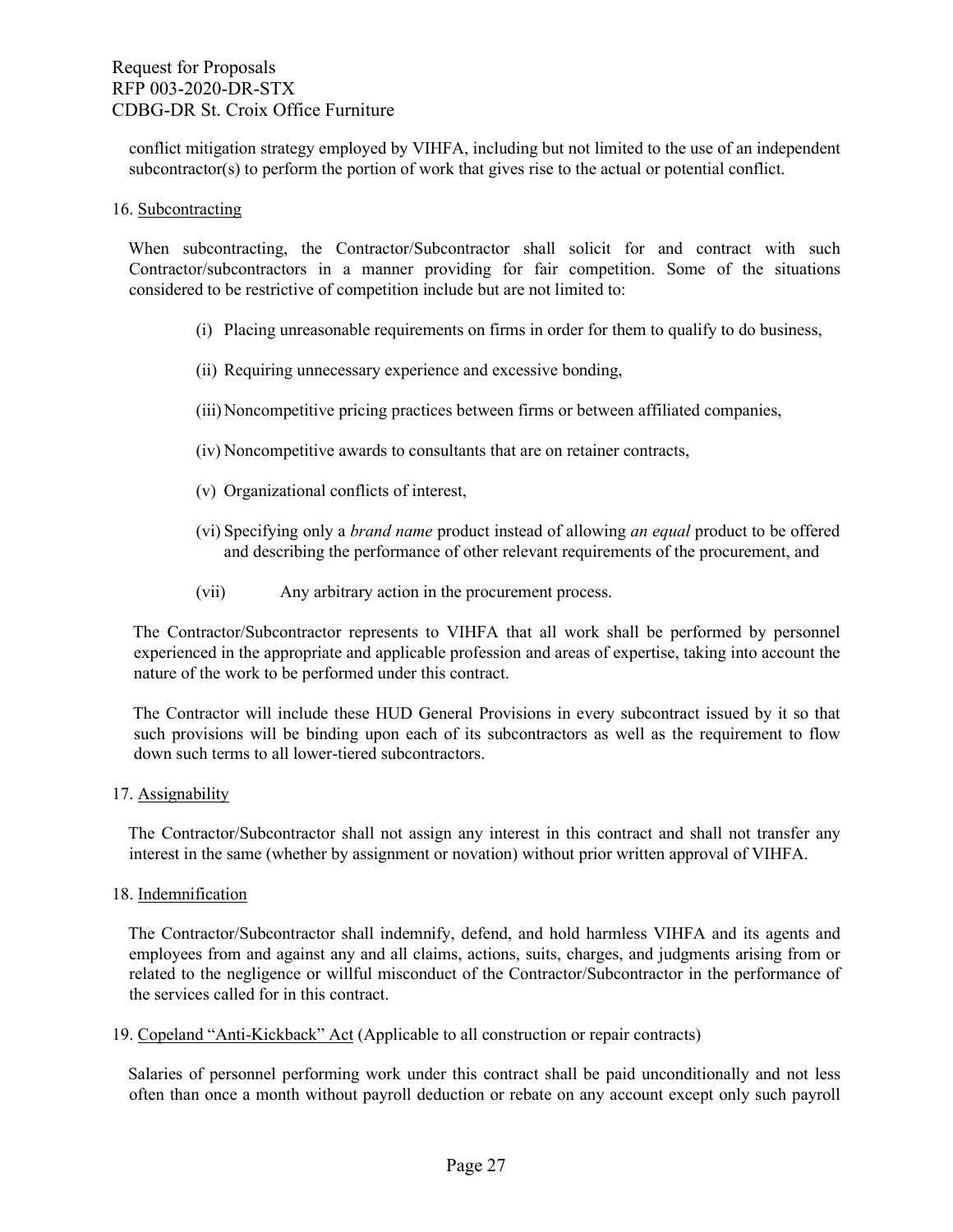deductions as are mandatory by law or permitted by the applicable regulations issued by the Secretary of

Labor pursuant to the Copeland "Anti-Kickback Act" of June 13, 1934 (48 Stat. 948; 62 Stat. 740; 63 Stat. 108; Title 18 U.S.C. § 874; and Title 40 U.S.C. § 276c). The Contractor shall comply with all applicable "Anti-Kickback" regulations and shall insert appropriate provisions in all subcontracts covering work under this contract to ensure compliance by subcontractors with such regulations and shall be responsible for the submission of affidavits required of subcontractors thereunder except as the Secretary of Labor may specifically provide for variations of or exemptions from the requirements thereof.

### 20. Contract Work Hours and Safety Standards Act

(Applicable to construction contracts exceeding \$2,000 and contracts exceeding \$2,500 that involve the employment of mechanics or laborers)

The Contractor/Subcontractor shall comply with Sections 103 and 107 of the Contract Work Hours and Safety Standards Act (40 U.S.C. §§ 327-330) as supplemented by Department of Labor regulations (29 C.F.R. part 5).

All laborers and mechanics employed by contractors or subcontractors shall receive overtime compensation in accordance with and subject to the provisions of the Contract Work Hours and Safety Standards Act, and the contractors and subcontractors shall comply with all regulations issued pursuant to that act and with other applicable Federal laws and regulations pertaining to labor standards.

### 21. Davis-Bacon Act

(Applicable to construction contracts exceeding \$2,000 when required by Federal program legislation)

The Contractor/Subcontractor shall comply with the Davis Bacon Act (40 U.S.C. §§ 276a to 276a-7) as supplemented by Department of Labor regulations (29 C.F.R. part 5).

All laborers and mechanics employed by contractors or subcontractors, including employees of other governments, on construction work assisted under this contract, and subject to the provisions of the federal acts and regulations listed in this paragraph, shall be paid wages at rates not less than those prevailing on similar construction in the locality as determined by the Secretary of Labor in accordance with the Davis-Bacon Act.

### 22. Termination for Cause (Applicable to contracts exceeding \$10,000)

If, through any cause, the Contractor/Subcontractor shall fail to fulfill in a timely and proper manner his obligations under this contract, or if the Contractor/Subcontractor shall violate any of the covenants, agreements, or stipulations of this contract, VIHFA shall thereupon have the right to terminate this contract by giving written notice to the Contractor/Subcontractor of such termination and specifying the effective date thereof, at least five (5) days before the effective date of such termination. In such event, all finished or unfinished documents, data, studies, surveys, drawings, maps, models, photographs, and reports prepared by the Contractor/Subcontractor under this contract shall, at the option of VIHFA, become VIHFA's property and the Contractor/Subcontractor shall be entitled to receive just and equitable compensation for any work satisfactorily completed hereunder. Notwithstanding the above, the Contractor/Subcontractor shall not be relieved of liability to VIHFA for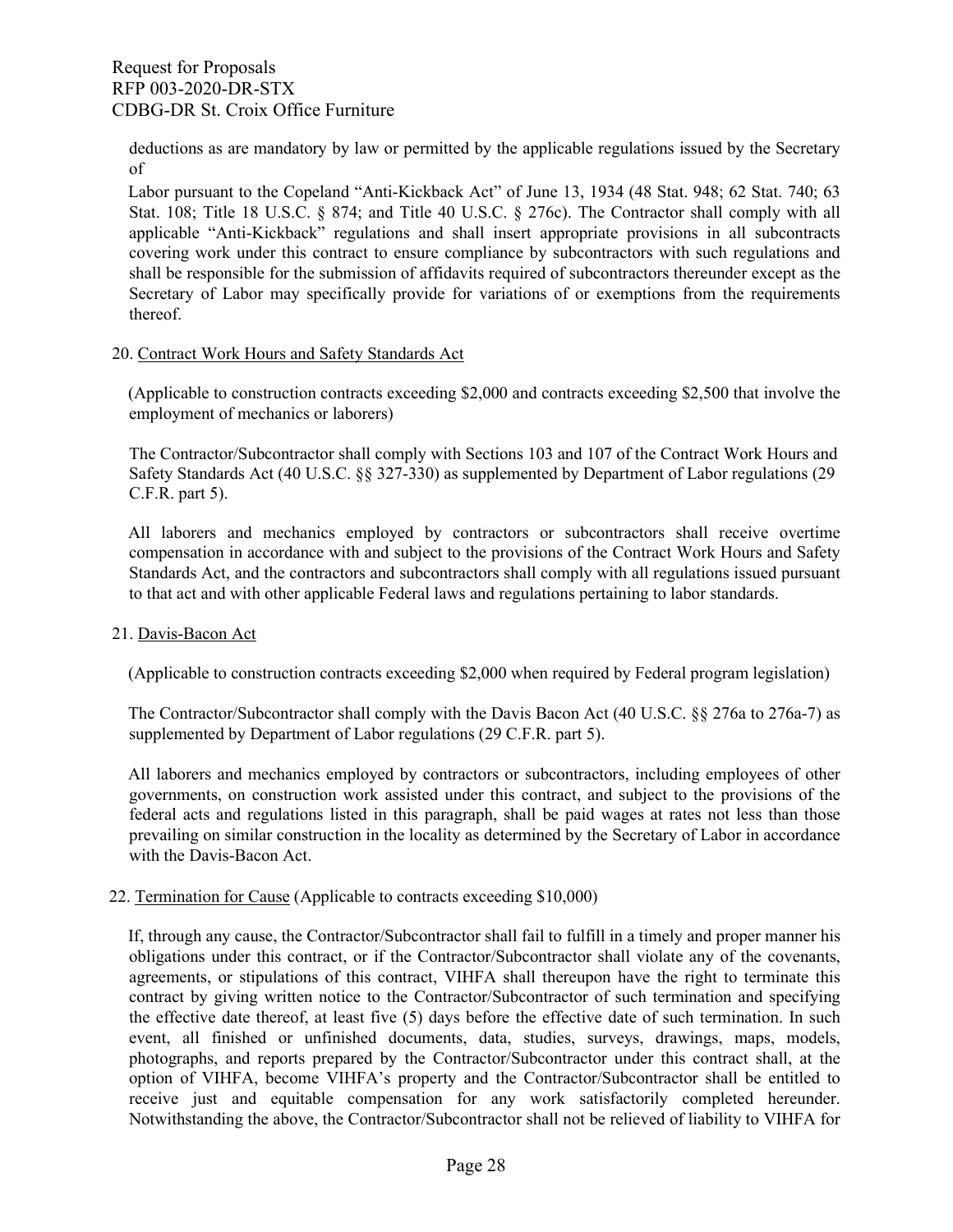damages sustained by VIHFA by virtue of any breach of the contract by the Contractor/Subcontractor, and the VIHFA may withhold any payments to the Contractor/Subcontractor for the purpose of set-off until such time as the exact amount of damages due to the VIHFA from the Subcontractor is determined.

#### 23. Termination for Convenience (Applicable to contracts exceeding \$10,000)

The VIHFA may terminate this contract at any time by giving at least 60 days' notice in writing to the Contractor/Subcontractor. If the contract is terminated by VIHFA as provided herein, the Contractor/Subcontractor will be paid for the time provided and expenses incurred up to the termination date.

### 24. Section 503 of the Rehabilitation Act of 1973 (Applicable to contracts exceeding \$10,000)

The Contractor/Subcontractor shall comply with section 503 of the Rehabilitation Act of 1973 (29 U.S.C. § 793), as amended, and any applicable regulations.

Equal Opportunity for Workers With Disabilities

- a. The Contractor/Subcontractor will not discriminate against any employee or applicant for employment because of physical or mental disability in regard to any position for which the employee or applicant for employment is qualified. The Contractor/Subcontractor agrees to take affirmative action to employ, advance in employment and otherwise treat qualified individuals with disabilities without discrimination based on their physical or mental disability in all employment practices, including the following:
	- i. Recruitment, advertising, and job application procedures;
	- ii. Hiring, upgrading, promotion, award of tenure, demotion, transfer, layoff, termination, right of return from layoff and rehiring;
	- iii. Rates of pay or any other form of compensation and changes in compensation;
	- iv. Job assignments, job classifications, organizational structures, position descriptions, lines of progression, and seniority lists;
	- v. Leaves of absence, sick leave, or any other leave;
	- vi. Fringe benefits available by virtue of employment, whether or not administered by the Subcontractor;
	- vii. Selection and financial support for training, including apprenticeship, professional meetings, conferences, and other related activities, and selection for leaves of absence to pursue training;
	- viii. Activities sponsored by the contractor including social or recreational programs; and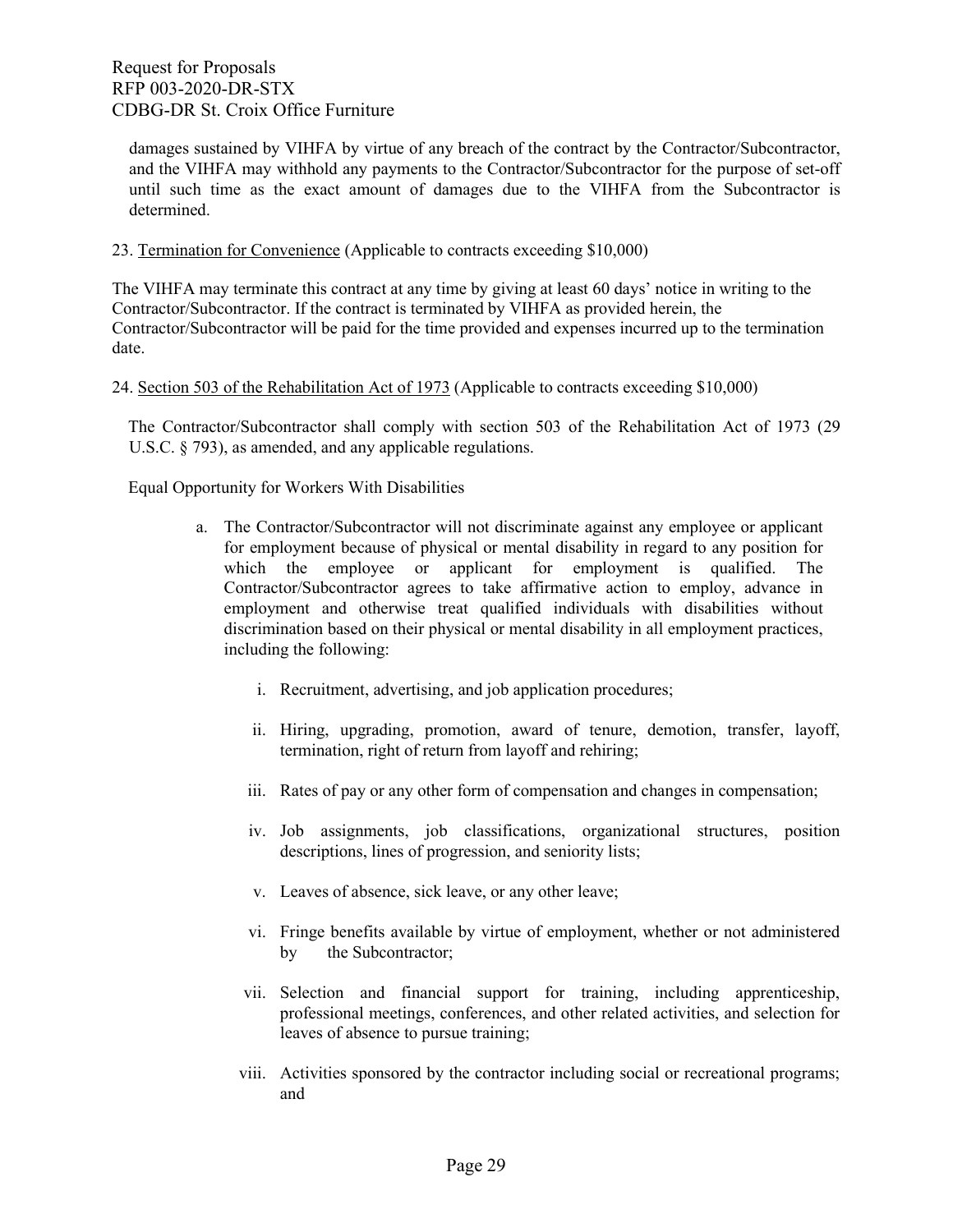- ix. Any other term, condition, or privilege of employment.
- b. The Contractor/Subcontractor agrees to comply with the rules, regulations, and relevant orders of the Secretary of Labor issued pursuant to the act.
- c. In the event of the Contractor/Subcontractor's noncompliance with the requirements of this clause, actions for noncompliance may be taken in accordance with the rules, regulations, and relevant orders of the Secretary of Labor issued pursuant to the act.
- d. The Contractor/Subcontractor agrees to post in conspicuous places, available to employees and applicants for employment, notices in a form to be prescribed by the Deputy Assistant Secretary for Federal Contract Compliance Programs, provided by or through the contracting officer. Such notices shall state the rights of applicants and employees as well as the Contractor's/Subcontractor's obligation under the law to take affirmative action to employ and advance in employment qualified employees and applicants with disabilities. The Contractor/Subcontractor must ensure that applicants and employees with disabilities are informed of the contents of the notice (e.g., the Contractor/Subcontractor may have the notice read to a visually disabled individual or may lower the posted notice so that it might be read by a person in a wheelchair).
- e. The Contractor/Subcontractor will notify each labor organization or representative of workers with which it has a collective bargaining agreement or other contract understanding, that the Contractor/Subcontractor is bound by the terms of section 503 of the Rehabilitation Act of 1973, as amended, and is committed to take affirmative action to employ and advance in employment individuals with physical or mental disabilities.
- f. The Contractor/Subcontractor will include the provisions of this clause in every subcontract or purchase order in excess of \$10,000, unless exempted by the rules, regulations, or orders of the Secretary issued pursuant to section 503 of the act, as amended, so that such provisions will be binding upon each subcontractor or vendor. The Contractor/Subcontractor will take such action with respect to any subcontract or purchase order as the Deputy Assistant Secretary for Federal Contract Compliance Programs may direct to enforce such provisions, including action for noncompliance.

### 25. EXECUTIVE ORDER 11246

(Applicable to construction contracts and subcontracts exceeding \$10,000)

The Contractor/Subcontractor shall comply with Executive Order 11246 of September 24, 1965, entitled "Equal Employment Opportunity," as amended by Executive Order 11375 of October 13, 1967, and as supplemented in Department of Labor regulations (41 CFR chapter 60).

During the performance of this contract, the Contractor/Subcontractor agrees as follows:

**A.** The Contractor/Subcontractor shall not discriminate against any employee or applicant for employment because of race, color, religion, sex, or national origin. The Contractor/Subcontractor shall take affirmative action to ensure that applicants for employment are employed, and that employees are treated during employment, without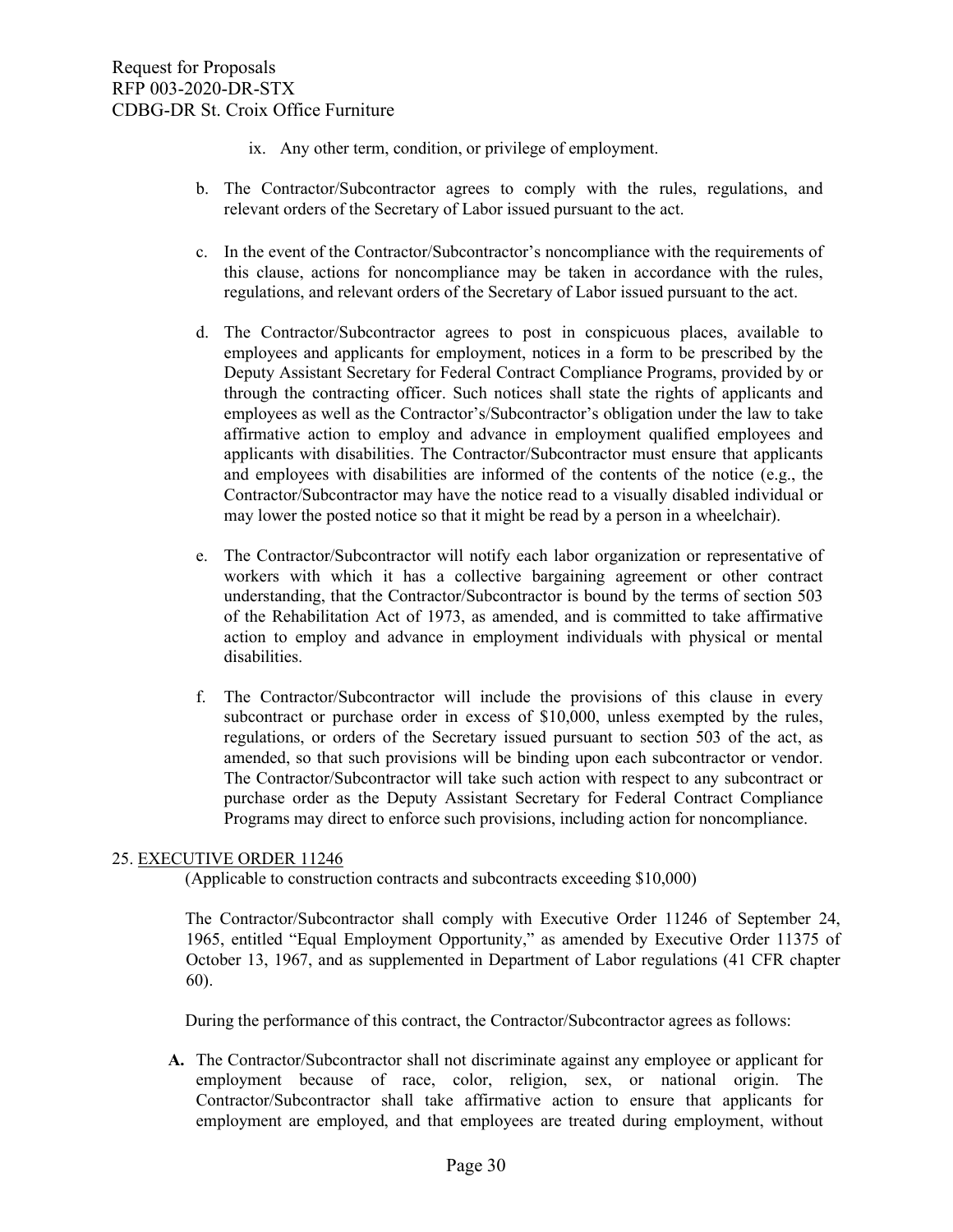regard to their race, color, religion, sex, or national origin. Such action shall include, but not be limited to, the following: employment, upgrading, demotion, or transfer; recruitment or recruitment advertising; layoff or termination; rates of pay or other forms of compensation; and selection for training, including apprenticeship.

- **B.** The Contractor/Subcontractor shall post in conspicuous places, available to employees and applicants for employment, notices to be provided by Contracting Officer setting forth the provisions of this non-discrimination clause. The Contractor/Subcontractor shall state that all qualified applicants will receive consideration for employment without regard to race, color, religion, sex, or national origin.
- **C.** The Contractor/Subcontractor will, in all solicitations or advertisements for employees placed by or on behalf of the Contractor/Subcontractor, state that all qualified applicants will receive consideration for employment without regard to race, color, religion, sex or national origin.
- **D.** The Contractor/Subcontractor will send to each labor union or representative of workers with which he has a collective bargaining agreement or other contract or understanding, a notice, to be provided by the agency contracting officer, advising the labor union or workers representative of the contractor's commitments under Section 202 of Executive Order 11246 of September 24, 1965, and shall post copies of the notice in conspicuous places available to employees and applicants for employment.
- **E.** The Contractor/Subcontractor will comply with all provisions of Executive Order 11246 of September 24, 1965, and of the rules, regulations and relevant orders of the Secretary of Labor.
- **F.** The Contractor/Subcontractor will furnish all information and reports required by Executive Order 11246 of September 24, 1965, and by the rules, regulations and orders of the Secretary of Labor, or pursuant thereto, and will permit access to books, records and accounts by the contracting agency and the Secretary of Labor for purposes of investigation to ascertain compliance with such rules, regulations and orders.
- **G.** In the event of the Contractor's/Subcontractor's non-compliance with the nondiscrimination clause of this contract or with any of such rules, regulations or orders, this contract may be cancelled, terminated or suspended in whole or in part and the Contractor/Subcontractor may be declared ineligible for further government contracts in accordance with procedures authorized in Executive Order 11246 and such other sanctions as may be imposed and remedies invoked as provided in Executive Order 11246 of September 24, 1965, or by rule, regulation or order of the Secretary of Labor, or as otherwise provided by law.
- **H.** Contractor/Subcontractor shall incorporate the provisions of A through G above in every subcontract or purchase order unless exempted by rules, regulations or orders of the Secretary of Labor so that such provisions shall be binding on such contractor/subcontractor. The Contractor/Subcontractor will take such action with respect to any subcontract or purchase order as the contracting agency may direct as a means of enforcing such provisions including sanctions for non-compliance, provided, however, that in the event the contractor becomes involved in, or is threatened with, litigation with a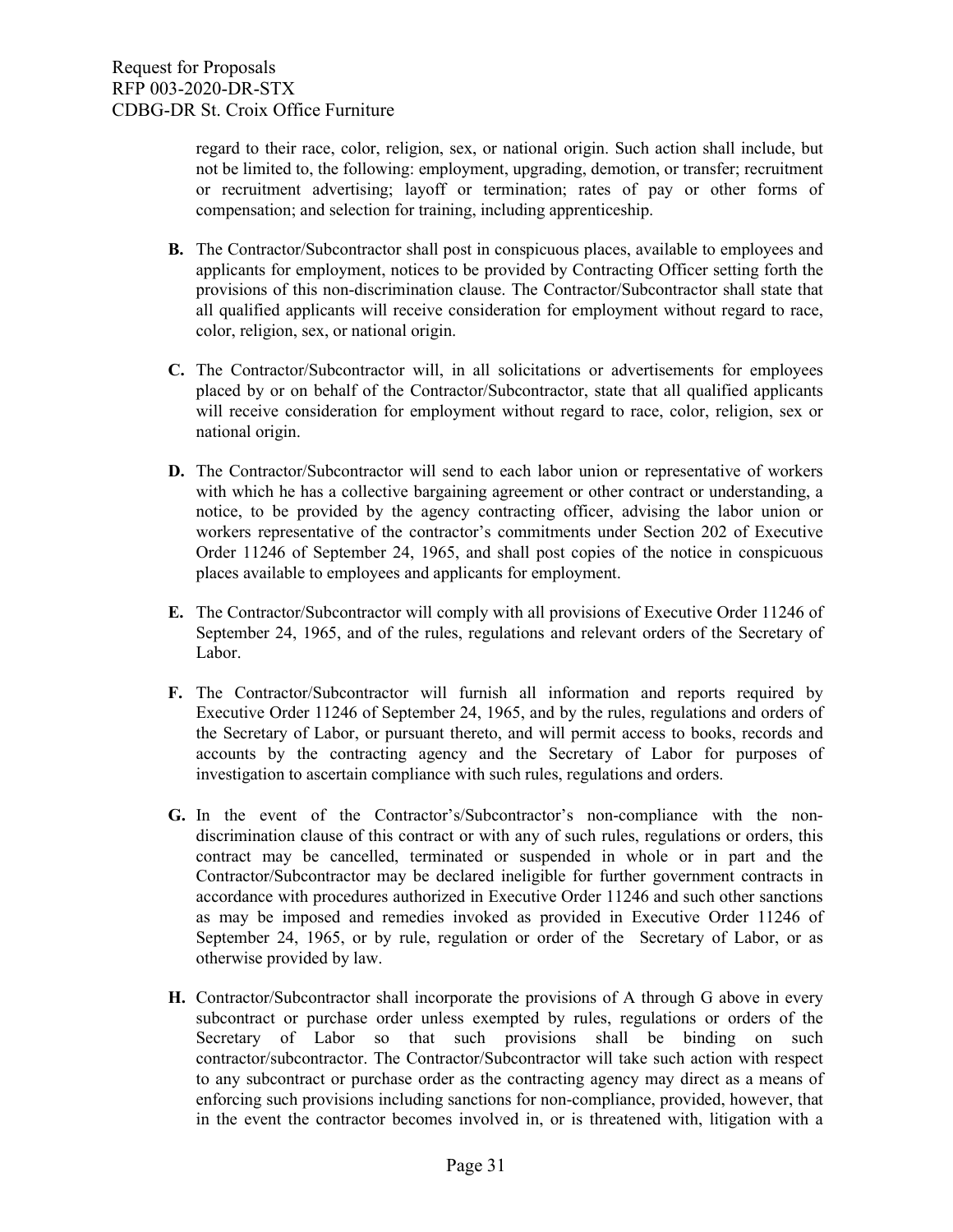subcontractor or vendor as a result of such direction by the contracting agency, the Contractor/Subcontractor may request the United States to enter into such litigation to protect the interests of the United States.

### 26. CERTIFICATION OF NONSEGREGATED FACILITIES (Applicable to construction contracts exceeding \$10,000)

The Contractor/Subcontractor certifies that it does not maintain or provide for its establishments, and that it does not permit employees to perform their services at any location, under its control, where segregated facilities are maintained. It certifies further that it will not maintain or provide for employees any segregated facilities at any of its establishments, and it will not permit employees to perform their services at any location under its control where segregated facilities are maintained. The Contractor/Subcontractor agrees that a breach of this certification is a violation of the equal opportunity clause of this contract.

As used in this certification, the term "segregated facilities" means any waiting rooms, work areas, rest rooms and wash rooms, restaurants and other eating areas, time clocks, locker rooms, and other storage or dressing areas, parking lots, drinking fountains, recreation or entertainment areas, transportation and housing facilities provided for employees which are segregated by explicit directive or are, in fact, segregated on the basis of race, color, religion, or national origin because of habit, local custom, or any other reason.

The Contractor further agrees that (except where it has obtained for specific time periods) it will obtain identical certification from proposed subcontractors prior to the award of subcontracts exceeding \$10,000 which are not exempt from the provisions of the equal opportunity clause; that it will retain such certifications in its files; and that it will forward the preceding notice to such proposed subcontractors (except where proposed subcontractors have submitted identical certifications for specific time periods).

27. Certification of Compliance with Clean Air and Water Acts (Applicable to contracts exceeding \$100,000)

> The Contractor and all its subcontractors shall comply with the requirements of the Clean Air Act, as amended, 42 U.S.C. § 1857 *et seq.*, the Federal Water Pollution Control Act, as amended, 33 U.S.C. § 1251 *et seq.*, and the regulations of the Environmental Protection Agency with respect thereto, at 40 C.F.R. Part 15 and 32, as amended, Section 508 of the Clean Water Act (33 U.S.C. § 1368) and Executive Order 11738.

> In addition to the foregoing requirements, all nonexempt contractors and subcontractors shall furnish to the owner, the following:

- **A.** A stipulation by the Contractor or subcontractors, that any facility to be utilized in the performance of any nonexempt contract or subcontract, is not listed on the Excluded Party Listing System pursuant to 40 C.F.R. 32 or on the List of Violating Facilities issued by the Environmental Protection Agency (EPA) pursuant to 40 C.F.R. Part 15, as amended.
- **B.** Agreement by the Subcontractor to comply with all the requirements of Section 114 of the Clean Air Act, as amended, (42 U.S.C. § 1857 c-8) and Section 308 of the Federal Water Pollution Control Act, as amended, (33 U.S.C. § 1318) relating to inspection, monitoring,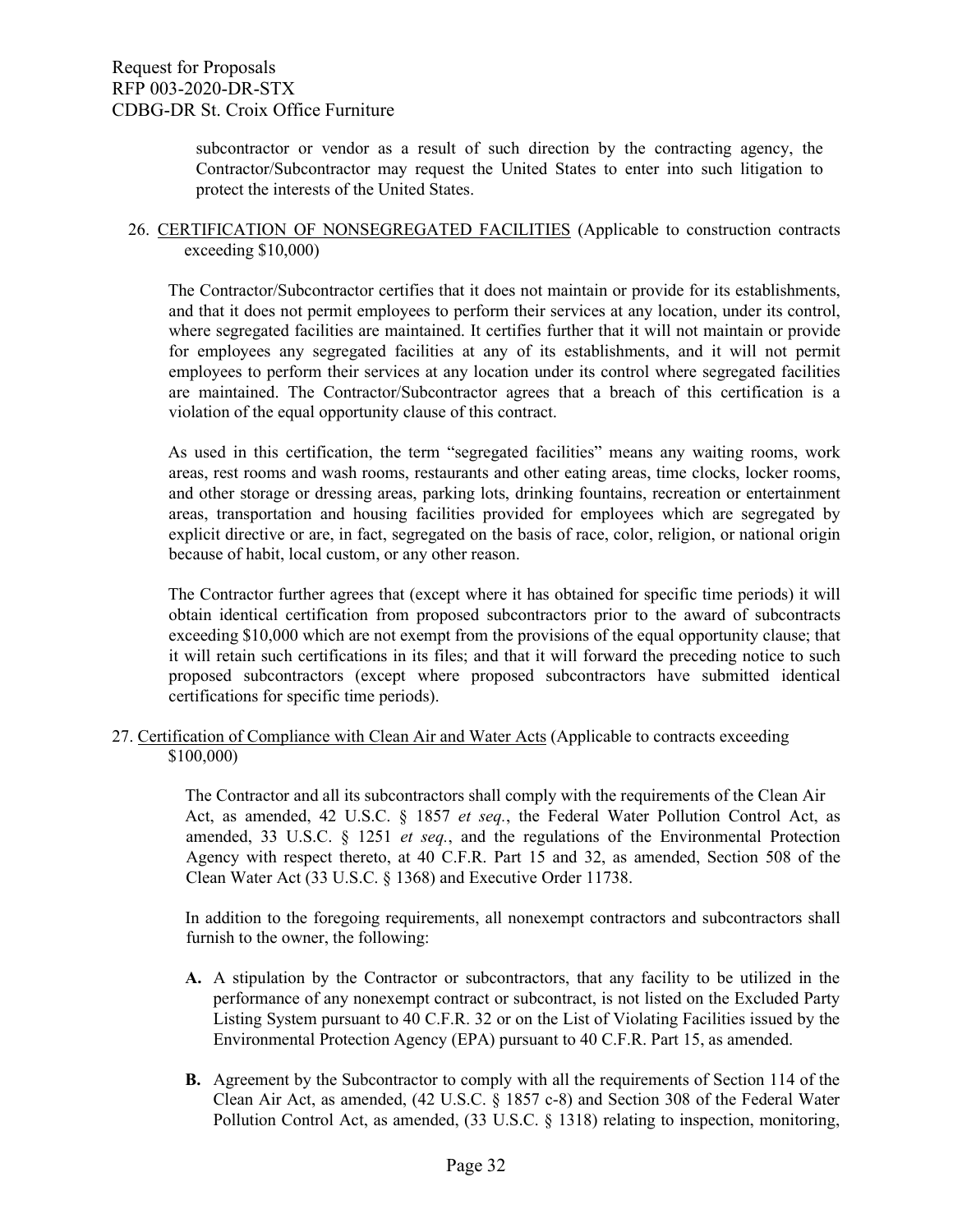entry, reports and information, as well as all other requirements specified in said Section 114 and Section 308, and all regulations and guidelines issued thereunder.

- **C.** A stipulation that as a condition for the award of the contract, prompt notice will be given of any notification received from the Director, Office of Federal Activities, EPA, indicating that a facility utilized, or to be utilized for the contract, is under consideration to be listed on the Excluded Party Listing System or the EPA List of Violating Facilities.
- **D.** Agreement by the Contractor that he will include, or cause to be included, the criteria and requirements in paragraph (A)through (D) of this section in every nonexempt subcontract and requiring that the Contractor will take such action as the government may direct as a means of enforcing such provisions.
- 28. Lobbying (Applicable to contracts exceeding \$100,000)

The Contractor/Subcontractor certifies, to the best of his or her knowledge and belief, that:

- (1) No Federal appropriated funds have been paid or will be paid, by or on behalf of the Contractor/Subcontractor, to any person for influencing or attempting to influence an officer or employee of an agency, a Member of Congress, an officer or employee of Congress, or an employee of a Member of Congress in connection with the awarding of any Federal contract, the making of any Federal grant, the making of any Federal loan, the entering into of any cooperative agreement, and the extension, continuation, renewal, amendment, or modification of any Federal contract, grant, loan, or cooperative agreement.
- (2) If any funds other than Federal appropriated funds have been paid or will be paid to any person for influencing or attempting to influence an officer or employee of any agency, a Member of Congress, an officer or employee of Congress, or an employee of a Member of Congress in connection with this Federal contract, grant, loan, or cooperative agreement, the Contractor/Subcontractor shall complete and submit Standard Form-LLL, "Disclosure Form to Report Lobbying," in accordance with its instructions.
- (3) The Contractor shall require that the language of this certification be included in the award documents for all subawards at all tiers (including subcontracts, subgrants, and contracts under grants, loans, and cooperative agreements) and that all subrecipients shall certify and disclose accordingly.

This certification is a material representation of fact upon which reliance was placed when this transaction was made or entered into. Submission of this certification is a prerequisite for making or entering into this transaction imposed by section 1352, title 31, U.S. Code. Any person who fails to file the required certification shall be subject to a civil penalty of not less than \$10,000 and not more than \$100,000 for each such failure.

### 29. Bonding Requirements

(Applicable to construction and facility improvement contracts exceeding \$100,000)

The Contractor/Subcontractor shall comply with VIHFA bonding requirements, unless they have not been approved by HUD, in which case the Contractor/Subcontractor shall comply with the following minimum bonding requirements: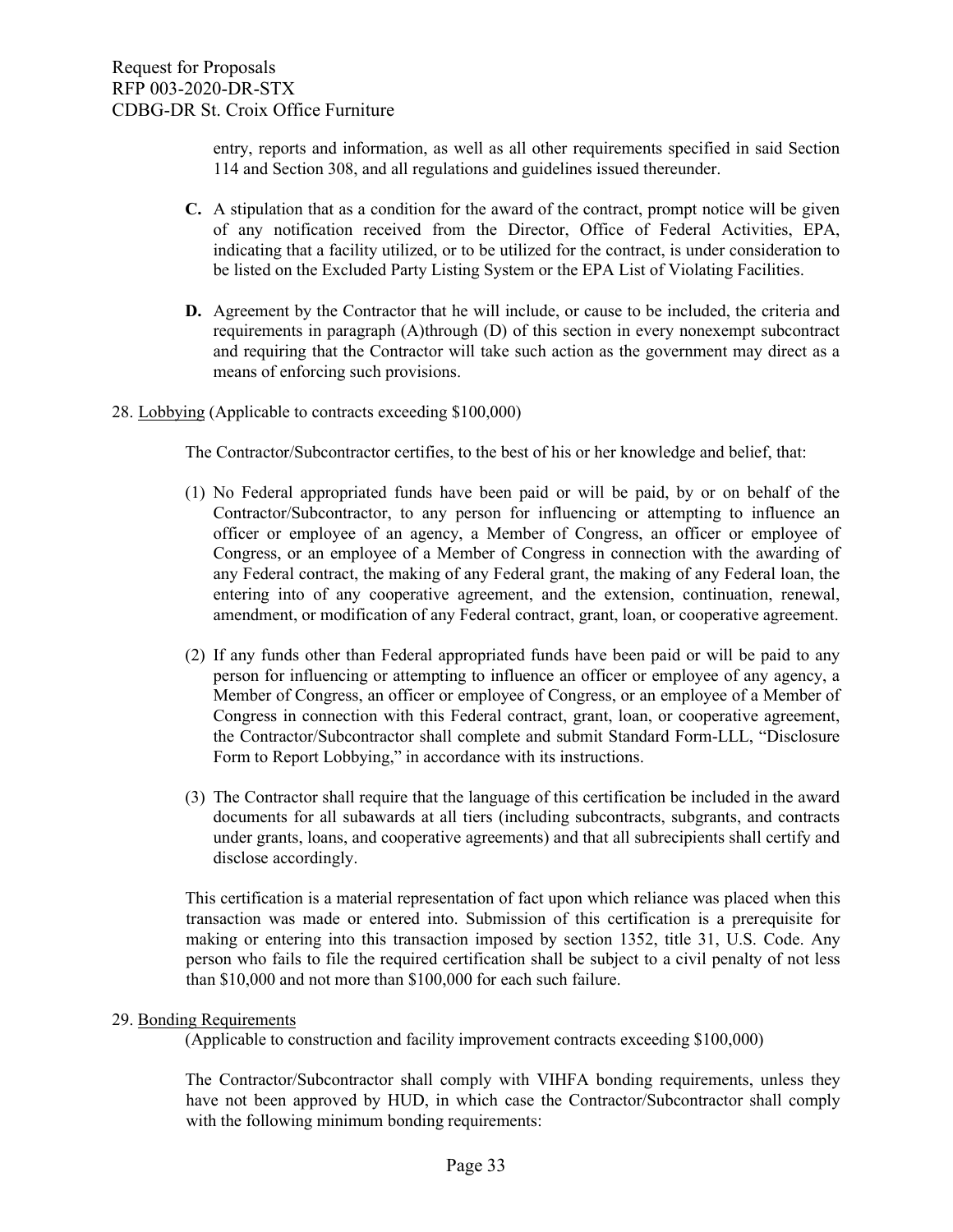- (1) *A bid guarantee from each bidder equivalent to five percent of the bid price.* The "bid guarantee" shall consist of a firm commitment such as a bid bond, certified check, or other negotiable instrument accompanying a bid as assurance that the bidder will, upon acceptance of his bid, execute such contractual documents as may be required within the time specified.
- (2) *A performance bond on the part of the Contractor*/Subcontractor *for 100 percent of the contract price.* A "performance bond" is one executed in connection with a contract to secure fulfillment of all the Contractor's/Subcontractor's obligations under such contract.
- (3) *A payment bond on the part of the Contractor*/Subcontractor *for 100 percent of the contract price.* A "payment bond" is one executed in connection with a contract to assure payment as required by law of all persons supplying labor and material in the execution of the work provided for in the contract.
- 30. Section 3 of the Housing and Urban Development Act of 1968 (As required by applicable thresholds)
	- **A.** The work to be performed under this contract is subject to the requirements of section 3 of the Housing and Urban Development Act of 1968, as amended, 12 U.S.C. § 1701u (section 3). The purpose of section 3 is to ensure that employment and other economic opportunities generated by HUD assistance or HUD-assisted projects covered by section 3, shall, to the greatest extent feasible, be directed to low- and very low-income persons, particularly persons who are recipients of HUD assistance for housing.
	- **B.** The parties to this contract agree to comply with HUD's regulations in 24 C.F.R. part 135, which implement section 3. As evidenced by their execution of this contract, the parties to this contract certify that they are under no contractual or other impediment that would prevent them from complying with the part 135 regulations.
	- **C.** The *Contractor*/Subcontractor agrees to send to each labor organization or representative of workers with which the *Contractor*/Subcontractor has a collective bargaining agreement or other understanding, if any, a notice advising the labor organization or workers' representative of the Contractor's commitments under this section 3 clause, and will post copies of the notice in conspicuous places at the work site where both employees and applicants for training and employment positions can see the notice. The notice shall describe the section 3 preference, shall set forth minimum number and job titles subject to hire, availability of apprenticeship and training positions, the qualifications for each; and the name and location of the person(s) taking applications for each of the positions; and the anticipated date the work shall begin.
	- **D.** The *Contractor* agrees to include this section 3 clause in every subcontract subject to compliance with regulations in 24 C.F.R. part 135, and agrees to take appropriate action, as provided in an applicable provision of the subcontract or in this section 3 clause, upon a finding that the subcontractor is in violation of the regulations in 24 C.F.R. part 135. The Contractor will not subcontract with any subcontractor where the subcontractor has notice or knowledge that the subcontractor has been found in violation of the regulations in 24 C.F.R. part 135.
	- **E.** The *Contractor*/Subcontractor will certify that any vacant employment positions, including training positions, that are filled: (1) after the c*ontractor*/subcontractor is selected but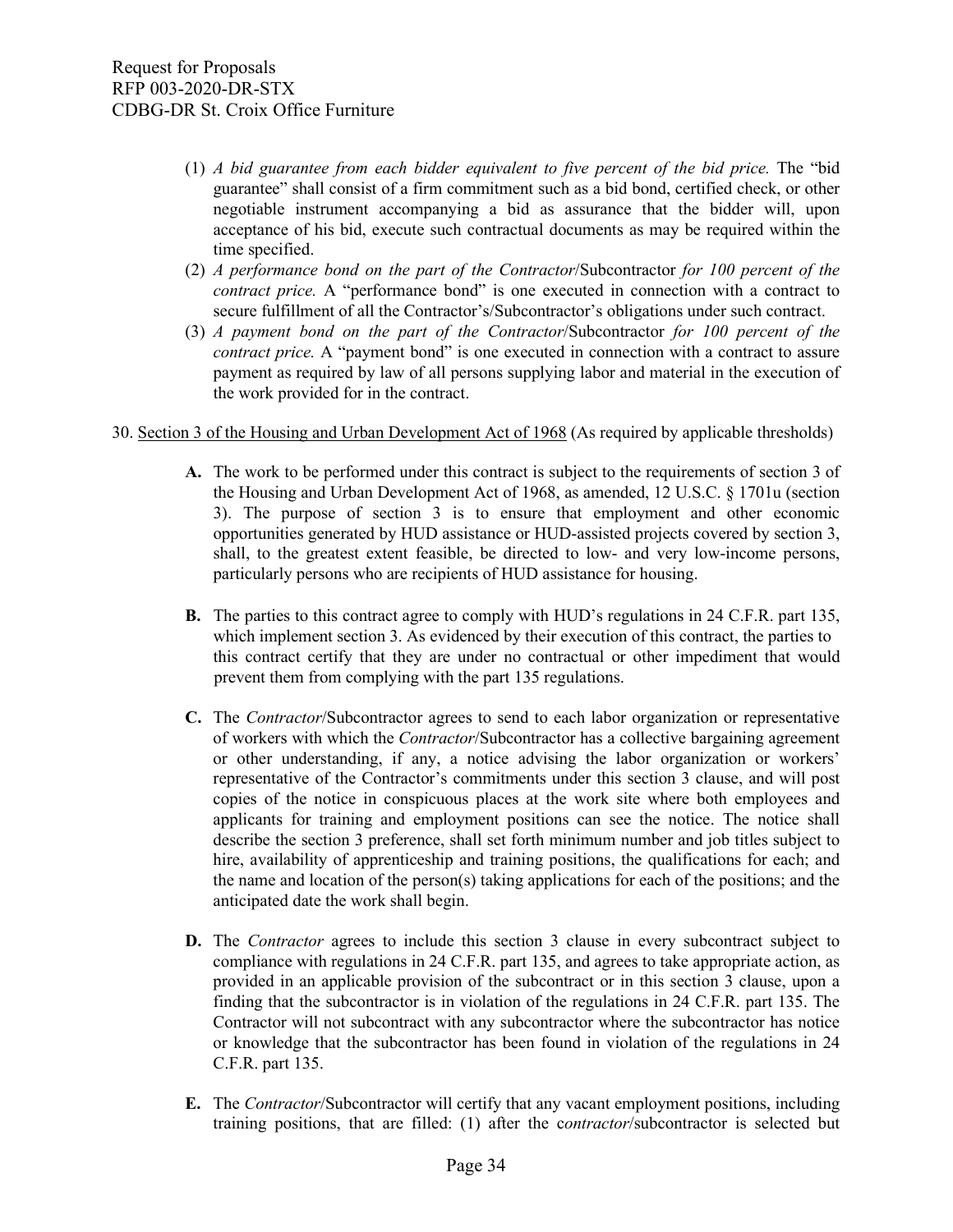before the contract is executed, and (2) with persons other than those to whom the regulations of 24 C.F.R. part 135 require employment opportunities to be directed, were not filled to circumvent the *Contractor*/Subcontractor's obligations under 24 C.F.R. part 135.

- **F.** Noncompliance with HUD's regulations in 24 C.F.R. part 135 may result in sanctions, termination of this contract for default, and debarment or suspension from future HUD assisted contracts.
- **G.** With respect to work performed in connection with section 3 covered Indian housing assistance, section 7(b) of the Indian Self-Determination and Education Assistance Act (25 U.S.C. § 450e) also applies to the work to be performed under this contract. Section 7(b) requires that to the greatest extent feasible: (i) preference and opportunities for training and employment shall be given to Indians, and (ii) preference in the award of contracts and subcontracts shall be given to Indian organizations and Indian-owned Economic Enterprises. Parties to this contract that are subject to the provisions of section 3 and section 7(b) agree to comply with section 3 to the maximum extent feasible, but not in derogation of compliance with section 7(b).

### 31. Fair Housing Act

*Contractor*/Subcontractor shall comply with the provisions of the Fair Housing Act of 1968 as amended. The act prohibits discrimination in the sale or rental of housing, the financing of housing or the provision of brokerage services against any person on the basis of race, color, religion, sex, national origin, handicap or familial status. The Equal Opportunity in Housing Act prohibits discrimination against individuals on the basis of race, color, religion, sex or national origin in the sale, rental, leasing or other disposition of residential property, or in the use or occupancy of housing assisted with Federal [f](http://portal.hud.gov/hudportal/documents/huddoc?id=DOC_11868.pdf%20)unds. Please visit http://portal.hud.gov/hudportal/documents/huddoc?id=DOC 11868.pdf for more information.

### 32. Federal Funding Accountability and Transparency Act (FFATA)

The Federal Funding Accountability and Transparency Act of 2006 (FFATA), as amended, was signed with the intent of reducing wasteful government spending and providing citizens with the ability to hold the government accountable for spending decisions. 2 C.F.R. § Part 170 outlines the requirements of recipients' in reporting information on subawards and executive total compensation under FFATA legislation. Any non-Federal entity that receives or administers Federal financial assistance in the form of: grants, loans, loan guarantees, subsidies, insurance, food commodities, direct appropriations, assessed and voluntary contributions; and/or other financial assistance transactions that authorize the non-Federal entities' expenditure of Federal fund, is subject to these requirements.

Prime contract awardees and prime grant awardees are required to report against subcontracts and subgrants awarded in the FFATA Subaward Reporting System (FSRS), the reporting tool for Federal prime awardees. This information reported will then by displayed on a public and searchable website: [www.USASpending.gov.](http://www.usaspending.gov/)

### 33. Procurement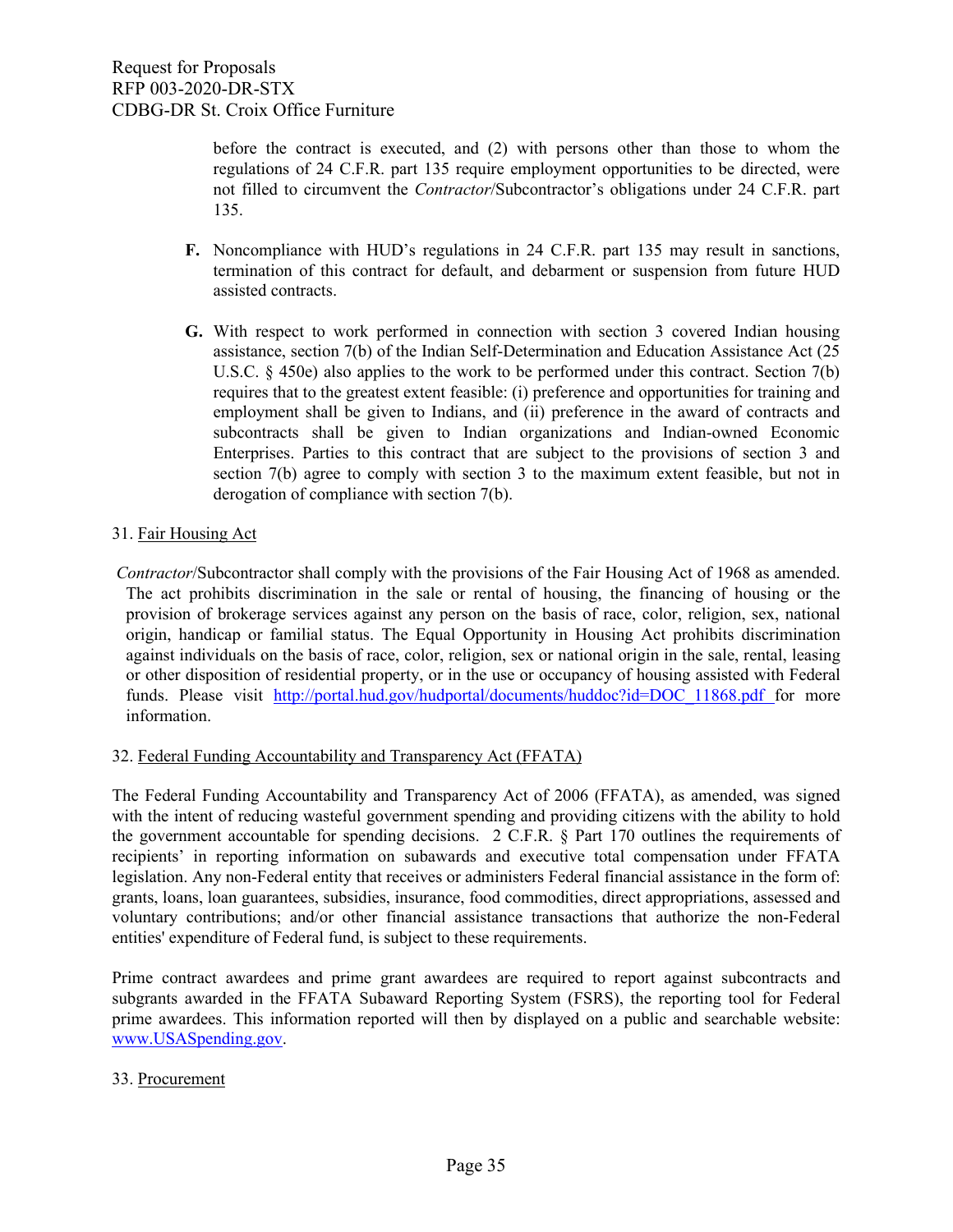The Uniform Guidance procurement requirements (2 C.F.R. § Part 200, Subpart D) went into effect on July 1, 2018. These requirements are applicable to CDBG-DR funded projects, or as provided by 83 Federal Register 5844 VI  $A(1)(b)(2)$  permits a state grantee to elect to follow its own procurement policy. These policies and procedures ensure that Federal dollars are spent fairly and encourage open competition at the best level of service and price.

### 34. Change Orders to Contracts

Change orders are issued when the initial agreed upon pricing or work to be completed requires modification. First, the contractor must complete a Change Order Request Form. This form and supporting documentation must be delivered to the Project Manager for review. Each change order must have a cost analysis. Once the Project Manager approves the change order, it is returned to the contractor for execution. Change orders are only invoiced on the final draw and categorized as "change order." The amount listed on the invoice must match the previously approved amount and must be cost reasonable. The Project Manager is responsible for verifying cost reasonableness. Verification documentation for cost reasonableness becomes an attachment to the change order.

### 35. Environmental Review

Every project undertaken with Federal funds, and all activities related to that project, is subject to the provisions of the National Environmental Policy Act of 1969 (NEPA), as well as to the HUD environmental review regulations at 24 C.F.R. § Part 58- ENVIRONMENTAL REVIEW PROCEDURES FOR

ENTITIES ASSUMING HUD ENVIRONMENTAL RESPONSIBILITIES. The primary purpose of this Act is to protect and enhance the quality of our natural environment. The HUD environmental review process must be completed before any Federal funds can be accessed for program‐eligible activities.

The primary objectives of the HUD environmental review are to identify specific environmental factors that may be encountered at potential project sites, and to develop procedures to ensure compliance with regulations pertaining to these factors. The HUD environmental review is designed to produce program specific environmental review procedures in a program that can vary greatly in terms of scope of work.

### 36. Lead Based Paint

All housing units assisted using CDBG-DR funds must comply with the regulations regarding lead-based paint found at 24 C.F.R. § Part 35- LEAD-BASED PAINT POISONING PREVENTION IN CERTAIN RESIDENTIAL STRUCTURES.

### 37. Environmental Review Record

The Environmental Officer is responsible for maintaining a written record of the environmental review process. The ERR for all programs contains all the governmental review documents, public notices and written determinations or environmental findings required by 24 C.F.R. § Part 58- ENVIRONMENTAL REVIEW PROCEDURES FOR ENTITIES ASSUMING HUD ENVIRONMENTAL RESPONSIBILITIES as evidence of review, decision making and actions pertaining to a project of a recipient.

### 38. Flood Insurance Requirements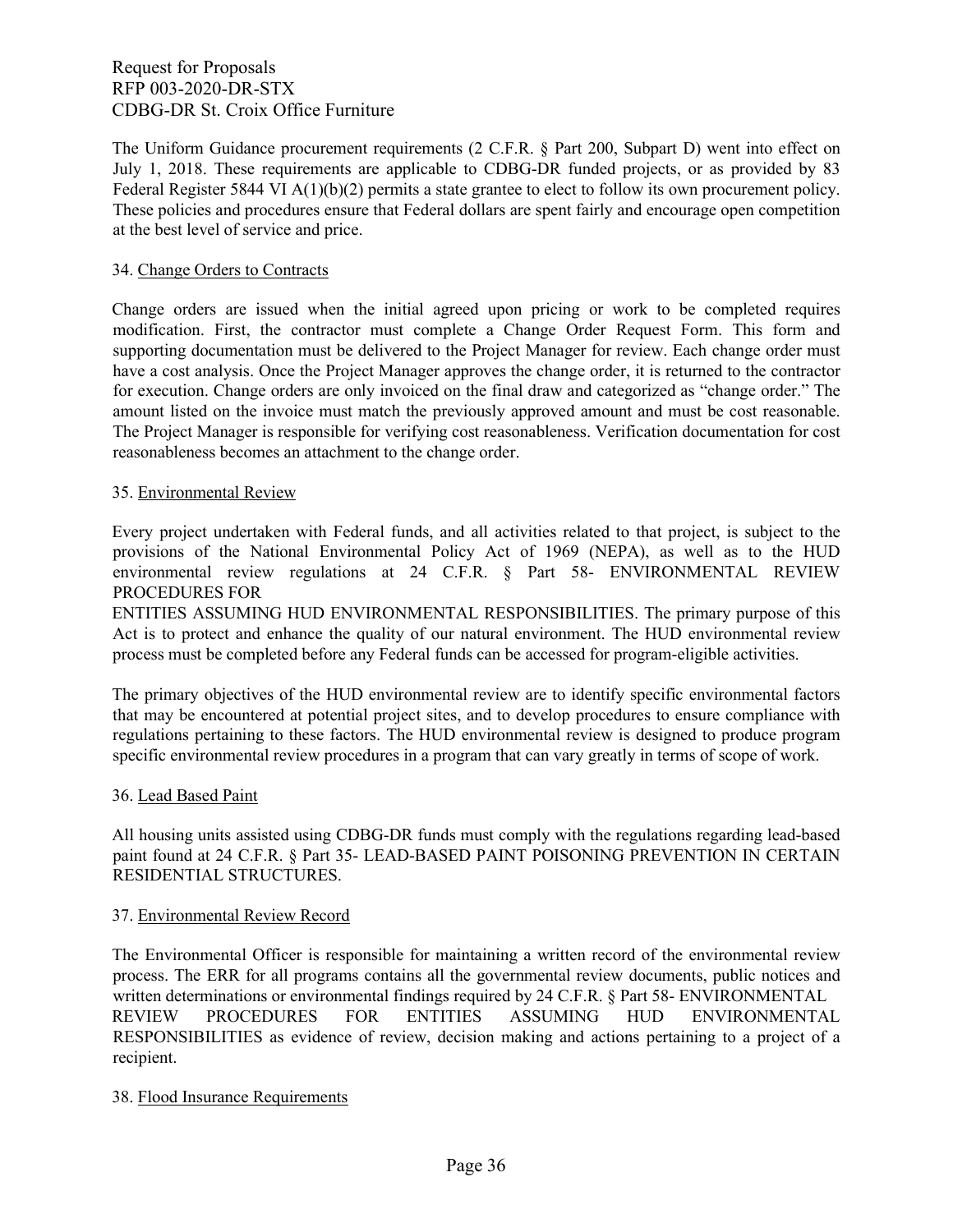Grantees and subrecipients of Federal funding must ensure that procedures and mechanisms are put into place to monitor compliance with all flood insurance requirements as found in the Flood Disaster Protection Act of 1973, 24 C.F.R. § 570.605- NATIONAL FLOOD INSURANCE PROGRAM and 24 C.F.R. § 570.202- ELIGIBLE REHABILITATION AND PRESERVATION ACTIVITIES.

### 39. Duplication of Benefits

CDBG-DR funding intends to address the unmet needs of a community. The funds are supplemental to primary forms of assistance, including private insurance and FEMA funds. To avoid duplicative assistance and potential de-obligation of funding, Subrecipient must utilize all possible funding sources before applying CDBG-DR dollars to a project. CDBG-DR programs are typically implemented after temporary disaster assistance programs, such as FEMA Individual Assistance which are not intended to make someone whole.

The Stafford Disaster Relief and Emergency Assistance Act (Stafford Act), as amended, 42 U.S.C. §5121 et seq., established the requirements for Duplication of Benefits (DOB) analysis.

### 40. Anti-Fraud, Waste and Abuse Checks

The Anti-Fraud, Waste and Abuse (AFWA) check is designed to identify discrepancies and risk-relevant issues in Applicant-provided information that may be indicative of fraud, waste, and/or abuse.

### 41. Affirmatively Furthering Fair Housing

The Fair Housing Act of 1968, as amended, 42 U.S.C. §3601, et seq., dictates that grantees are required to administer all programs and activities related to housing and urban development in a manner to affirmatively further the policies of the Fair Housing Act. Per the regulations of 24 C.F.R. § 570.601 and in accordance with Section 104(b)(2) of the Housing and Community Development Act of 1974, as amended, 42 U.S.C. §5301 et seq., for each community receiving a grant under Subpart D of this part, the certification that the grantee will affirmatively further fair housing shall specifically require the grantee to take meaningful actions to further the goals identified in the grantee's Assessment of Fair Housing (AFH) plan, conducted in accordance with the requirements of 24 C.F.R. § §§5.150-5.180 (Affirmatively Furthering Fair Housing) and take no action that is materially inconsistent with its obligation to affirmatively further fair housing.

### 42. Drug Free Workplace

The Drug-Free Workplace Act of 1988, as amended, 41 U.S.C. §81, as implemented by 24 C.F.R. § Part 24 Subpart F, §§983.251-983.262, requires that any grantee other than an individual must certify that it will provide a drug-free workplace. Any grantee found in violation of the requirements of this act may be subject to suspension of payments under the grant, suspension or termination of the grant or suspension or debarment of the grantee.

### 43. Timely Distribution of Funds

The Supplemental Appropriations for Disaster Relief Requirements, 2017 (Pub. L. 115-56), approved September 8, 2017 (Appropriations Act), as amended, requires that funds provided under the Act be expended within two (2) years of the date that HUD obligates funds to a grantee unless otherwise authorized via waiver of this requirement by the Office of Management and Budget (OMB). The OMB waived the two (2) year expenditure requirement under 83 FR 40314; however, the provision to expend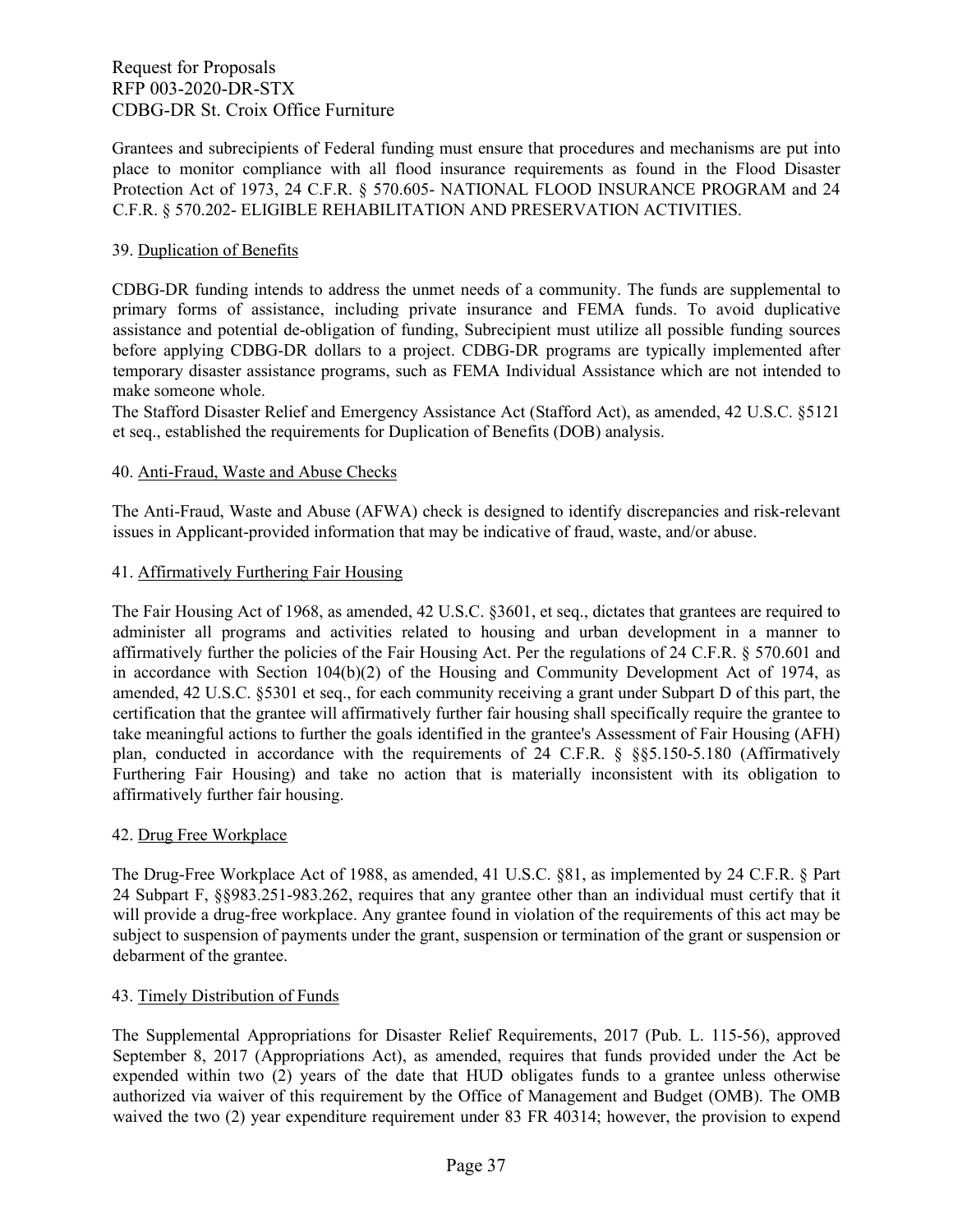one hundred percent (100%) of the total allocation of CDBG-DR funds on eligible activities within six (6) years of HUD's initial obligation of funds remains in effect. The six (6) year expenditure period commences with the initial obligation of funds provided under 83 FR 5844. Additionally, per 83 FR 5844, the provisions at 24 C.F.R. § 570.494 and 24 C.F.R. § 570.902, regarding timely distribution and expenditure of funds, are waived and an alternative requirement was established.

Furthermore, consistent with 31 U.S.C §1555 and OMB Circular No. A–11 (2017), if the Secretary of HUD or the President of the United States determines that the purposes for which the appropriation was made have been carried out and no disbursement has been made against the appropriation for two (2) consecutive fiscal years, any remaining unobligated balance shall be canceled and will be made unavailable for obligation or expenditure for any purpose.

### 44. Property Management and Distribution

Regulations governing property management and distribution of real property, equipment, financial obligations and return of un-obligated cash post program closeout can be found in 24 C.F.R. § 570.506, 2 C.F.R. § 200.310, 2 C.F.R. § 200.343 and 2 C.F.R. § 200.344(b). The standards of 24 C.F.R. § 570.506 apply to any real property under a CDBG award recipient's control acquired in whole or in part with CDBG funds in excess of \$25,000.00. The recipient may not change the use or planned use of the property without proper notification to affected citizens and allowable time for comment by them. If the property is not a building for general government conduct, the use of the property may be changed with citizen approval if it either meets one of the national objectives as defined in 24 C.F.R. § 570.208 or if not, the recipient may either retain or dispose of the property for the changed use if the recipient's CDBG program is reimbursed in the amount of the current fair market value of the property, less any portion of the value attributable to expenditures of non-CDBG funds for acquisition of, and improvements to, the property. Following such reimbursement, the property will no longer be subject to any CDBG requirements.

### 45. Limited English Proficiency

Executive Order No. 13166, signed on August 11, 2000, requires programs, subrecipients, contractors, subcontractors, and/or developers funded in whole or in part with CDBG-DR financial assistance to ensure fair and meaningful access to programs and services for families and individuals with Limited English Proficiency (LEP) and/or deaf/hard of hearing. Fair access is ensured through the implementation of a Language Assistance Plan (LAP), which includes non-English-based outreach, translation services of vital documents, free language assistance services, and staff training. Vital documents are defined as depending on the importance of the program, information, encounter, or service involved, and the consequence to the LEP person if the information in question is not provided accurately or in a timely manner.

### 46. Personally Identifiable Information

In accordance with 2 C.F.R. § 200.303, regarding internal controls of a non-Federal entity, a grantee must guarantee the protection of all Personally Identifiable Information (PII) obtained. The program will enact necessary measures to ensure PII of all applicants is safeguarded as to avoid release of private information. If a contractor or employee should experience any loss or potential loss of PII, the program shall be notified immediately of the breach or potential breach.